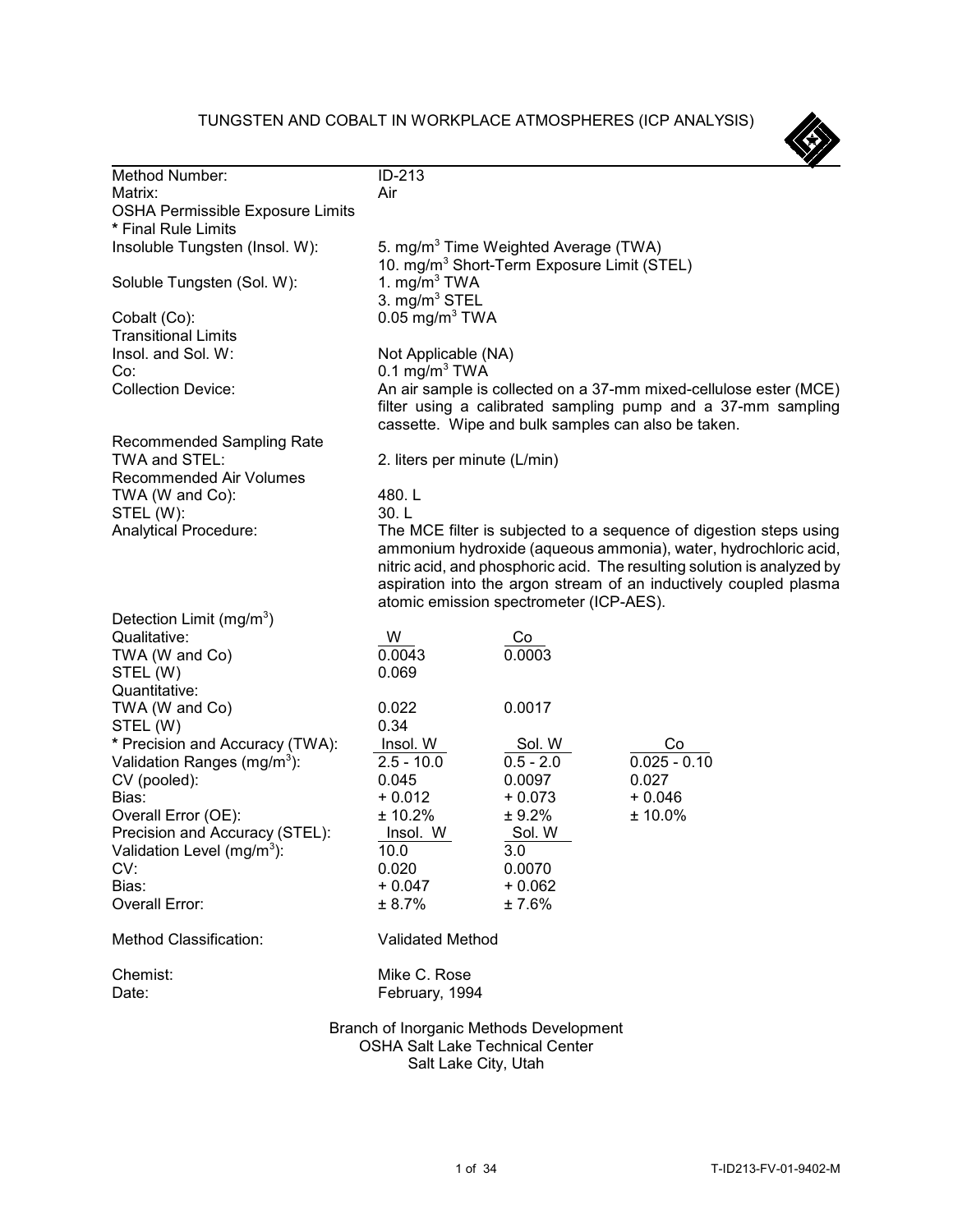Commercial manufacturers and products mentioned in this method are for descriptive use only and do not constitute endorsements by USDOL-OSHA. Similar products from other sources can be substituted.

\* Note: The U.S. Court of Appeals, Eleventh Circuit, recently decided that the Final Rules of the Air Contaminants Standard (29 CFR 1910.1000) be vacated. The Federal Occupational Safety and Health Administration (OSHA) enforcement would follow the "Transitional Limits" of Tables Z-1-A, Z-2, and Z-3 in effect before 1989. At that time, cobalt (Co) was regulated at an OSHA Permissible Exposure Limit (PEL) of 0.1 mg/m<sup>3</sup>. In the case of tungsten (W), both soluble and insoluble W were regulated as nuisance dusts at a PEL of 15 mg/m $^3$  or potentially by reference to Section 5(a)(1) of the Occupational Safety and Health Act of 1970 and subsequent NIOSH 1977 recommendations for an insoluble W Recommended Exposure Limit (REL) of 5 mg/m $^3$  and a soluble W REL of 1 mg/m $^3$  (5.1.). References to PELs in this method refer to the Final Rule PELs. This method is applicable for determining compliance to either Final Rule or Transitional PELs.

1. Introduction

This method describes the sample collection and analysis of airborne tungsten (W) and cobalt (Co). Most industrial exposures to W also involve exposures to Co (5.1). Tungsten carbide (WC or W<sub>2</sub>C) materials used for abrasives and cutting tools are frequently made containing Co metal which adheres to the surface of the hard but brittle tungsten carbide grains and cements them together into a tough composite. Other common components of cemented tungsten carbide materials include intermetallic compounds of W and Co (e.g.,  $Co<sub>e</sub>W<sub>e</sub>C$ ) in addition to other metals and their carbides. Because Co often occurs at significant levels in these materials, it is potentially present in airborne dusts along with W when tungsten carbide composites are used in the workplace. The Co component of cemented tungsten carbides has often been attributed as the etiological agent for certain occupational diseases observed in the tungsten carbide industry (5.1, 5.2). For these reasons, the sampling and analysis of Co was included in this method. Air samples are taken in the breathing zone of workplace personnel. Wipe and bulk samples can also be taken. Analysis is performed for elemental W and Co by Inductively Coupled Plasma Atomic Emission Spectrometry (ICP-AES).

During abrasive cutting or grinding, the matrix being cut or ground can aerosolize in addition to the grinding agent itself. The method is also suitable for screening other elements such as Al, As, Be, Ca, Cd, Cr, Cu, Fe, Mg, Mn, Mo, Ni, Pb, Sb, Se, Si, Sn, Te, Ti, V, Zn, and Zr.

1.1 History

Prior to this method, several analytical approaches of W particulates were used.

1.1.1 Atomic Absorption Spectroscopy (AAS)

Tungsten samples were digested by NIOSH Method P&CAM 271 (5.3) and analyzed by AAS. The high AAS detection limit (DL) for W limited its utility and the acid extraction of interferences such as Fe and Co introduced sources of sample loss. The use of hydrofluoric acid (HF) required the use of expensive Teflon labware and presented a potential hazard to the analyst. Because of these limitations, samples submitted for the analysis of W were often screened using qualitative X-ray Fluorescence (XRF) to determine if analysis was necessary or whether other analytes might be of greater interest to the industrial hygienist.

1.1.2 Direct Current Plasma Atomic Emission Spectroscopy (DCP-AES)

When DCP-AES became available, a modification of the P&CAM 271 AAS procedure (5.3) was tried by OSHA using two different digestion techniques. Analysis was by DCP-AES at a wavelength of 207.91 nm (5.4). In this modified procedure, mixtures containing WC, Co, and Fe powders were prepared using microwave digestion that gave recoveries of 95% for W (ranging from 92% to 99%), 77% for Fe, and 84% for Co. Samples digested in a fume hood in open Teflon beakers gave recoveries of 82% for W (ranging from 68 to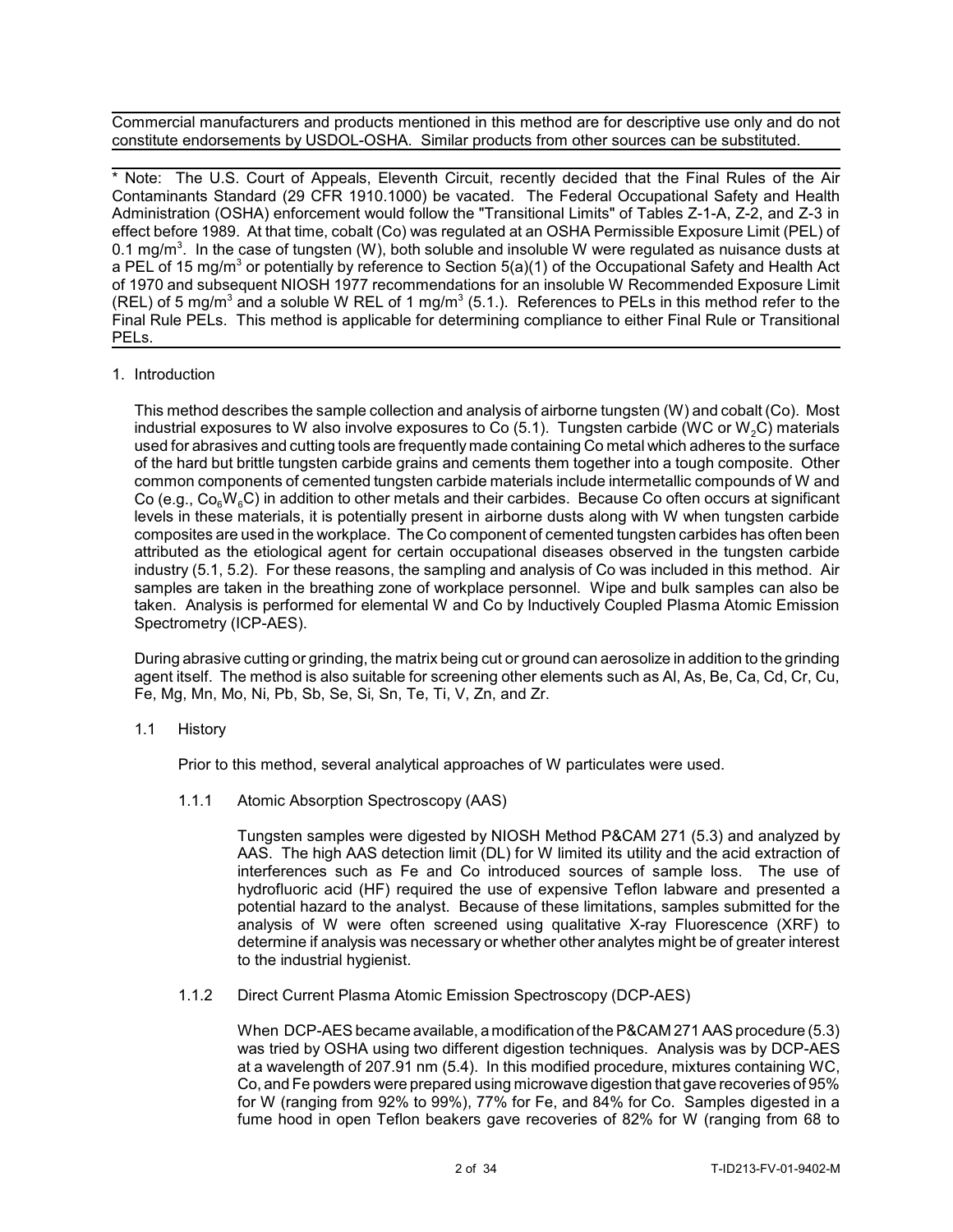100%), 89% for Fe, and 87% for Co. The Co recoveries were disappointing, especially when considering its PEL (0.05 mg/m $^3$ ) and toxicity.  $\,$  Cobalt is considered more toxic than W (5.2)

1.1.3 X-ray Fluorescence (XRF)

Although an initial recovery study looked promising, attempts to validate an XRF technique using samples of various sieved W-containing materials deposited on silver membranes met with mixed success; thin-layer deposition presentations occasionally tended to be too uneven for adequate analytical precision to be realized. Because particle size can affect XRF recoveries, materials used in the validation were sieved to  $\leq 41$  µm. Unfortunately, the necessity of sieving tungsten carbide composites complicated the interpretation of the results. Unlike stoichiometric compounds, the tungsten carbide composites consist of mixtures of particles of differing composition; therefore, it was uncertain whether the composition of the sieved material was still comparable to the certified composition (5.5).

1.1.4 Inductively Coupled Plasma Atomic Emission Spectroscopy

The next methodology investigated was ICP-AES. An in-house ICP instrument at the OSHA Salt Lake Technical Center (SLTC) was configured with W and Co channels. The W and Co channels offer excellent detection limits. Additional channels included those necessary for potential interferences and channels to screen for other elements which may also be present in the workplace.

Attempts to validate an ICP-AES method for W and Co using a potassium pyrosulfate fusion sample preparation were unsuccessful; although dissolution of diverse W matrices appeared complete, the salt content resulting from the fusion caused high reflected power levels in the plasma chamber resulting in instrument shutdown. While such solutions might be analyzed for Co by AAS, W could not be effectively analyzed by AAS due to its high detection limit.

In pursuing digestion techniques, a procedure for the determination of Fe in bulk samples of tungsten carbide matrices was found (5.6.) which offered the potential of digesting tungsten carbide under relatively mild digestion conditions to produce a final solution consisting of a 6% phosphoric acid (H<sub>3</sub>PO<sub>4</sub>) matrix. Additional reagents and steps were needed, and the digestion procedure was adjusted until six diverse W matrices were completely digested. A final matrix of 2%  ${\rm H_3PO_4}$  in water was selected as being adequate for samples.

## 1.2 Principle

Samples are collected in the workplace using classical monitoring equipment and techniques. Sampling is further detailed in Section 2.

The wide variety of W matrices found in industry requires use of a sequence of digestion steps in sample preparation. The chemical principles involved in the digestion are detailed at the appropriate steps in the procedure in Section 3.5.

Digested samples are analyzed by aspiration into an inductively coupled argon plasma. This technique uses a high-power radio frequency (rf) source to power a water-cooled coil (inductor) around the end of the plasma torch. A high-voltage source initiates the plasma by causing some of the argon gas to ionize. The presence of ions renders it conductive. The high electrical power induced in the conductive plasma heats it to very high temperatures  $(5,000$  to  $8,000$  K), and is capable of producing atomic and ionic emission lines (spectra) of elements aspirated into the argon stream.

The instrument currently in use at the OSHA-SLTC uses a diffraction grating and photomultiplier tube (PMT) system to isolate and quantitate the plasma-produced emissions. Light from the atomic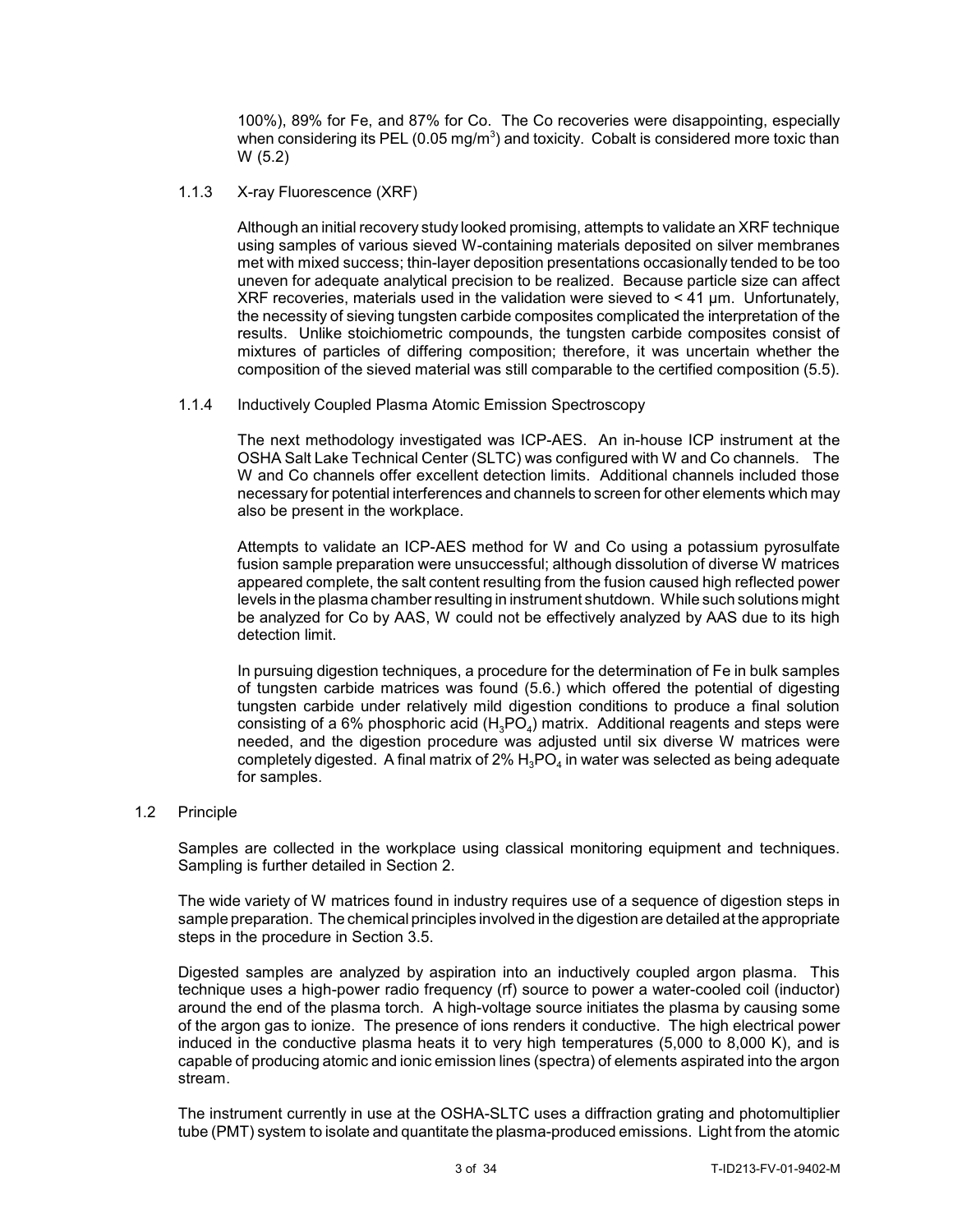emissions passes into the optical system of the simultaneous atomic emission spectrometer and is dispersed into lines by a diffraction grating. This technique offers the opportunity to use analytical lines from higher order diffraction spectra to improve resolution and decrease the potential for interference. This instrument is set up to use primarily second and third order diffraction lines. Unwanted overlapping lines from other diffracted orders are reduced using optical filters. The light for various lines is detected simultaneously by an array of especially-aligned PMTs. Each PMT represents an analytical channel. Resolution is limited, so spectral overlap of lines of other elements is potentially present in the sample matrix. Two steps are taken to solve this problem:

- 1) Analytical channels are selected which minimize interferences so that normally only large amounts of interfering elements must be present before significant interference is observed.
- 2) Additional analytical channels that monitor for the presence of interfering elements are included in the analysis so that interelement corrections (IECs) can be readily made.

See Table 16 in Section 4.3 for a listing of the channels, wavelength, orders, and interferences used in this method.

- 1.3 Advantages and Disadvantages
	- 1.3.1 This method has adequate sensitivity, accuracy, and precision for determining compliance with the OSHA Short-Term Exposure Limits (STEL) of W and the OSHA Time Weighted Average Permissible Exposure Limits (TWA-PELs) of W and Co.
	- 1.3.2 Digestion conditions are surprisingly mild and the final solution matrix is dilute 2%  $H_3PO_4$ reducing potential matrix effects.
	- 1.3.3 The use of HF is avoided. This acid was commonly used in the past for W matrix digestions and required Teflon ware. Therefore, this method should be compatible with common silica glass ICP torch and nebulizer assemblies, and should be significantly safer for the analyst.
	- 1.3.4 This method screens for many other elements that could be present in the workplace.
	- 1.3.5 Pending further validation, Fe and Ni may also be analyzed by this method. This digestion matrix should be suitable for the analysis of these elements by either ICP-AES or AAS.
	- 1.3.6 A disadvantage is the need to separately determine both soluble and insoluble W when both are known to be present in the workplace. See Table 7 in Section 1.6 for solubility designations for various common materials used in industrial applications.
	- 1.3.7 Another disadvantage is the long digestion time required.
- 1.4 Method Performance

An Applied Research Lab (ARL) Model 3560 Atomic Emission Spectrometer with accompanying software (ARL, Sunland, CA) was used to determine method performance. Uncorrected results from the computer of the ARL Model 3560 were captured via a VAX 850 and networked to a personal computer (PC). Custom in-house software was used on the PC to perform iterative interelement corrections and produce reports. The additional software performed several functions including the following:

- a) Speed the workup of data
- b) Provide the ability to assess different interelement correction algorithms without need to reanalyze the samples
- c) Avoid a "bug" found in the manufacturer's software (5.7)
- d) Present the results in a form amenable to reporting samples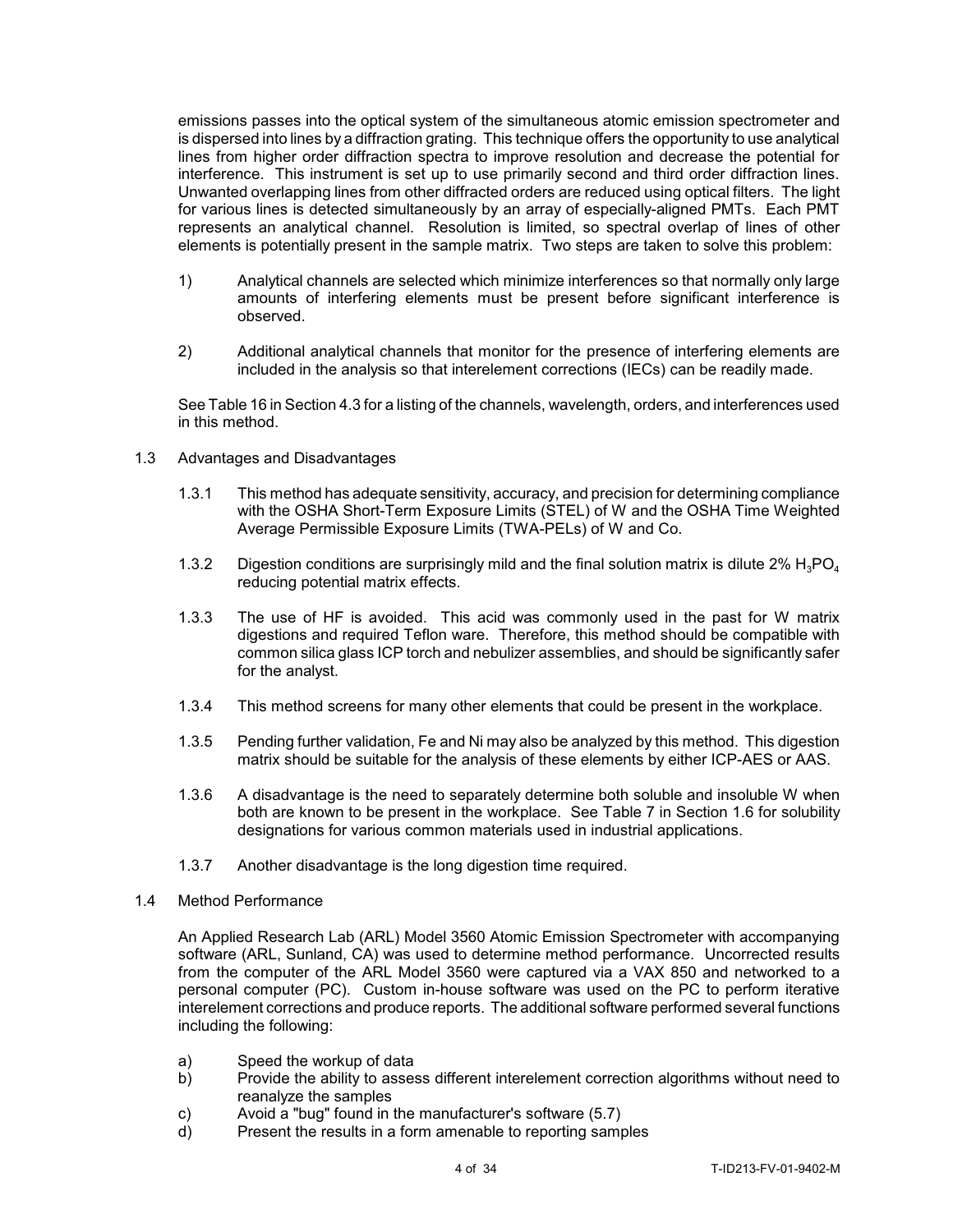A synopsis of method performance is presented below. Further information can be found in Section 4.

1.4.1 This method was validated for spiked MCE filter samples corresponding to air concentrations of 0.025 to 1.41 mg/m $^3$  Co and 0.50 to 10.3 mg/m $^3$  W. See Sections 4.5. to 4.8. for details.

| Table 1                    |                          |                  |  |  |
|----------------------------|--------------------------|------------------|--|--|
|                            |                          | Assumptions      |  |  |
| 0.0032 µg/mL               | $0.041$ µg/mL            |                  |  |  |
| $0.16 \mu g$               | $2.1 \mu g$              | 50 mL soln, vol. |  |  |
| 0.0003 mg/m <sup>3</sup>   | 0.0043 mg/m <sup>3</sup> | 480 L air vol.   |  |  |
| $0.0053$ mg/m <sup>3</sup> | 0.069 mg/m <sup>3</sup>  | 30 L air vol.    |  |  |

1.4.2 The qualitative detection limits  $(2 \times SD)$  are shown in Table 1:

See Table 16 in Section 4.3 for qualitative detection limits of the screening elements.

1.4.3 The quantitative detection limits (10 × SD) are shown in Table 2 below:

| Table 2                   |                         |                    |  |
|---------------------------|-------------------------|--------------------|--|
| CΟ                        |                         | <b>Assumptions</b> |  |
| $0.016$ µg/mL             | $0.21 \mu g/mL$         |                    |  |
| $0.80 \mu g$              | $10.3 \mu g$            | 50 mL soln. vol.   |  |
| 0.0017 mg/m <sup>3</sup>  | 0.022 mg/m <sup>3</sup> | 480 L air vol.     |  |
| $0.027$ mg/m <sup>3</sup> | $0.34 \text{ mg/m}^3$   | 30 L air vol.      |  |

1.4.4 The sensitivity of the analytical method [(KPulse units per 1 µg/mL), KPulse is an integration unit used by a specific manufacturer of ICP instruments] was determined for W and Co while using the instrumental parameters listed in Table 10 (Section 4) and Table 16 (Section 4.3). The calibration is applicable over the analytical range shown. Above the analytical range, detector saturation can occur. The sensitivity is the slope of the calibration curve using the calibration range listed in Table 3: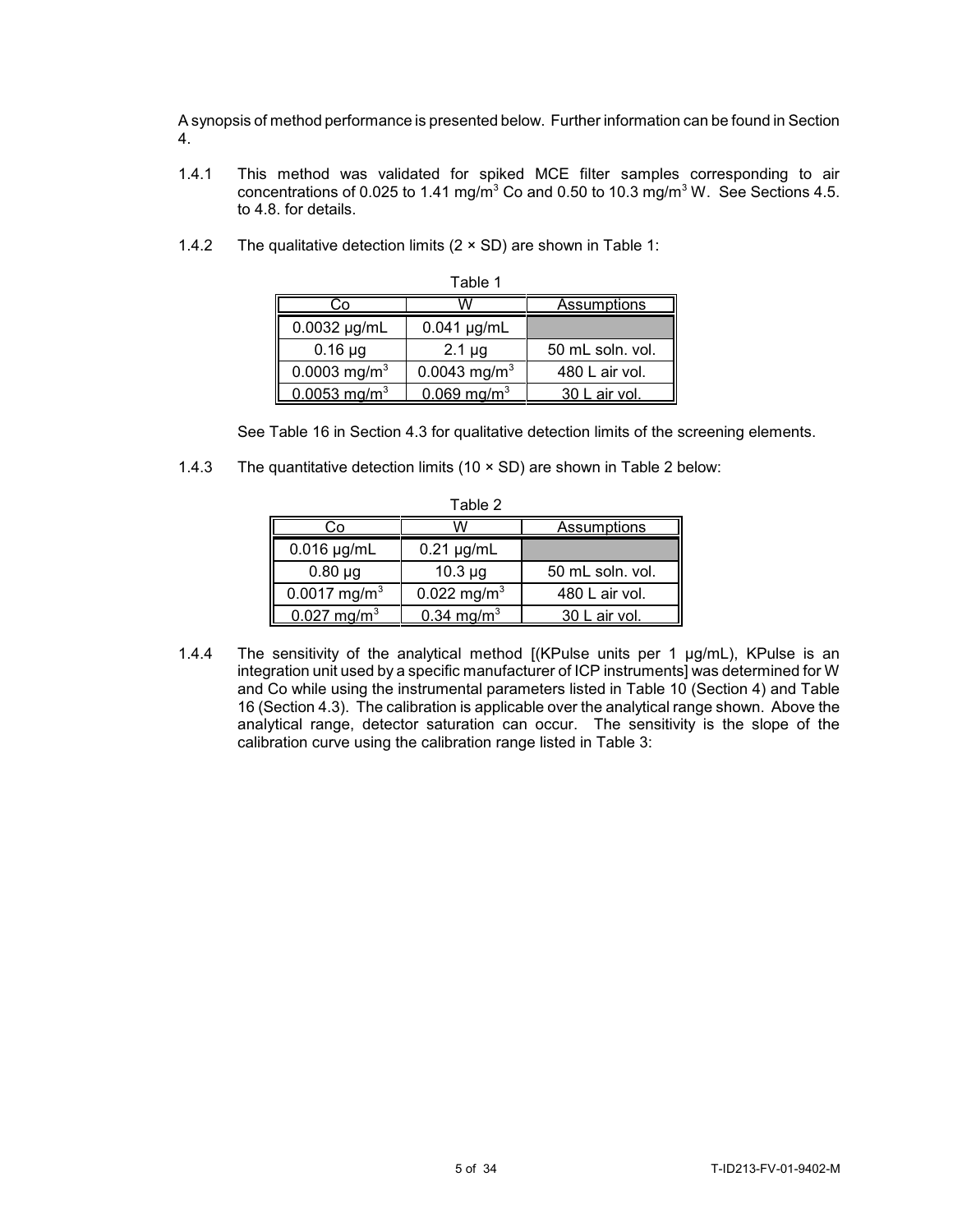|         |             | Table 3                  |                       |
|---------|-------------|--------------------------|-----------------------|
| Element | Sensitivity | <b>Calibration Range</b> | Analytical Range      |
| ەت      | 3.8         | 0 to 10 $\mu$ g/mL       | 0 to 200 $\mu$ g/mL   |
| w       | 1 በ         | 0 to $100 \mu$           | 0 to $1.000 \mu$ a/mL |

1.4.5 The total pooled coefficients of variation  $(CV_T)$ , biases, and OE for sample masses expected at about 0.5, 1, and 2 times the OSHA TWA PEL (Sections 4.5.-4.7.) are listed in Table 4 below:

| Table 4                |        |          |        |  |
|------------------------|--------|----------|--------|--|
|                        |        |          |        |  |
| <b>Bias</b><br>Element |        |          |        |  |
| Co                     | 0.027  | $+0.046$ | ± 10.0 |  |
| W (Insol.)             | 0.045  | $+0.012$ | ± 10.2 |  |
|                        | 0.0097 | $+0.073$ | 92     |  |

The OE (5.8.) was calculated using the equation:

 $OE_i = \pm (|\text{bias}_i| + 2CV_i) \times 100\%$  (95% confidence level)

Where *i* is the respective sample pool being examined. Air volumes of 480 L/min were used in calculating masses.

The results shown in Table 5 below were obtained using amounts approximating the Final Rule STEL concentrations (Section 4.5-4.6):

| Table 5         |                            |          |    |  |  |
|-----------------|----------------------------|----------|----|--|--|
|                 |                            |          |    |  |  |
| Bias<br>Element |                            |          |    |  |  |
| W (Insol.)      | 0.020<br>$+0.047$<br>± 8.7 |          |    |  |  |
| Sol.<br>W.      | Ი ᲘᲘ7Ი                     | $+0.062$ | ิค |  |  |

An air volume of 30 L was used to calculate masses found near STEL determinations.

When sampling cemented tungsten carbides, Co is potentially present in amounts that greatly exceed the Co PEL when W is near its PEL. For this reason, additional Co analyses were performed in the evaluation of this method to ensure that quantitation of Co can be performed at the higher levels. The total pooled coefficients of variation (CV<sub>T</sub>) and biases for samples analyzed for Co from 3.2 to 28 times the OSHA Final Rule PEL (Section 4.8) are listed in Table 6:  $T \times 1 + 6$ 

| l able 6                     |  |  |  |  |
|------------------------------|--|--|--|--|
| <b>High Concentration Co</b> |  |  |  |  |
| ∶lement<br>Bias              |  |  |  |  |
|                              |  |  |  |  |

Bias and overall error (OE) values were calculated from those found analytically versus theoretical (known or certified) values.

1.4.6 Sample stability: No stability problems are expected in the case of matrices involving insoluble forms of W and Co. Some very soluble compounds of W, particularly sodium tungstate, may absorb enough water from the air to dissolve and penetrate into the backup pad. A procedure to stabilize such samples is presented in Section 2.2.6.

### 1.5 Interferences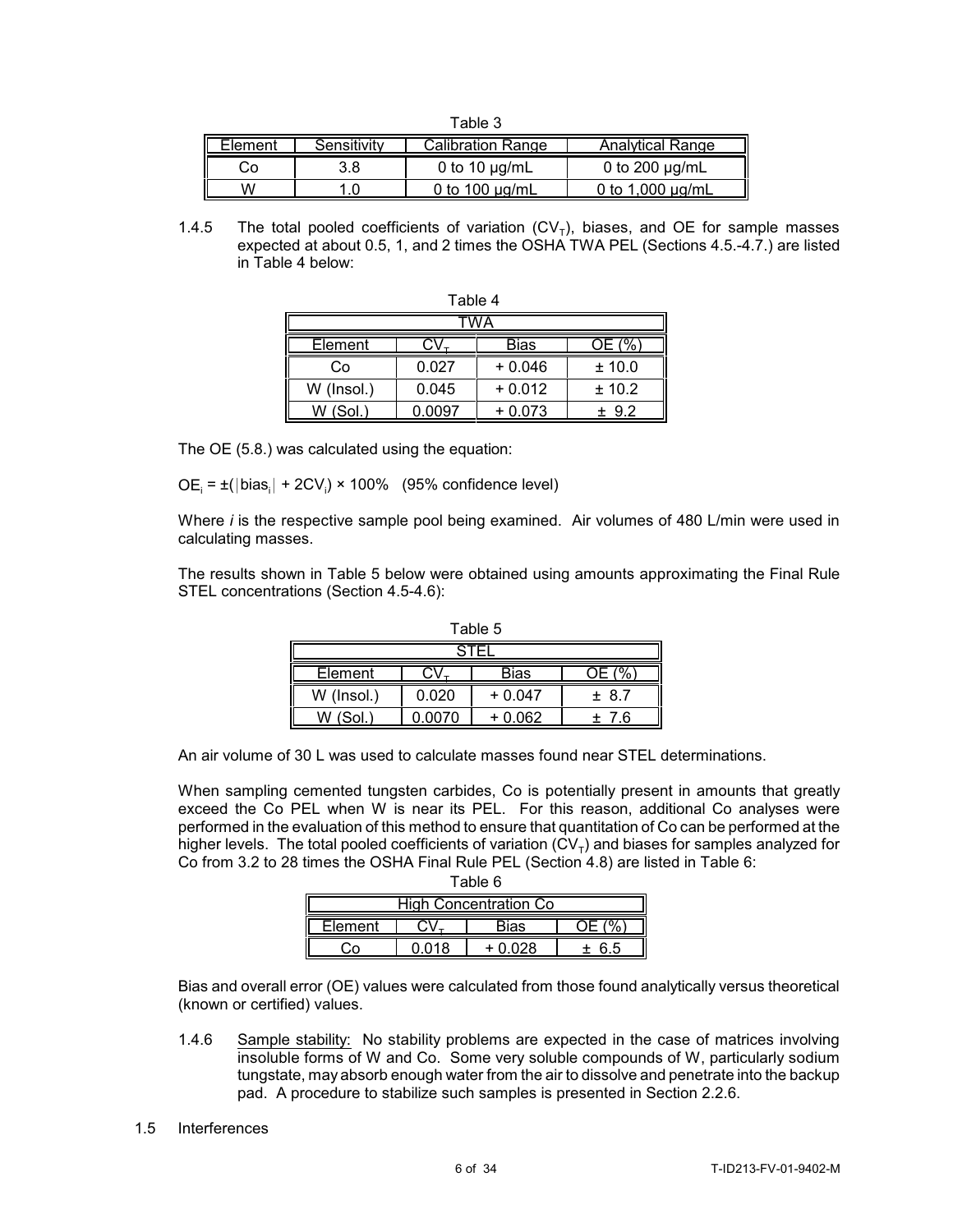- 1.5.1 There are no known chemical interferences.
- 1.5.2 Spectral interferences depend on the selection of wavelengths of the element channels (listed in Table 16 in Section 4.3). In the case of this analytical method, W and Co spectrally interfered slightly with one another when using the wavelengths recommended by the instrument manufacturer. In addition, Ti [present in some tungsten carbide matrices as titanium carbides (5.1)] interfered slightly with both W and Co. Additional elements of interest to industrial hygienists which might be present in tungsten carbide grinding operations (and elements interfering with the analysis of W and Co) were included for use in performing interelement corrections and screening. Also see Section 4.3 for more details regarding spectral interferences.
- 1.5.3 This method includes the analysis of Co, W, and the 22 screening elements listed in Section 1. The industrial hygienist should note the identity of additional elements suspected to be present in the workplace atmosphere so the analyst can evaluate the potential for possible interference.
- 1.6 Sources of Potential Exposure to W (CAS 7440-33-7) and W Materials Containing Co (CAS 7440-48-4) (5.1, 5.2, and 5.9) are listed in Table 7:

| Material                                                                      | Application                                                                                                                                           |
|-------------------------------------------------------------------------------|-------------------------------------------------------------------------------------------------------------------------------------------------------|
| Tungsten<br>(Insol. W)                                                        | Welding electrodes, alloys, high speed tool steels,<br>filaments in incandescent lamps, heating elements,<br>rocket nozzles, and solar energy devices |
| Tungsten carbide<br>(Insol. W)                                                | Abrasive, cemented carbide tools, dies, and wear-<br>resistant parts                                                                                  |
| Tungsten disulfide<br>(Insol. W)                                              | Solid lubricant                                                                                                                                       |
| Tungsten carbonyl<br>$($ lnsol. W $)$                                         | Deposition of tungsten coatings                                                                                                                       |
| Tungsten chlorides and<br>fluorides<br>(includes both Insol. W and<br>Sol. W) |                                                                                                                                                       |
| Tungstic acid and<br>tungsten oxide (Insol. W)                                | Textiles, ceramics, and plastics                                                                                                                      |
| Sodium tungstate<br>(Sol. W)                                                  | Biological assays, fire proofing and waterproofing<br>fabrics                                                                                         |
| Cobalt                                                                        | Component in cemented tungsten carbide composites<br>and alloys                                                                                       |

Table 7

1.7 Physical and Chemical Properties of W and Co (5.2):

Table 8 displays properties of the elemental forms of W and Co. Compounds and alloys containing these elements are also regulated under the OSHA PELs.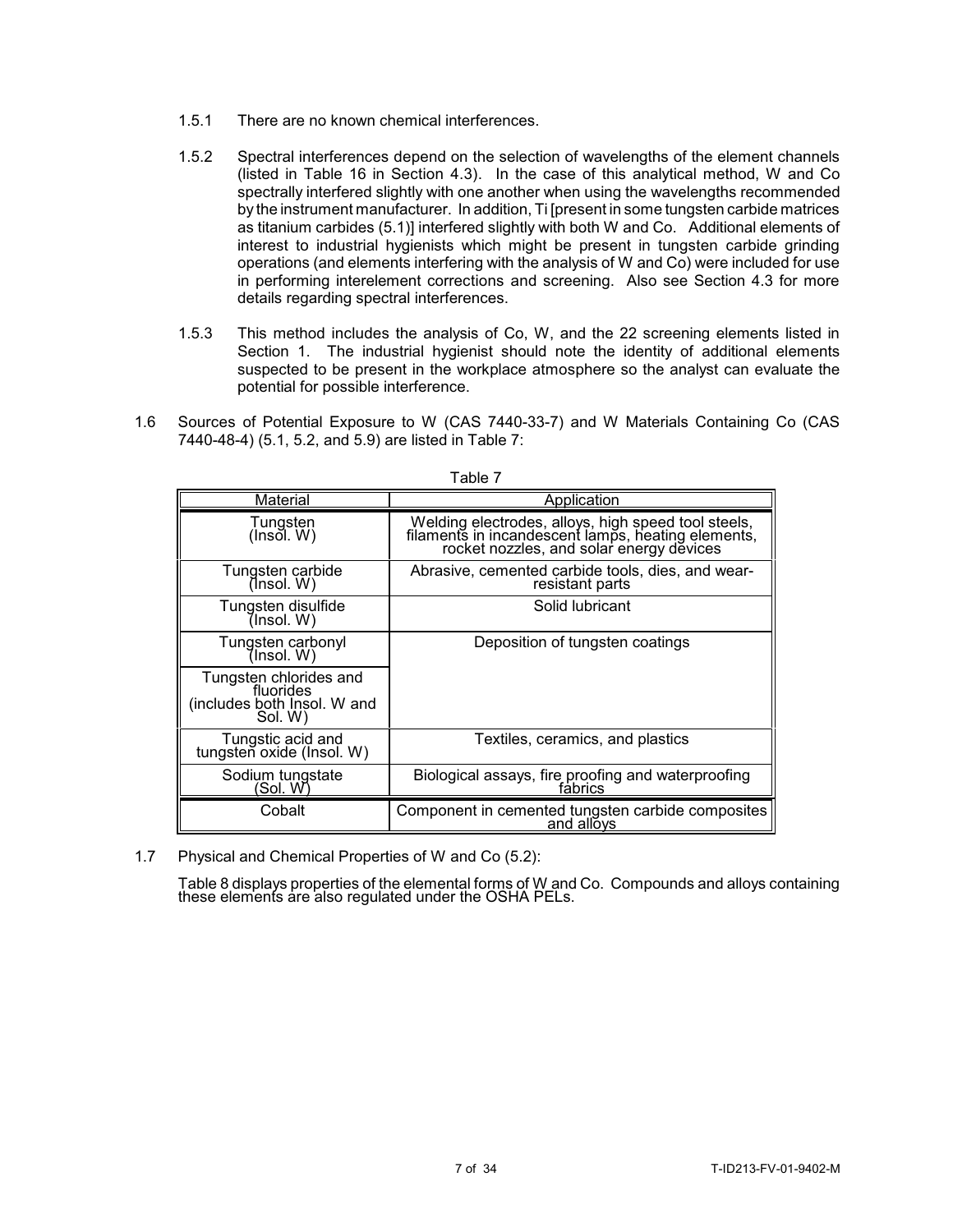| Property                    |                            | ි0      |
|-----------------------------|----------------------------|---------|
| Atomic weight               | 183.85                     | 58.9332 |
| Specific gravity            | 19.3                       | 8.92    |
| Melting point $(^{\circ}C)$ | 3410                       | 1493    |
| Boiling point $(^\circ C)$  | 5927                       | 3200    |
| Vapor pressure (torr)       | non-volatile at room temp. |         |
| <b>Aqueous solubility</b>   | insoluble                  |         |

### 1.8 Toxicology (5.2, 5.10)

Note: Information listed within this section is a synopsis of current knowledge of the physiological effects of W and Co and is not intended to be used as a basis for OSHA policy.

### **Tungsten**

- 1.8.1 When ingested or given intravenously to guinea pigs, the chief effects of W (insoluble) and Na<sub>2</sub>WO<sub>4</sub>.2H<sub>2</sub>O (soluble) are anorexia, colic, weight loss, incoordination of movement,<br><u>tr</u>embling, and dyspnea (5.2).
- 1.8.2 The toxic effects of W are greater for the more soluble forms. In terms of W content, the compounds Na2WO<sup>4</sup> , WO<sup>3</sup> , and (NH<sup>4</sup> )6W7O<sup>24</sup> were shown to have decreasing toxicity to rats in the order listed. Insoluble WC was found biologically inert, although the metal W produced toxic effects. Dust chamber exposures of animals to W, WO<sup>2</sup> , and WC produced only minor changes (5.2). The major toxic component in many tungsten carbide cutting tools is often the Co that provides the tough matrix in which the relatively brittle WC is embedded (5.1).
- 1.8.3 Reports of occupational effects from exposures to soluble W compounds are not found in the literature  $(5.1, 5.2)$ .

#### Cobalt

- 1.8.4 Toxic response to Co often involves hypersensitivity. Pulmonary involvement in humans has been observed to lead to chronic interstitial pneumonitis. Effects on the lungs are often<br>reversible. However, acute exposures to levels below 1 to 2 mg/m<sup>3</sup> have been fatal. Allergic dermatitis has also been observed in humans (5.2).
- 1.8.5 In the mineral assay and hard metal industries, human exposures to Co have been associated with non-inflammatory cardiomyopathy leading to heart failure. Elevated levels of Co were present in the heart tissue (5.11).
- 1.8.6 Cardiomyopathyand elevated Co levels in human heart tissue has also been found in beerassociated exposures to Co (from Co salts added as foam enhancers by some breweries during the 1960s). Of those who developed cardiomyopathy, 43% died. Exposures ranged from 1.0 - 1.5 µg/mL Co in beer that was ingested at a rate of 8 - 30 pints / day for a period of years (0.04 - 0.14 mg per kilogram body weight per day). The protein deficient diets of beer drinkers may have contributed. Cardiac effects have not been seen in people treated for anemia with 1 mg Co per kilogram body weight (5.10).
- 1.8.7 In guinea pigs, obliterative bronchiolitis adenomatosis is observed when high doses of cobalt are injected intratracheally. Animal studies appear to confirm hypersensitivity but do not neceśsarily model humań lung responses (5.2).

#### 2. Sampling

- 2.1 Equipment
	- 2.1.1 Mixed-cellulose ester (MCE) filters (0.8-µm pore size), cellulose backup pads, and cassettes, 37-mm diameter, part no. MAWP 037 A0 (Millipore Corp., Bedford, MA) are used. Cassettes, MCE filters, and backup pads of 25-mm diameter can also be used.

Note: Polyvinyl chloride (PVC) filters are applicable for analysis if only soluble forms of W or Co are suspected. See Table 7 in Section 1.6. for solubility designations of materials in various common industrial applications. See reference 5.1. for any materials not listed in Section 1.6. Insoluble forms of W or Co collected on PVC cannot be analyzed by this method, but may be analyzed gravimetrically in the field and may also be submitted for "Qualitative XRF" analysis (OSHA Method no. ID-204) for elements present (atomic numbers 13-92 which include W and Co). Always submit blank samples for any analysis.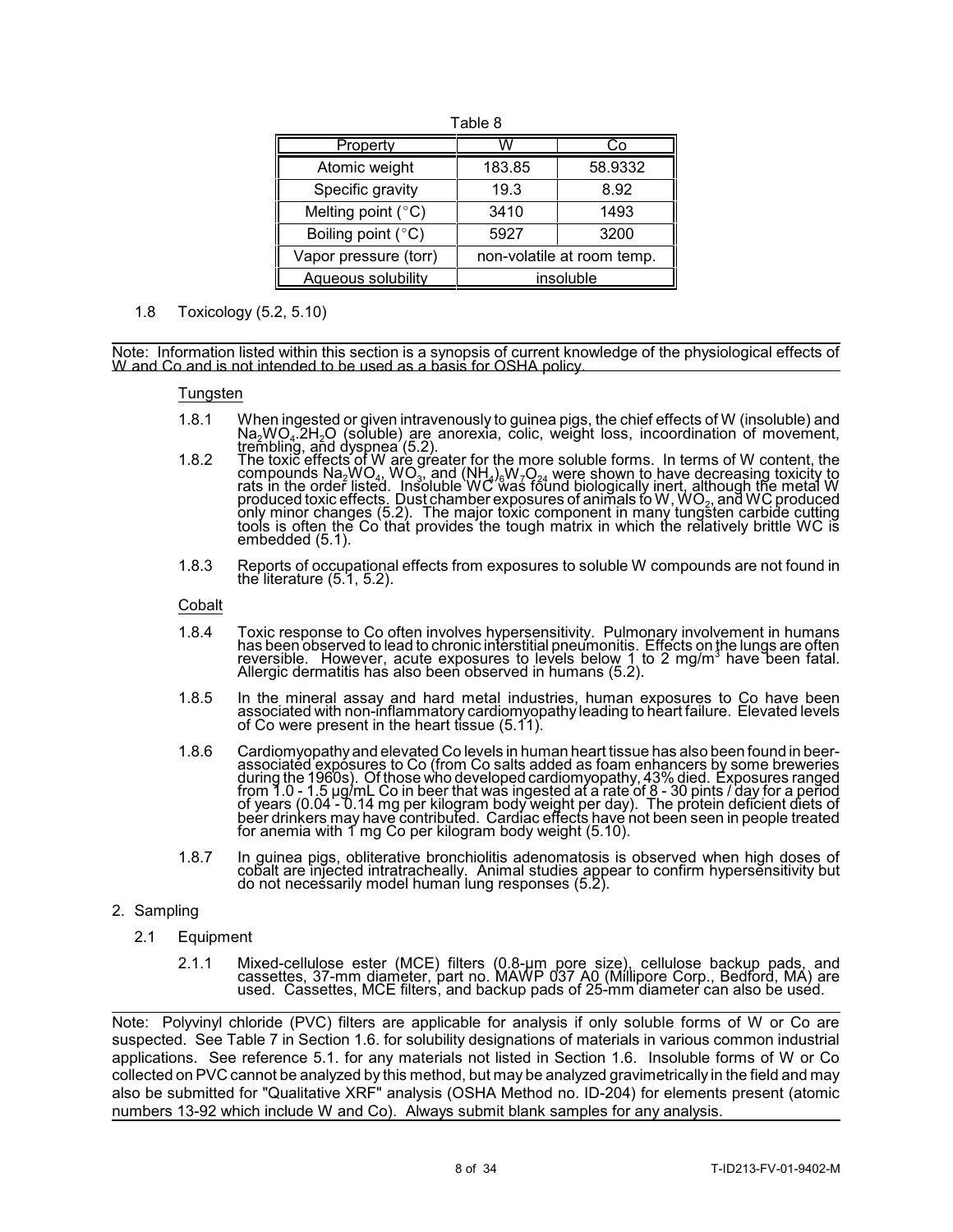- 2.1.2 Gel bands (Omega Specialty Instrument Co., Chelmsford, MA) for sealing cassettes.
- 2.1.3 Calibrated personal sampling pumps capable of sampling within ±5% of the recommended flow rate of 2 L/min.
- 2.1.4 Various lengths of polyvinyl chloride tubing to connect sampling cassettes to pumps.
- 2.1.5 A stopwatch and bubble tube or meter to calibrate pumps.
- 2.1.6 Smeartabs (part no. 225-24, SKC Inc., Eighty Four, PA) for wipe sampling.
- 2.1.7 Scintillation vials, 20 mL, (part no. 74515 or 58515, Kimble, Div. of Owens-Illinois Inc., Toledo, OH) with polypropylene or Teflon liners for bulk and wipe sampling. See Section 2.3 for details.
- 2.2 Sampling Procedure Air Samples  $(5.1)$

Collect samples on 0.8-µm pore size, 37-mm diameter MCE filters. Conduct the particulate sampling with the filter cassette located within the breathing zone of the employee.

Note: Some welding operations involve W. If a welding operation is being sampled for W, conduct the welding fume sampling with the MCE filter cassette located inside the welding helmet. If the free-space inside the hood precludes the use of 37-mm diameter cassettes and MCE filters, 25-mm sampling assemblies with MCE filters can be used.

- 2.2.1 Place a MCE filter and a cellulose backup pad in each two- or three-piece cassette. Seal each cassette with a gel band.
- 2.2.2 Prepare at least one blank for each batch of ten samples. Use the same lot of MCE filters for blank and collected samples. Handle the blank filters in the same manner as the samples except that no air is drawn through blanks.
- 2.2.3 Calibrate each personal sampling pump with a prepared cassette in-line to approximately 2 L/min flow rate.
- 2.2.4 Attach prepared cassettes to calibrated sampling pumps (the backup pad should face the pump) and place in appropriate positions on the employee or in the workplace area. For STEL samples, use a flow rate of 2 L/min and a minimum sampling time of 15 min. For TWA determinations, take two consecutive 480-L samples at a flow rate of 2 L/min for 240 min each.

Note: If other regulated soluble compounds (e.g., Cr $^{2+}$ , Cr $^{3+}$ , soluble salts of Al, Fe, Mo, Ni, ZnCl<sub>2</sub>, etc.) are suspected to be present in the sampled air, take separate samples. Request analysis for the specific regulated compound(s). These samples are analyzed using OSHA Method No. ID-121 and not by this method.

- 2.2.5 If the filter becomes overloaded while sampling, another filter cassette should be prepared. Consecutive samples using shorter sampling periods should be taken if overloading occurs. After sampling, place plastic end caps tightly on both ends of the cassette.
- 2.2.6 Special instructions for soluble W samples: Prudent precautions should be used to stabilize certain air samples after collection. In humid air, some soluble W compounds are deliquescent, i.e., they can absorb water vapor from humid air and form a solution. Such solution formation on a filter could spread to the backup pad (which is not analyzed) resulting in low recoveries. For soluble W samples:
	- 1) Open the cassette.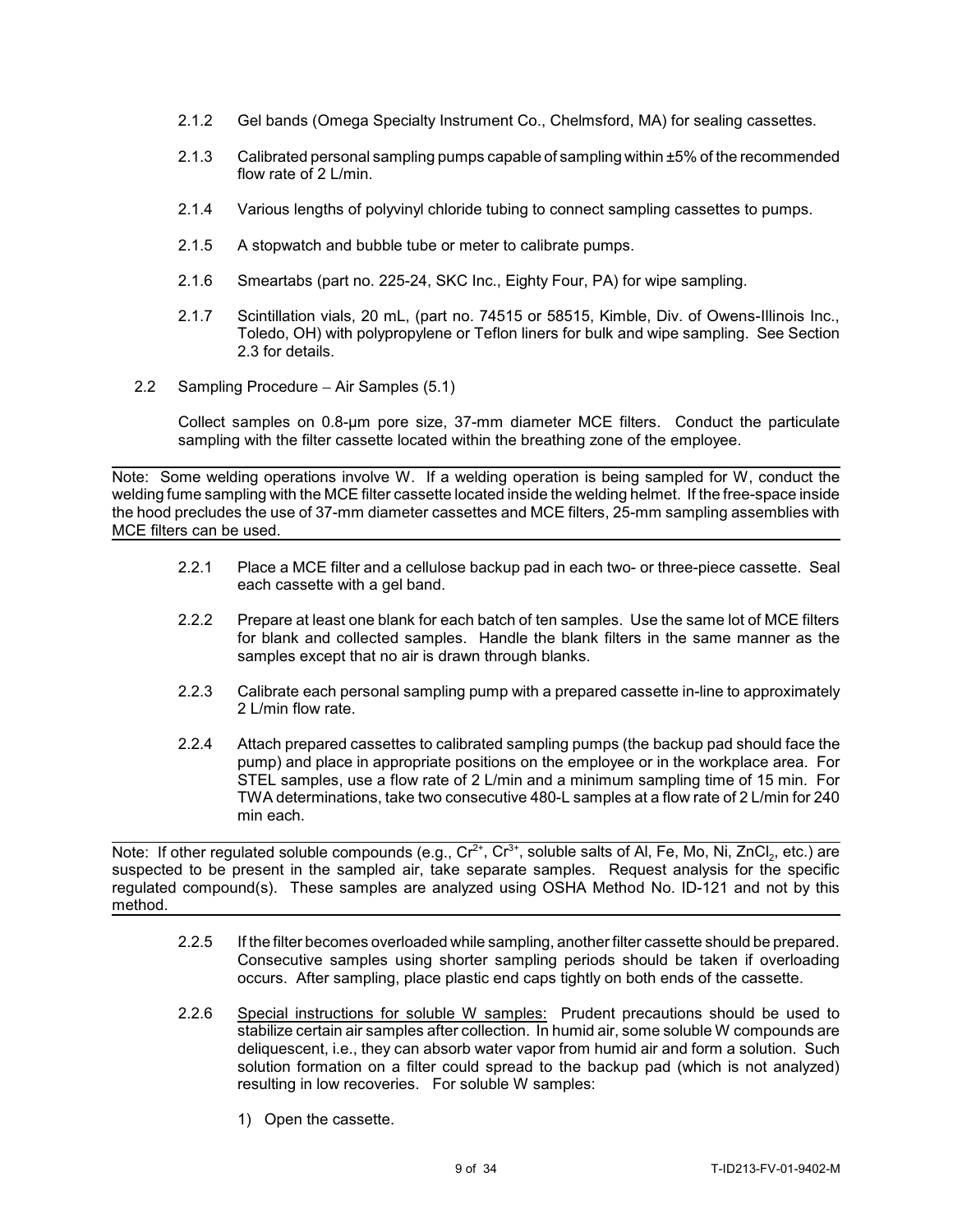- 2) Carefully lift out the MCE filter with forceps. Do not disturb any of the particulate on the filter.
- 3) Remove and discard the backup pad.
- 4) Replace the MCE filter in its original orientation.

Apply OSHA 21 seals in such a way as to secure the end caps. Record the sampling conditions. Treat the blank(s) in the same way. For air samples on MCE filters that are suspected of containing only soluble W, request "Soluble W." Otherwise, request "Soluble and Insoluble W" analysis on the OSHA 91A. Ship air and blank samples to the lab. Cobalt results will be reported in addition to the requested W analysis.

- 2.2.7 Instructions for air samples not containing soluble W: Apply OSHA 21 seals in such a way as to secure the end caps. Record the sampling conditions. Specify "W+Co" analysis and ship air and blank samples to the laboratory. When "W+Co" is requested, soluble W will not be reported.
- 2.2.8 When other compounds are known or suspected to be present in the air, such information should be transmitted with the sample. This is particularly important for elements not included among the 22 screened elements listed in Section 1. Other more exotic elements may produce spectral interferences in the analysis of W and Co. The industrial hygienist should note the identity of additional elements suspected to be present in the workplace atmosphere so that the analyst can evaluate possible interferences.
- 2.3 Bulk Samples and Wipe Samples

Very finely divided bulk material can be analyzed by this method. Settled dust samples are preferred. The laboratory may not be able to grind coarse samples of many of the hard industrial W matrices to a fine enough particle size for digestion by this method. As an alternative for bulk analysis, OSHA Method ID-204 may be used to assess the surface composition of bulk samples. If there are any questions about bulk sampling for W or Co, call the OSHA SLTC.

Wipe samples taken on smear tabs may be submitted for analysis. **Do not collect wipe samples using PVC filters, large Whatman filters, or backup pads**.

- 2.3.1 Bulks: Place bulk samples in 20-mL scintillation vials. Fill 20-mL scintillation vials at least half full. Large pieces that do not fit inside 20-mL scintillation vials may be shipped in larger containers.
- 2.3.2 Wipes: Prepare at least one blank for every ten wipe samples.
	- 1) Wear clean, impervious, disposable gloves when taking each wipe sample.
	- 2) Moisten the wipe filters with deionized water prior to use.
	- 3) If possible, wipe a surface area covering 100 cm<sup>2</sup>.
	- 4) Fold the wipe sample with the exposed side in.
	- 5) Transfer the wipe sample into a 20-mL scintillation vial, seal with a cap having an inert plastic liner, and wrap with vinyl or electrical tape. Securely wrap an OSHA-21 seal length-wise (top to bottom) around the vial.
- 2.3.3. Complete the OSHA Form 91A. See Table 7 in Section 1.6 for solubility designations for materials in various common industrial applications. Specify "W+Co", "Soluble W", "Soluble and Insoluble W" and/or "Qualitative XRF" analyses as appropriate and ship the bulk and wipe samples to the laboratory separately from air samples.

## 3. Analysis

- 3.1 Safety Precautions
	- 3.1.1 Refer to appropriate ICP-AES instrument manuals and the standard operating procedures (SOP) for proper instrument operation (5.12, 5.13).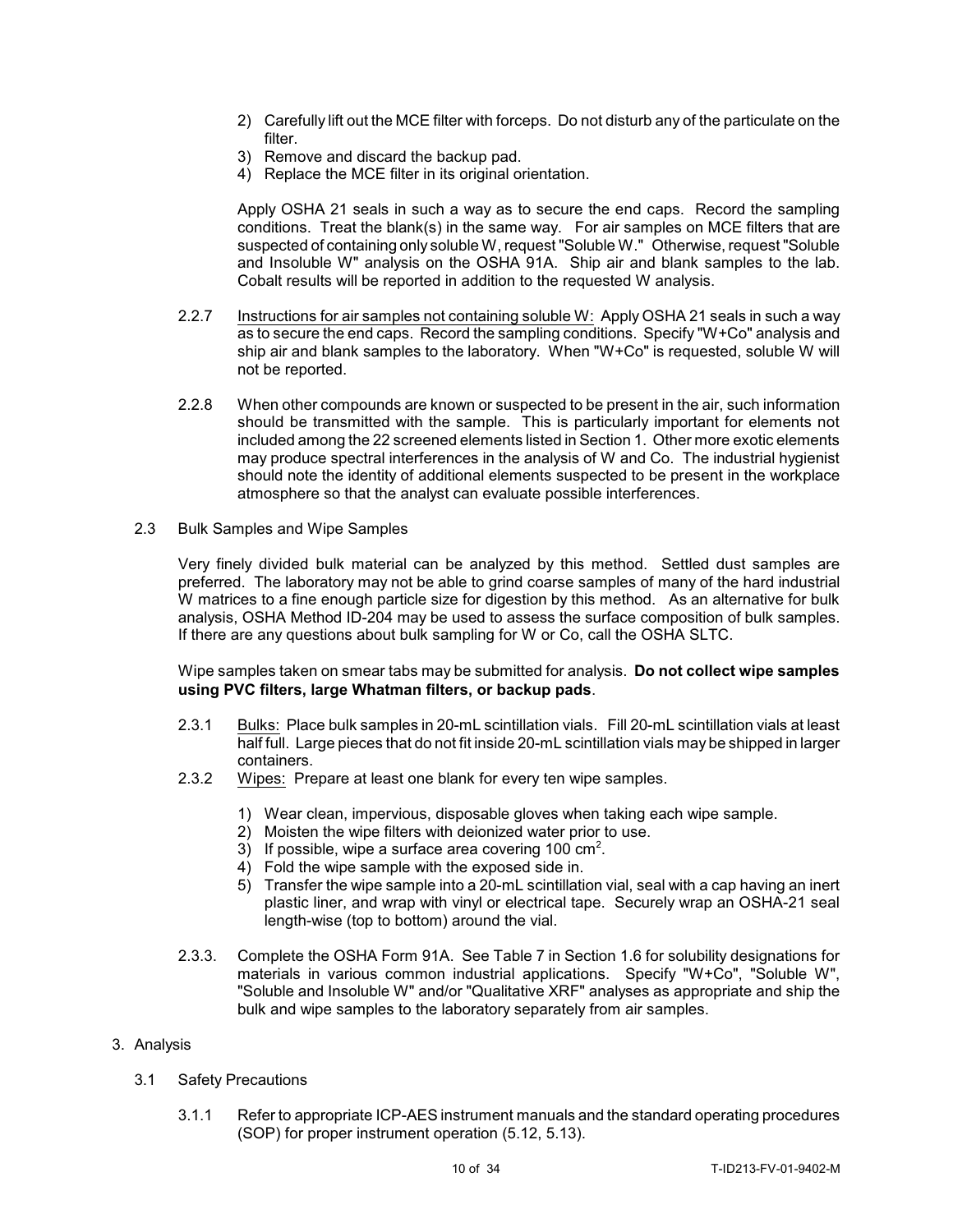- 3.1.2 Observe laboratory safety regulations and practices.
- 3.1.3 The reagents NH<sub>3(aq)</sub> (NH<sub>4</sub>OH), HCl, HNO<sub>3</sub>, and H<sub>3</sub>PO<sub>4</sub> are corrosive. Use appropriate personal protective equipment such as safety glasses, goggles, splash shield, gloves, and lab coat when handling corrosive chemicals. Prepare solutions in an exhaust hood.

### 3.2 Equipment

- 3.2.1 Inductively coupled plasma atomic emission spectrometer (ARL Model 3560 or equivalent configured with channels Co, W, and major interferant elements).
- 3.2.2 Automatic sampler, if desired.
- 3.2.3 Laboratory computer system for data reduction, if desired.
- 3.2.4 Filtering apparatus for extractions: vacuum system or aspirator, assorted hoses, trap, suction flask, filtering stand, filtering funnel, clamp, wash bottle, and container to receive filtrate.
- 3.2.5 Miscellaneous volumetric ware: Pipettes; micropipettes; 50-1,000 µL pipette tips**\*** (such as part no. RC-200, Rainin Instrument Co., Inc., Woburn, MA); volumetric flasks; Erlenmeyer flasks; graduated cylinders; and beakers.

\* Note: Concentrated H<sub>3</sub>PO<sub>4</sub> is syrupy and wets glass. To deliver aliquots of H<sub>3</sub>PO<sub>4</sub> quantitatively and reproducibly, use a plastic pipette tip that is not appreciably wetted by  ${\sf H_3PO_4}.$ 

- 3.2.6 Parafilm.
- 3.2.7 Forceps.
- 3.2.8 Plastic wrap or aluminum foil.
- 3.2.9 Thermostated hot plate(s) 70 to 100  $^{\circ}$ C and 180 to 200  $^{\circ}$ C.
- 3.3 Reagents

All chemicals should be at least reagent grade. Refer to Material Safety Data Sheets (MSDSs) for safe and proper handling of reagents.

3.3.1 Reagents:

Deionized water (DI  $H_2O$ ). Ammonium hydroxide (NH $_{\textrm{\tiny{4}}}$ OH) (NH $_{\textrm{\tiny{3(aq)}}}$ ), concentrated (28.6% as NH $_{\textrm{\tiny{3}}})$ . Hydrochloric acid (HCl), concentrated (36.5 - 38.0%). Nitric acid (HNO $_3$ ), concentrated (70.9%). Phosphoric acid  $(H_3PO_4)$ , concentrated (85.5%).

3.3.2 ICP stock standards:

The stock standards used in the validation are listed in Table 11 in Section 4. All calibration standards are prepared from 1,000 µg/mL ICP stock standards (except for the 10,000 µg/mL Fe standard). Atomic spectral (ICP) standards may be used. Standards normally classified as "atomic absorption" may not be appropriate due to the presence of contaminants. Stock standards prepared in water, dilute nitric acid, and dilute hydrochloric acid matrices are suitable provided that they do not cause precipitation when mixed together to prepare calibration standards.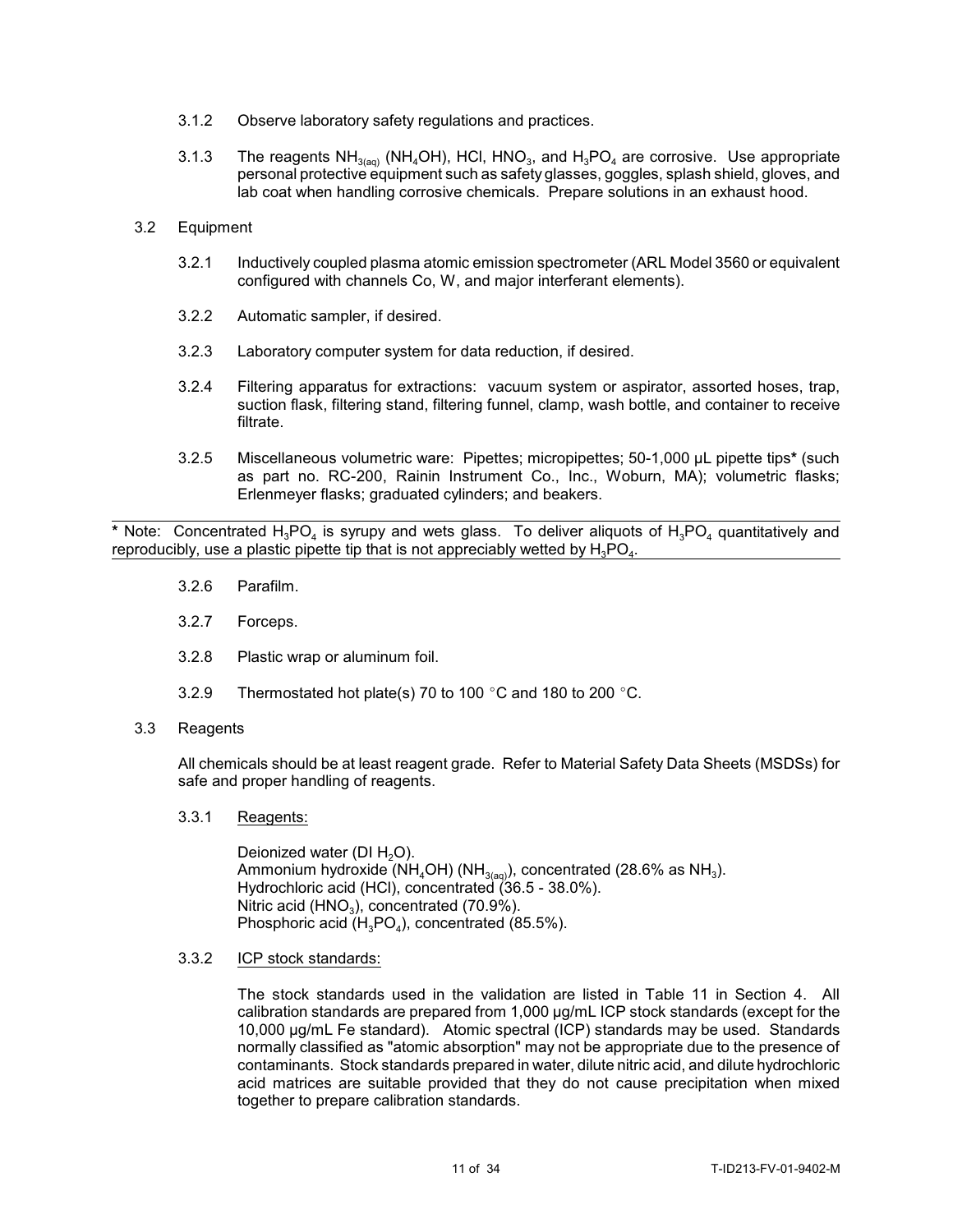## 3.4 Preparation of Standards

Table 9 below summarizes the preparation of standards. All the calibration standards and the reagent blank use a final 2%  $H_3PO_4$  matrix except for the 1,000  $\mu$ g/mL solution of Ti. The 1,000 <code>µg/mL</code> Ti stock standard is used neat (without any added  ${\rm H_3PO_4})$  because a high concentration of Ti in 2%  ${\sf H_3PO_4}$  tends to produce a precipitate after several hours. Prepare the calibration standards (except Ti) in 100-mL volumetric flasks containing 2 mL  ${\rm H_3PO_4}$  and about 25 mL DI  ${\rm H_2O.}$ 

The ICP stock solutions listed in Table 11 in Section 4. were compatible when mixed together at the dilutions used in preparing the standards listed below. If substitutions for these stock solutions are made, different combinations for standards maybe necessaryin order to avoid possible precipitation reactions, (e.g., do not mix together ICP stock solutions containing  $SO_{42}$  and Pb<sup>2+</sup>). After adding the aliquots of ICP stock standards, dilute to 100 mL with DI H<sub>2</sub>O. Mix thoroughly.

Immediately transfer the standard which contains the silicon standard (labelled "4"in Table 9 below) to a plastic bottle. The other standards may be stored in glass volumetric flasks.

| .abel | <b>ICP Stock Standards</b> | mL        | Final Concentration (µg/mL) |  |
|-------|----------------------------|-----------|-----------------------------|--|
| Acid  | none                       | <b>NA</b> | 0 (reagent blank)           |  |
|       | Be, Cd, Co*, Cu, Pb, Zn    | 0.200     | $2.00$ each                 |  |
| 2     | Cr, Mo, Ni, Sb, V, Fe      | 0.200     | 2.00 each and 20.00 for Fe  |  |
| 3     | Ca, Mg, Mn, Al, As, Se, Te | 0.200     | $2.00$ each                 |  |
|       | Sn, Si, Zr                 | 1.00      | 10.00 each                  |  |
| W     | W*                         | 10.00     | 100.0                       |  |
| Co    | Co**                       | 1.000     | 10.00                       |  |
|       |                            | NA        | <u>1,000.</u>               |  |

Table 9

Tungsten solutions are not stable for long periods (<3 months).

**\***\* A three point calibration curve is used for Co; two point calibration curves are used for the other elements.

## 3.5 Sample Preparation

A flow chart is shown in Figure 1 to assist the analyst in preparing samples. Observe laboratory safety rules. Use personal protective equipment necessary to conduct safe acid digestions and a laboratory exhaust hood appropriate for acid use when preparing samples and glassware.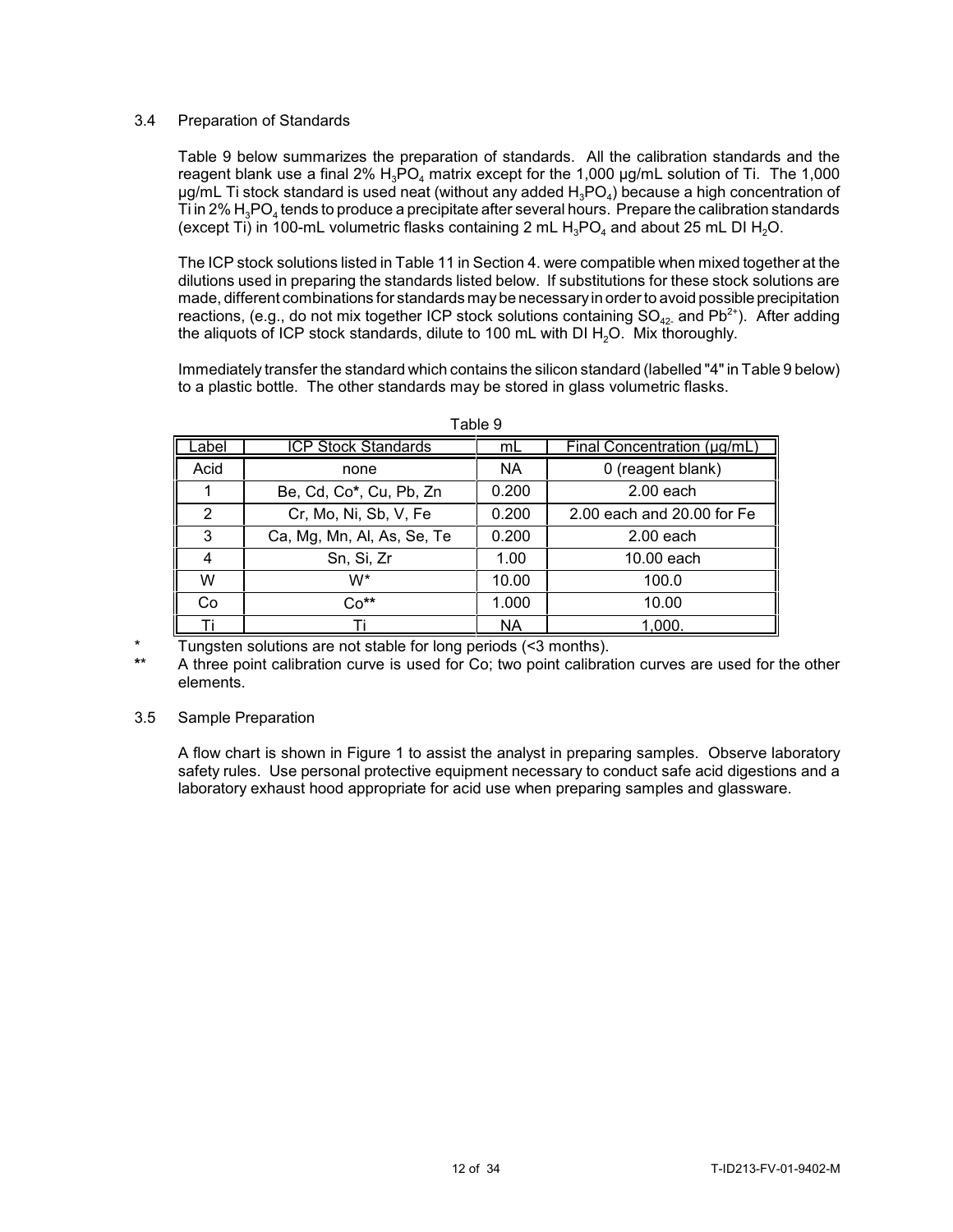

**Figure 2** Overview of Tungsten Air Sample Preparation. Notes: The source of NH<sub>3</sub> is NH4OH. The sample volume for samples containing insoluble W is reduced to 1 mL on the hotplate before final dilution to 50 mL with DI Water.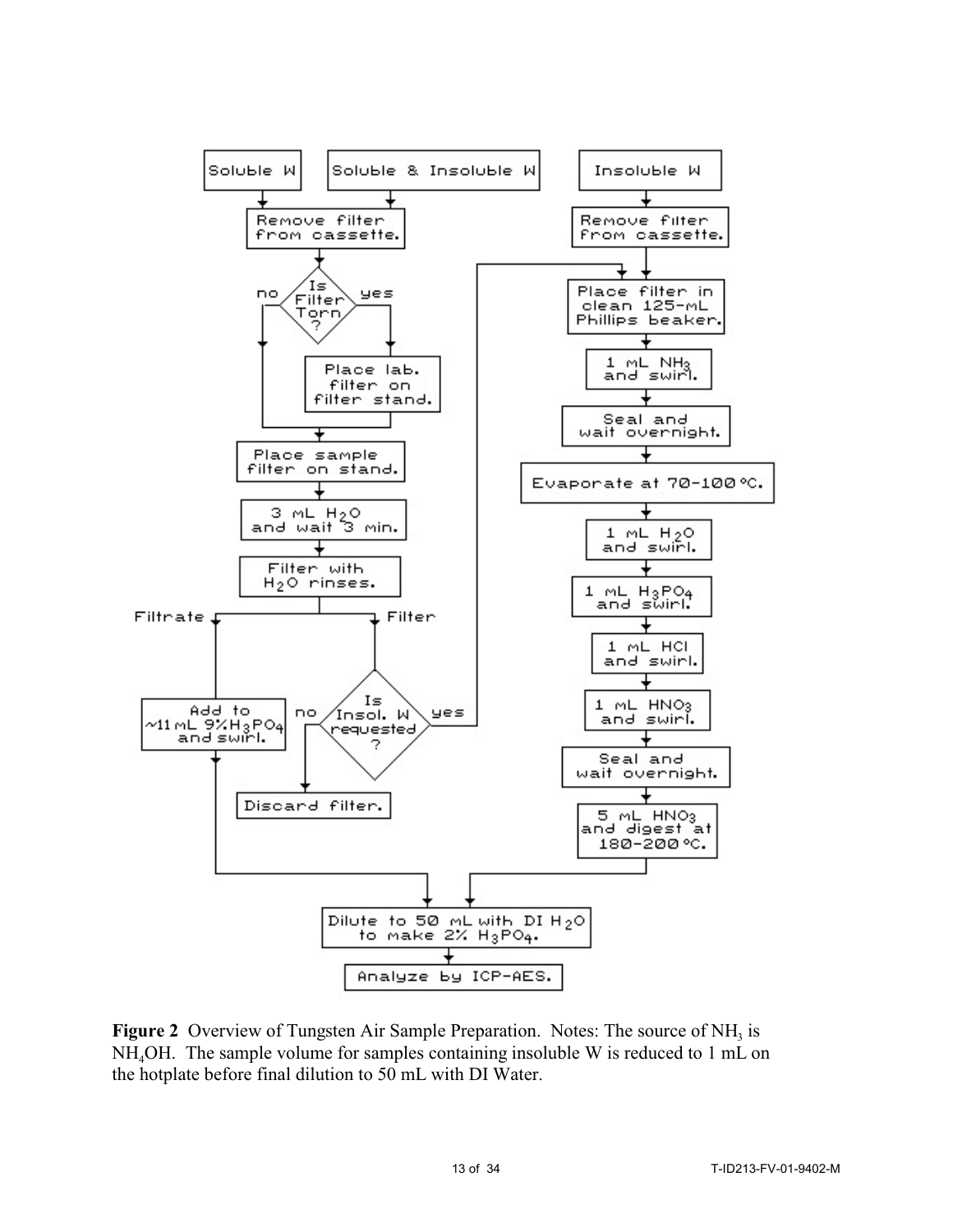## 3.5.1 Glassware cleaning

- 1) Clean 125-mL Phillips beakers to be used for sample digestions by refluxing with 1:1  $\mathsf{HNO}_3$  in an exhaust hood. Rinse well with DI  $\mathsf{H}_2\mathsf{O}.$
- 2) Rinse the 50- and 100-mL volumetric flasks with 10% HNO $_3$ . Rinse well with DI H $_2$ O.
- 3.5.2 Soluble W air sample preparation.

Note: It is often possible to determine by the nature of the operation that only soluble W or only insoluble W may be present. (See Table 7 in Section 1.6. for solubility designations of various common tungsten materials in industrial applications.) In such cases where onlyone solubilitydesignation applies, the separate extraction and analysis of soluble W is not necessary. For example, grinding operations using cemented tungsten carbides normally need not be analyzed for soluble W.

> 1) Carefully remove the filter from the polystyrene cassette with forceps and place the sample filter, dust side up, on the moistened platform of a filtering apparatus. Secure the filtering funnel, and add 3-mL DI  $H_2O$ .

Note: If the sample filter is torn, place the filter on the filtering stand on top of a laboratory 0.8-µm pore size MCE filter. (If insoluble W is requested, combine filters. For corresponding blank corrections, combine a field and laboratory blank.)

- Allow to stand for 3 minutes. (See Section 3.5.3. step 2 regarding treatment of contaminated backup pads.)
- 2) Apply vacuum while supplying several mL of DI H<sub>2</sub>O from a wash bottle to quantitatively transfer the solution to a receiving container.
- 3) Quantitatively transfer the solution from the receiving container to a clean 50-mL volumetric containing 1 mL  ${\sf H_3PO_4}$  in about 10 mL DI  ${\sf H_2O}$ . Dilute to volume with DI H<sub>2</sub>O and mix well.
- 4) If insoluble W is also requested, carefully place each extracted filter in a clean labelled 125-mL Phillips beaker so that it rests on the bottom of the beaker.

Note: Care should be exercised to avoid getting the filter or filter fragments up on the glass beaker where digestion will be inefficient.

- 5) For the soluble portion, proceed to Section 3.6 below.
- 6) For the insoluble portion, proceed to Section 3.5.3, steps 2 to 11.
- 3.5.3 Insoluble W air sample preparation.

Complete sample digestion of certain insoluble W matrices requires reaction times for steps 3 and 8 listed below that exceed the analyst's normal 8-h workday. For this reason, overnight reaction times are indicated for these two steps. If less time is given for digestion, low recoveries are observed. To avoid unexpected complications, it is important to observe both the sequence of operations and the hot-plate temperature ranges given in the digestion procedure. For example, excessive or prolonged heating (i.e., far beyond the endpoint indicators described in the associated note) in the final digestion may allow the  ${\sf H_3PO_4}$  to dissolve some of the silica in the Pyrex Phillips beaker and complicate the analysis by producing a phosphosilicic acid gel. No significant concentrations of Si were found when this method was validated using the procedure stated below. In the unlikely event that a gel forms, transfer the suspension to transparent plastic ware and try clearing the gel with the minimum drop-wise addition of HF.

**Note: Use extreme caution in handling concentrated HF. Hydrofluoric acid is both corrosive and toxic. It is particularly hazardous because it rapidly penetrates deep below intact skin and causes extensive tissue damage. Check first aid procedures before using. Cleanup spills promptly with appropriate spill cleanup materials.**

> Observe laboratory safety rules. Use personal protective equipment and an appropriate laboratory exhaust hood when preparing samples.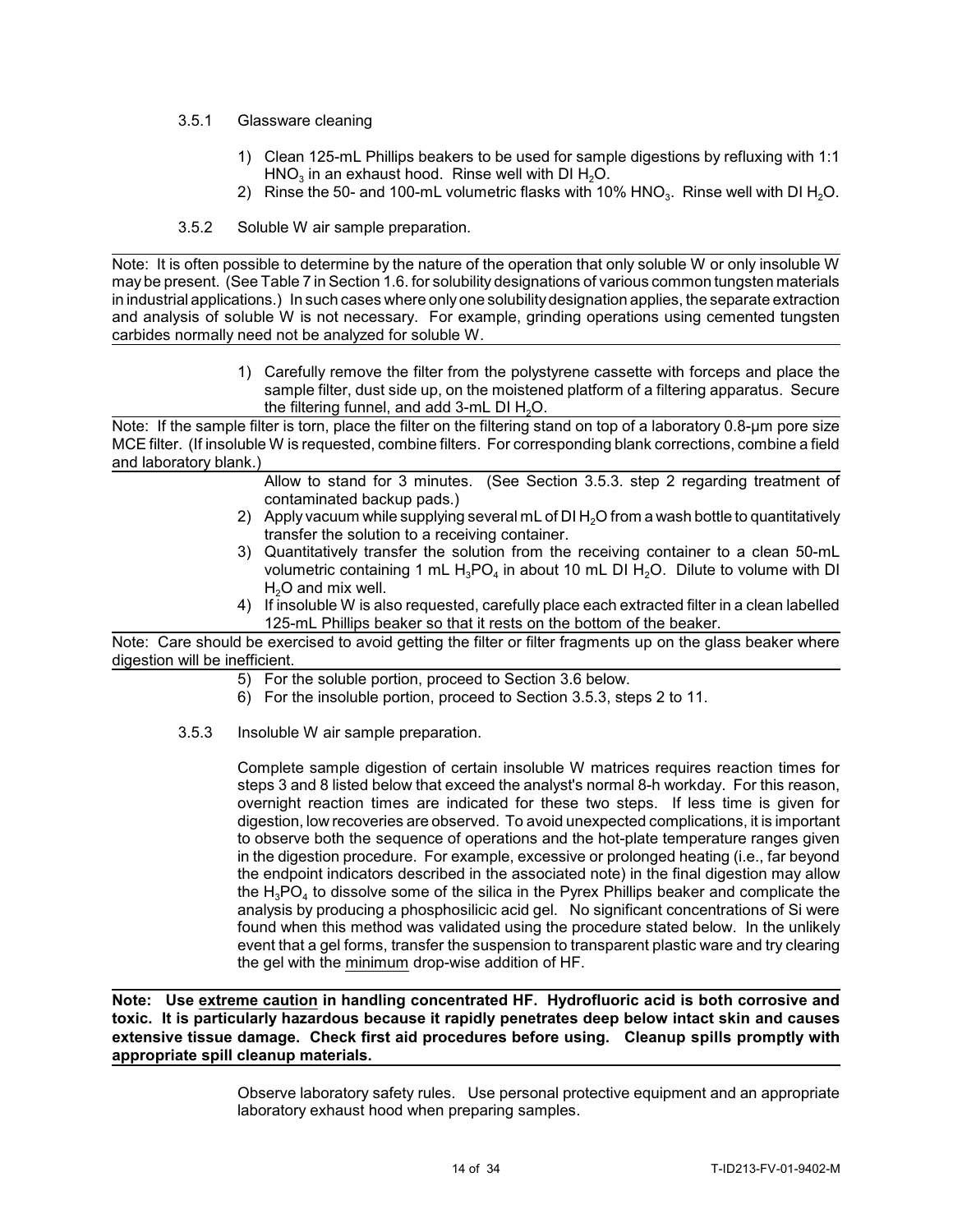- 1) Carefully remove the filter from the polystyrene cassette with forceps.
- 2) Transfer each sample filter into a clean labelled 125-mL Phillips beaker so that it rests on the bottom of the beaker. If dust collected during sampling no longer adheres to the filter and is found on the inside walls of the cassette, carefully rinse out the insides of the cassette into the appropriate beaker with a few mL of DI  $H_2O$ .

Note: Care should be exercised to avoid getting the filter or filter fragments up on the glass beaker where digestion will be inefficient.

- Contaminated backup pads may be analyzed in the manner of MCE filters with the additional treatment noted in step 10 below. If analysis of contaminated backup pads is performed, also analyze the backup pad of the blank so that blank corrections may be performed.
- 3) In an exhaust hood, add 1 mL of concentrated  $NH_{3(aq)}$  to each Phillips beaker and quickly seal the tops of the Phillips beakers with Parafilm followed by plastic wrap or aluminum foil. Allow to stand overnight.

Note: The concentrated NH $_{\text{3(aq)}}$  weakens MCE filters and dissolves any WO $_{3}$  to form soluble tungstate. The  $WO<sub>3</sub>$  matrix is not soluble in the acid digestion steps used in this method. Some Co in samples containing cemented tungsten carbides may also dissolve as a result of air oxidation and complexation of Co by NH $_{\text{3}}$ . The minimum practical volume of concentrated NH<sub>3(aq)</sub> to use in this step is 1 mL. Concentrated NH<sub>3(aq)</sub> tends to evaporate readily; therefore, to avoid loss of  $NH_3$  and speed the process, the plastic wrap and Parafilm should be cut to size before the aqueous  $NH_{3(aq)}$  is added. More NH<sub>3(aq)</sub> (2 mL total) could be used if desired because the excess is removed in step 4. Be consistent in the volume of  $NH_{3(aq)}$  used for samples and blanks. The  $H_3PO_4$  used in Step 6 dissolves any remaining insoluble tungsten-containing dust; it complexes both the ferric iron and the tungstates that form during digestion.

> 4) After standing overnight, the sealed beakers should still contain liquid. If no liquid is present, the previous step must be repeated (including allowing it to stand overnight) because the ammonia may have evaporated before the reaction was complete.

Note: If Co is present in sufficient amounts, a purple or brown solution may result.

- Uncover the beakers and quickly evaporate the remaining liquid in an exhaust hood on a hot-plate at 70 to 100  $^{\circ}$ C. Remove from the hot plate and cool to room temperature.
- 5) Add 1 mL DI H<sub>2</sub>O or distilled H<sub>2</sub>O (to dissolve soluble tungstates and prevent dehydration to insoluble tungstic acid when the acids are added). Swirl to dissolve soluble components; some Co complexes present may decompose to a brownish mass during the gentle heating in the previous step but will quickly dissolve in subsequent steps when the acids are added.
- 6) Add 1 mL of  $H_3PO_4$ . Swirl to mix well.
- 7) Add 1 mL of HCl. Swirl. A blue  $[CoCl<sub>4</sub>]<sup>2</sup>$  complex may form.
- 8) Add 1 mL of HNO<sub>3</sub>. Swirl. Seal the beakers with Parafilm (or cover with watch glasses) and allow to stand overnight.

Note: The low viscosity of this mixed acid matrix solution is important in dissolving the residual Co out of the tungsten carbide composites. Diffusion is limited in these matrices; the formation of both slightly soluble tungstates and gas bubbles formed during the digestion may clog the passages between the carbide grains. It takes time for the  ${\rm H_3PO_4}$  to diffuse between the grains and complex any tungstic acid that forms.  $\,$  Gaseous oxidants present in the solution are less soluble at elevated temperatures. This digestion is hindered if high temperatures are applied too soon; therefore, the samples are allowed to sit overnight for the reaction to take place.

> 9)  $\,$  Add 5 mL of HNO $_{3}$  to the samples and digest at 180 to 200  $^{\circ}$ C until the volume is reduced to approximately 1 mL (mostly  $H_3$ PO<sub>4</sub>) and digestion is complete. Cool to room temperature.

Note: To determine completion of digestion ( $\approx$  1 mL left), the 1 mL tends to draw away from the center because Phillips beakers have slightly raised centers. Completion is also evidenced by the following events: The reddish-brown fumes above the solution dissipate, and the golden solution turns colorless. The solution becomes viscous and ceases to bubble. If Co is present in a large amount, the solution may be slightly bluish when hot and very pale pink when cool.

> 10) To digest any backup pads that may be contaminated with sample, add  $2 \text{ mL}$  DI H<sub>2</sub>O and swirl to mix well.  $\,$  Add 5 mL HNO $_3$  and repeat step 9 once more.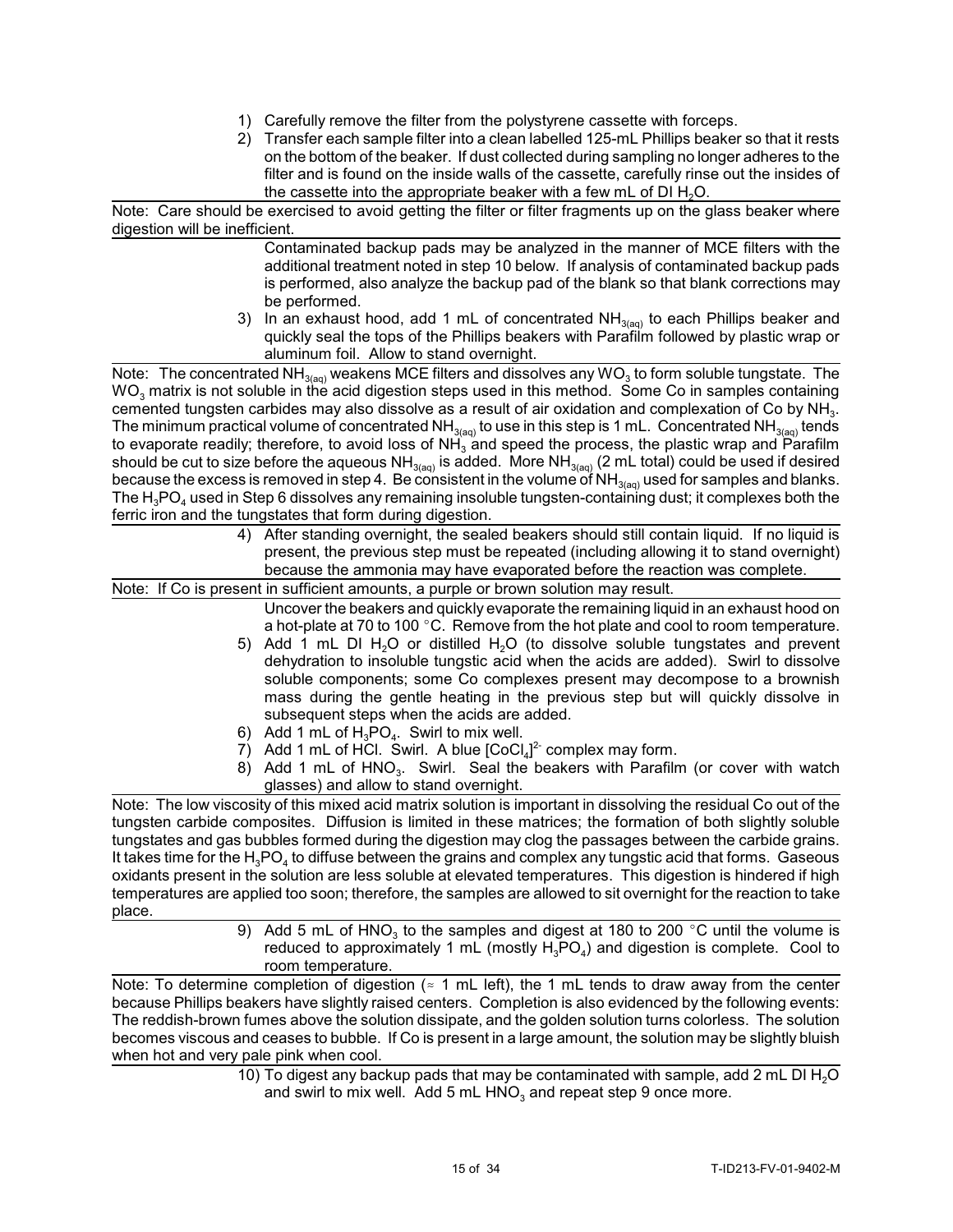- 11) Point the mouth of the flask away from yourself. Slowly and cautiously add DI  $H<sub>2</sub>O$  to the  $H_3PO_4$  solution and transfer quantitatively to 50-mL volumetric flasks using DI  $H_2O$ rinses. Dilute to volume with  $DI H<sub>2</sub>O$  and mix well.
- 3.5.4 Bulk sample preparation:

Prepare bulk samples by weighing 3 to 5 mg of each dry bulk sample on individual tared 0.8-µm pore size, 37-mm diameter, MCE filters that have reached constant weight. Record the weights. Transfer the filter containing the sample to a 125-mL Phillips beaker and prepare according to either Section 3.5.2 or 3.5.3 above. Also prepare a blank from the same lot of filters.

3.5.5 Wipe sample preparation:

Transfer each Smeartab wipe sample to individual 125-mL Phillips beakers and prepare according to either Section 3.5.2 or 3.5.3 above. Also prepare a blank from the same lot of Smeartabs.

3.6 Standard and Sample Analysis

Note: If particulate remains after digestion, the sample(s) should be filtered using a disposable-syringe-type Teflon filter(s) prior to analysis to prevent plugging the nebulizer.

- 1) Analyze the standards and reagent blank by ICP-AES. Calibrate the instrument and analyze samples according to the appropriate ICP instrument SOP (5.13). Instrument parameters used during this validation are listed in Table 10 in Section 4.
- 2) If necessary, analyze standard and reagent blanks to determine the detection limits using the appropriate manufacturer's software. ICP-AES detection limits normally do not vary significantly unless the instrument is altered through maintenance or abuse.
- 3) Analyze the samples, calibration standards, and blanks by ICP-AES.
- 4) Follow the SOP for further instructions regarding analysis (5.13).
- 5) Some samples require reanalysis. These include the following:
	- a) Dilute and reanalyze any samples which have calculated concentrations above the analytical range. This especially includes samples which saturate (overdrive) any channels. Evidence for overdriven channels may vary, and is described further in the ICP SOP for the particular instrument (5.13). Pipet an appropriate aliquot of the high concentration sample into a clean volumetric flask and dilute to volume with 2%  ${\rm H_3PO_4.}$
	- b) Reanalyze any samples and corresponding blanks if results indicate a high degree of imprecision . This problem is evidenced by a high relative standard deviation (CV > 10%) of the three exposure measurements/sample.
- 3.7 Calculations
	- 3.7.1 Perform interelement corrections. According to the equation below, a final concentration for each analyte is calculated:

$$
C_c = C_{unc} - \sum (K_i \times C_i)
$$

where:

 $C_c$  = corrected concentration of an element

- $C<sub>unc</sub>$  = uncorrected concentration of the element
- $C_i$  = concentration from each contributing interference for the element
- $\mathsf{K}_{\mathsf{i}}\;$  = respective Interelement Correction (IEC) factor for the interference

Application of this equation is an iterative process described in greater detail in Section 4.3. These corrections are calculated either "real-time" using software provided by the instrument manufacturer or post-analysis using custom software.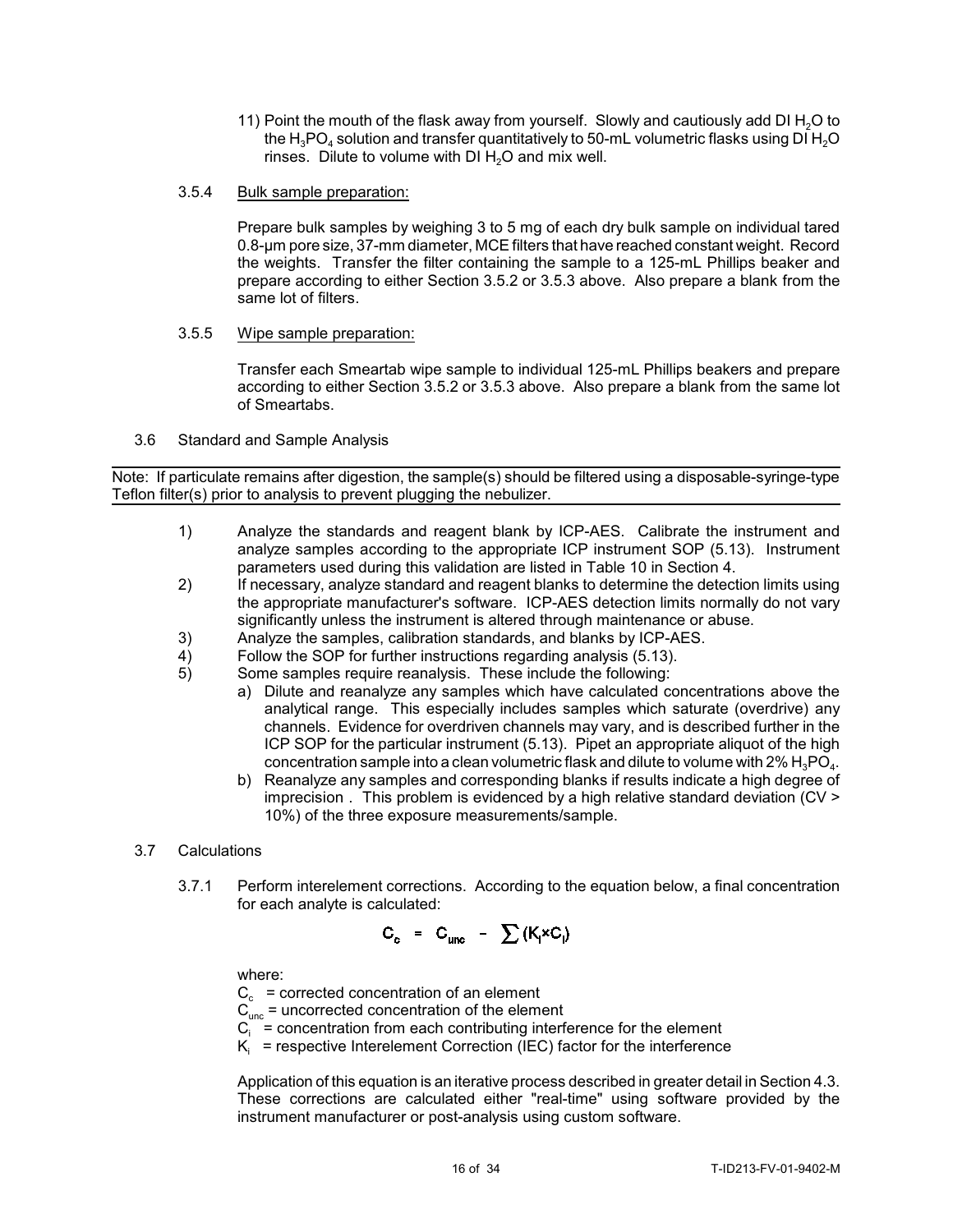- 3.7.2 Obtain hard copies of the data and results from a printer.
- 3.7.3 The amount of analyte in each sample or blank is calculated as:

 $\mu$ g A = ( $\mu$ g/mL A) × (mL S) × (DF) where:  $\mu$ g A = Total  $\mu$ g of analyte in the sample or blank µg/mL A = Measured concentration of analyte in solution (derived from calibration curve) mL S = Total volume of the solution analyzed DF = Amount of dilution applied to an aliquot of the original solution (ratio of final volume divided by the aliquot volume)

3.7.4 The blank value, if any, is subtracted from each sample:

$$
\mu g_c A = (\mu g A) - (\mu g_b A)
$$

where:

 $\mu$ g $_{\rm c}$  A =  $\mu$ g of analyte, blank corrected  $\mu$ g A =  $\mu$ g of analyte from equation in Section 3.7.3 above  $\mu$ g $_{\rm b}$  A =  $\mu$ g of analyte in blank

Wipe samples are reported in terms of µg of analyte.

3.7.5 For air samples, calculate mg/m<sup>3</sup> exposures for all screened elements, Co, soluble W, and insoluble W:

$$
mg/m^3 A = \frac{(\mu g_c A) \times (GF)}{L}
$$

where:

GF = Gravimetric factor

 $L = Air volume$  in liters

For those elements having a PEL listed as an oxide, the gravimetric factors are calculated from formula weights (FW):

GF = 1.2447 for  $FW<sub>Zno</sub>/FW<sub>Zn</sub>$ GF = 1.4298 for FW  $_{Fe2O3}$ /2FW $_{Fe}$ GF = 1.7852 for  $FW<sub>V205</sub>/2FW<sub>V</sub>$ 

- 3.7.6 Compare the calculated mg/m<sup>3</sup> exposures to the various PELs or OSHA action limits. Evaluate the reliability of the results for all detected elements whose air concentration may exceed a PEL or an action limit. With the custom software available at the OSHA SLTC, the analytical results reported for each sample includes a listing of the total interelement correction and the corrected concentration for each element detected in the sample.
- 3.7.7 Convert bulk sample analytes to % composition using:

% A = 
$$
\frac{(\mu g_c A) \times (100\%)}{(\text{mg B}) \times (1000 \text{ kg/mg})}
$$

where:

 $mg B =$  milligrams of bulk sample

#### 3.8 Reporting Results

3.8.1 When evidence of migration of the sample to the backup pad is observed on any air sample, advise the industrial hygienist that part of the sample was collected on the backup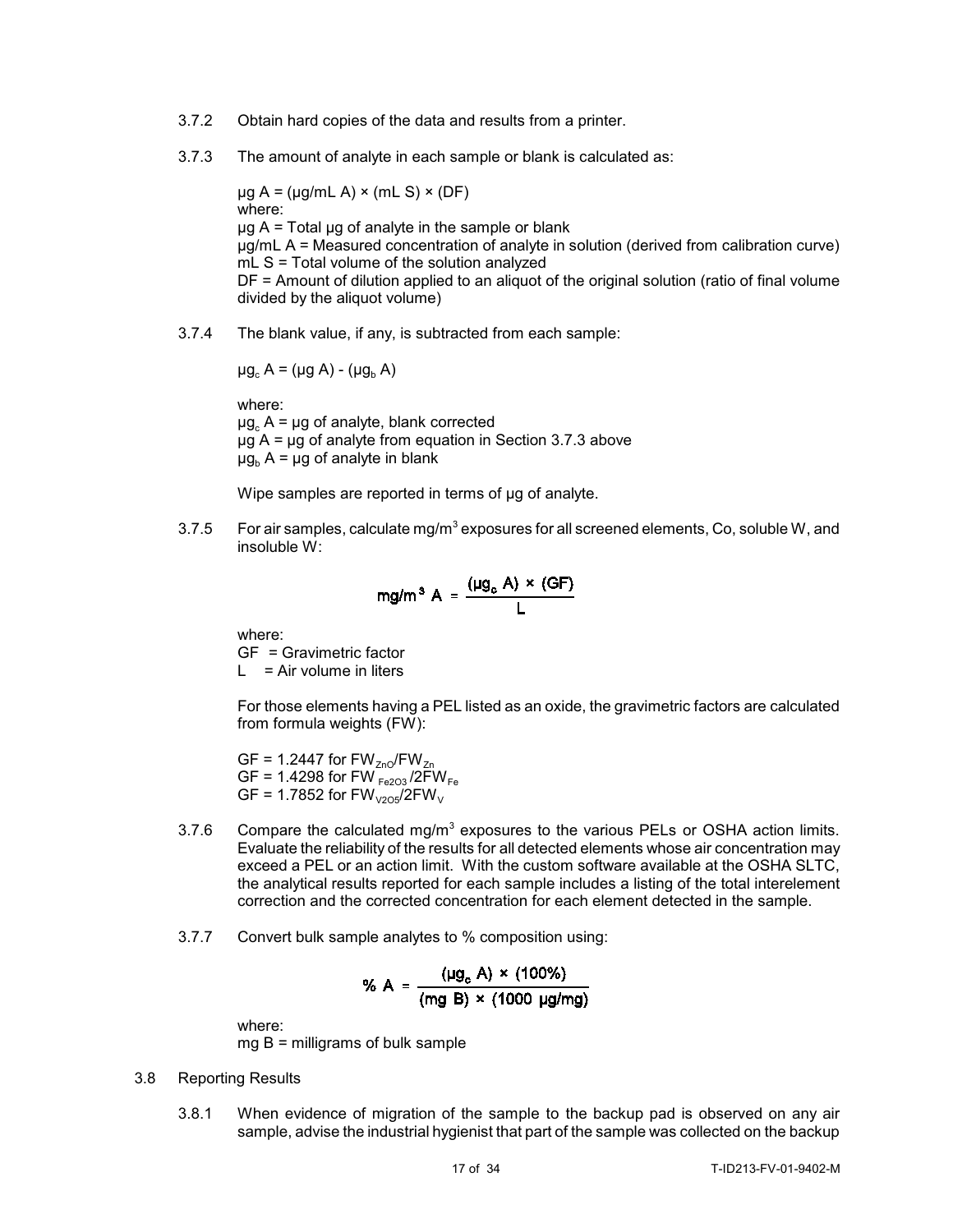pad. When this occurs, report the sum of exposure results for the air filter sample and the corresponding backup pad.

- 3.8.2 Report exposures in terms of mg/m<sup>3</sup> as appropriate for Co, soluble W, and insoluble W.
- 3.8.3 Discuss high exposures of screened elements with your supervisor and the industrial hygienist. Resubmit air samples and blanks for additional confirmation and quantitation of any screened elements near or over the PEL, or discuss resampling with the industrial hygienist. Include copies of sampling information and results when resubmitting samples.
- 4. Backup Data

This analytical method has been validated for the spiked MCE filters specified in Section 2.1.1. The method validation was performed according to guidelines (5.14, 5.15) with the exception of the sampling validation. The analytical method validation was conducted at the respective OSHA Final Rule TWA-PELs and STELs for W and Co. Several reasons precluded aerosol sampling validation.

- a) Aerosol generation of cemented tungsten carbides is very difficult because of the high densityof this matrix. The great hardness of this material precludes grinding to a smaller particle size range.
- b) The generation of cemented tungsten carbide aerosols of known composition is not feasible because cemented tungsten carbides are non-stoichiometric.
- c) The non-stoichiometric nature of cemented tungsten carbides makes the generation of uniform dispersions of aerosol of known composition infeasible.
- d) Equipment to generate and measure aerosols was not available at the time of this validation.

Instrument parameters used during validation are listed in Table 10 below. (Additional information regarding this instrument may be found in reference 5.7):

| The Specifications for the ARL 3560 Simultaneous ICP-AES |                 |                                         |                                                   |
|----------------------------------------------------------|-----------------|-----------------------------------------|---------------------------------------------------|
| <b>RF GENERATOR:</b>                                     |                 | Snout Gas Flow (L/min)                  | 1.5                                               |
| Generator (Model No. Henry)                              | 2.5 kW *        | Nebulizer Uptake Rate (mL/min)          | 2.3                                               |
| Incident Power (W)                                       | 1,175           | Nebulizer type                          | Meinhard-Type A                                   |
| Reflected RF Power (W)                                   | $0 - 20$        | Peristaltic Pump Used? (yes/no)         | no                                                |
| P.A. Plate Supply Voltage (V)                            | 4,100           | Pre-Integration Flow Time (s)           | 30                                                |
| P.A. Plate Current (mA)                                  | 700             | Integration Time (s)                    | 5                                                 |
| P.A. Grid Current (mA)                                   | 125             | Number of Exposures                     | t                                                 |
| P.A. Filament Voltage (V)                                | 7.5             | SPECTROMETER:                           |                                                   |
| P.A. Tune (Setting)                                      | 190             | Instrument Model                        | 3560                                              |
| P.A. Load (Setting)                                      | 050             | Grating (lines/mm)                      | 1,080                                             |
| (where P.A. = Power Amplifier)                           |                 | Primary Slit Size (µm)                  | 20                                                |
| <b>EXCITATION:</b>                                       |                 | <b>Profiling Element</b><br>Mn          |                                                   |
| Plasma Observation Height (mm)                           | 15              | Profile Point (peak dial div.)<br>496 ‡ |                                                   |
| Coolant Gas Flow (L/min)                                 | 12 <sup>2</sup> | Vacuum (µmHg)                           | 20                                                |
| Coolant Gas Pressure (psi)                               | 25.5            | Path Length (m)                         |                                                   |
| Plasma Gas Flow (L/min)                                  | 0.8             | <b>COMPUTER CONFIGURATION:</b>          |                                                   |
| Plasma Gas Pressure (psi)                                | 21.5            | <b>Disk Drive Capacity</b>              | 30 Megabyte fixed<br>1.2 Megabyte 5.25 in. floppy |
| Carrier Gas Flow (L/min)                                 | 1               | <b>Computer System</b>                  | Micro 11/53 DEC Computer                          |
| Carrier Gas Pressure (psi)                               | 30.5            | Software (operating system)             | DPS/TSX+                                          |

Table 10

**\*** Indicates peak rf power capability in kW.

**†** Dependent on software program used; 10 for DL determinations, and 3 for calibrations and analyses.

**‡** From spectral scanning device (SAMI). This value can change over time.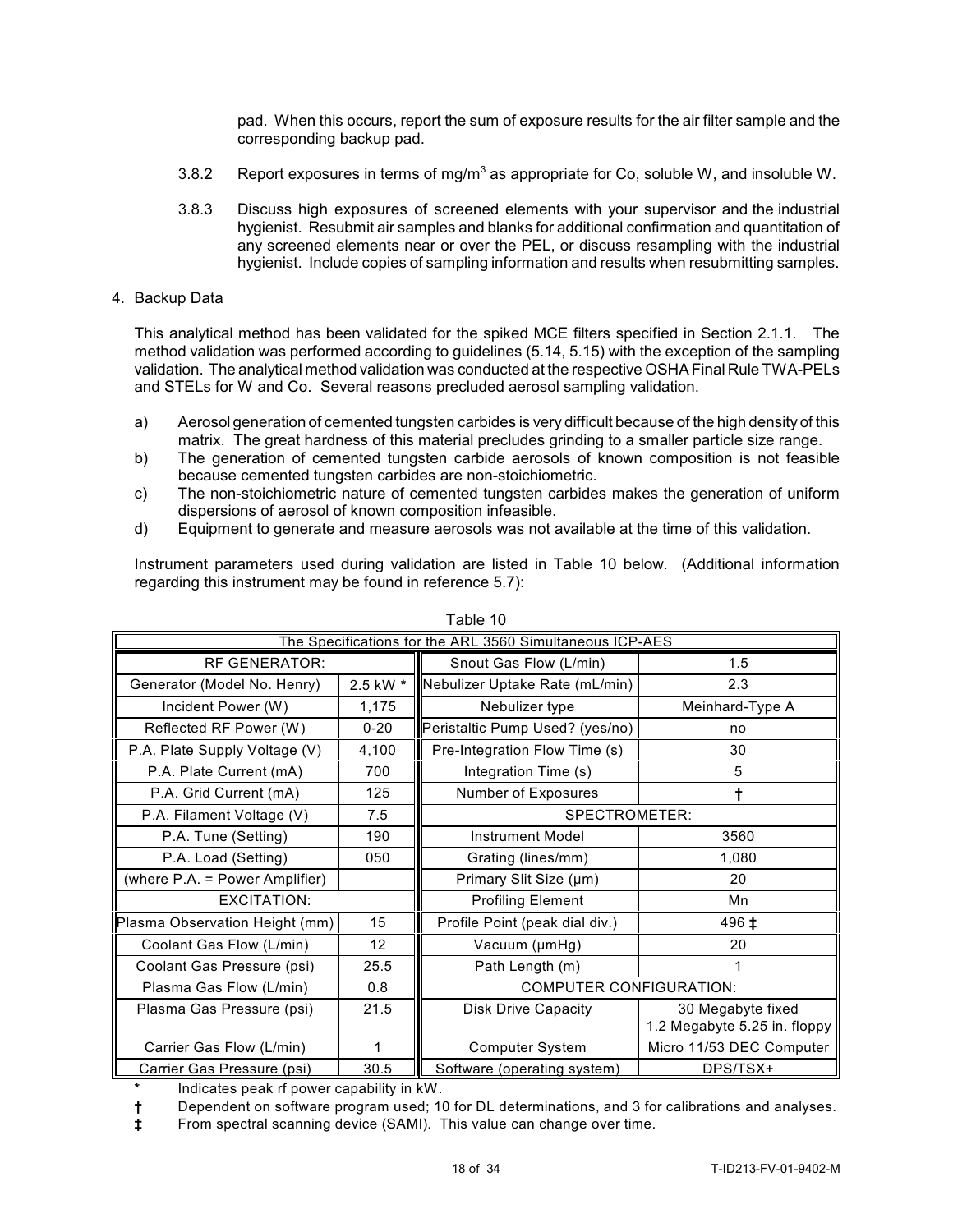The instrument calibration standards were those listed in Table 11 below:

| <b>ICP Stock</b><br>Standards* | Matrix                   | <b>ICP Stock</b><br>Standards* | Matrix                   |
|--------------------------------|--------------------------|--------------------------------|--------------------------|
| AI                             | 0.3 M HCI                | Ni                             | $0.3$ M HNO <sub>3</sub> |
| As                             | 0.3 M HCI                | <b>Pb</b>                      | $0.3$ M HNO <sub>3</sub> |
| Be                             | 0.3 M HCI                | Sb                             | H <sub>2</sub> O         |
| Ca                             | $0.3$ M HNO <sub>3</sub> | Se                             | $0.3$ M HNO <sub>3</sub> |
| Cd                             | $0.3$ M HNO <sub>3</sub> | Si                             | H <sub>2</sub> O         |
| Co                             | $0.3$ M HNO <sub>3</sub> | Sn                             | 2.5 M HCI                |
| Cr                             | H <sub>2</sub> O         | Te                             | 10% HCI                  |
| Cu                             | $0.3$ M HNO <sub>3</sub> | Τi                             | H <sub>2</sub> O         |
| Fe                             | 5% $HNO3$                | $\vee$                         | $0.3$ M HNO <sub>3</sub> |
| Mg                             | $0.3$ M HNO <sub>3</sub> | W                              | H <sub>2</sub> O         |
| Mn                             | $0.3$ M HNO <sub>3</sub> | Zn                             | $0.3$ M HNO <sub>3</sub> |
| Mo                             | H <sub>2</sub> O         | 7r                             | $2\%$ HNO <sub>3</sub>   |

Table 11

**\*** All calibration standards are prepared from 1,000 µg/mL ICP stock standards (except for the 10,000 µg/mL Fe standard).

The method validation consisted of the following experimental protocol:

- 1) Preliminary assessments of reference materials.
- 2) Preliminary determination of W and Co analytical recoveries of diverse tungsten-containing matrices. Preparation and analysis of two spiked samples each of six different solid-phase tungsten-containing matrices representative of industrial exposures individually spiked on MCE filters. These studies included two different cemented tungsten carbide matrices containing Co.
- 3) Determination of interelement corrections.
- 4) Determination of the qualitative and quantitative detection limits and background equivalent concentrations.
- 5) Determination of analytical method precision and accuracy for insoluble W. Preparation and analysis of spiked MCE filter samples of three samples each of the two most difficult insoluble matrices (94% WC/6% Co and 88% W<sub>2</sub>C/12% Co) at W exposures at 0.5  $\times$ , 1  $\times$ , and 2  $\times$  TWA PEL. Preparation and analysis of six spiked MCE filter samples of pure W metal which represent concentrations of insoluble W near the STEL.
- 6) Determination of analytical method precision and accuracy for soluble W. Preparation and analysis of spiked MCE filter samples of six samples each of soluble W (Na $_2$ WO $_4$ ·2H $_2$ O) representing W exposures at 0.5 ×, 1 ×, and 2 × TWA PEL. Preparation and analysis of six spiked MCE filter samples which represent concentrations of soluble W near the STEL.
- 7) Determination of analytical method precision and accuracy for Co. Preparation and analysis of solutionspiked MCE filter samples of six samples each of Co at  $0.5 \times$ , 1  $\times$ , and 2  $\times$  TWA PEL. These were also spiked with W to give a 100 µg/mL W solution matrix.
- 8) Determination of analytical method precision and accuracy for Co at higher levels. Analysis of solutionspiked MCE filter samples of three samples each of Co at 3.2 x, 6.5 x, 7.4 x, 12.3 x, 14.9 x, and 28.0 × TWA PEL.
- 9) Assessment of typical levels of blank contamination, analyte carry-over, and noise. Preparation and analysis of four blank MCE filter samples for W and Co.
- 10) Summary.

All analytical results were calculated from concentration-response curves, corrected for reagent blank and interelement interferences as identified in Section 4.3, and statistically examined. In addition, the analytical recoveries were tested for possible outliers using the Treatment of Outliers test (5.8). For samples tested at different levels, the appropriateness of pooling was tested by checking the homogeneity of variance using the Bartlett's test (5.17). Statistical evaluation was conducted according to Inorganic Methods Evaluation Protocol (5.14). To reduce cumulative round-off errors during calculations in this method, additional non-significant digits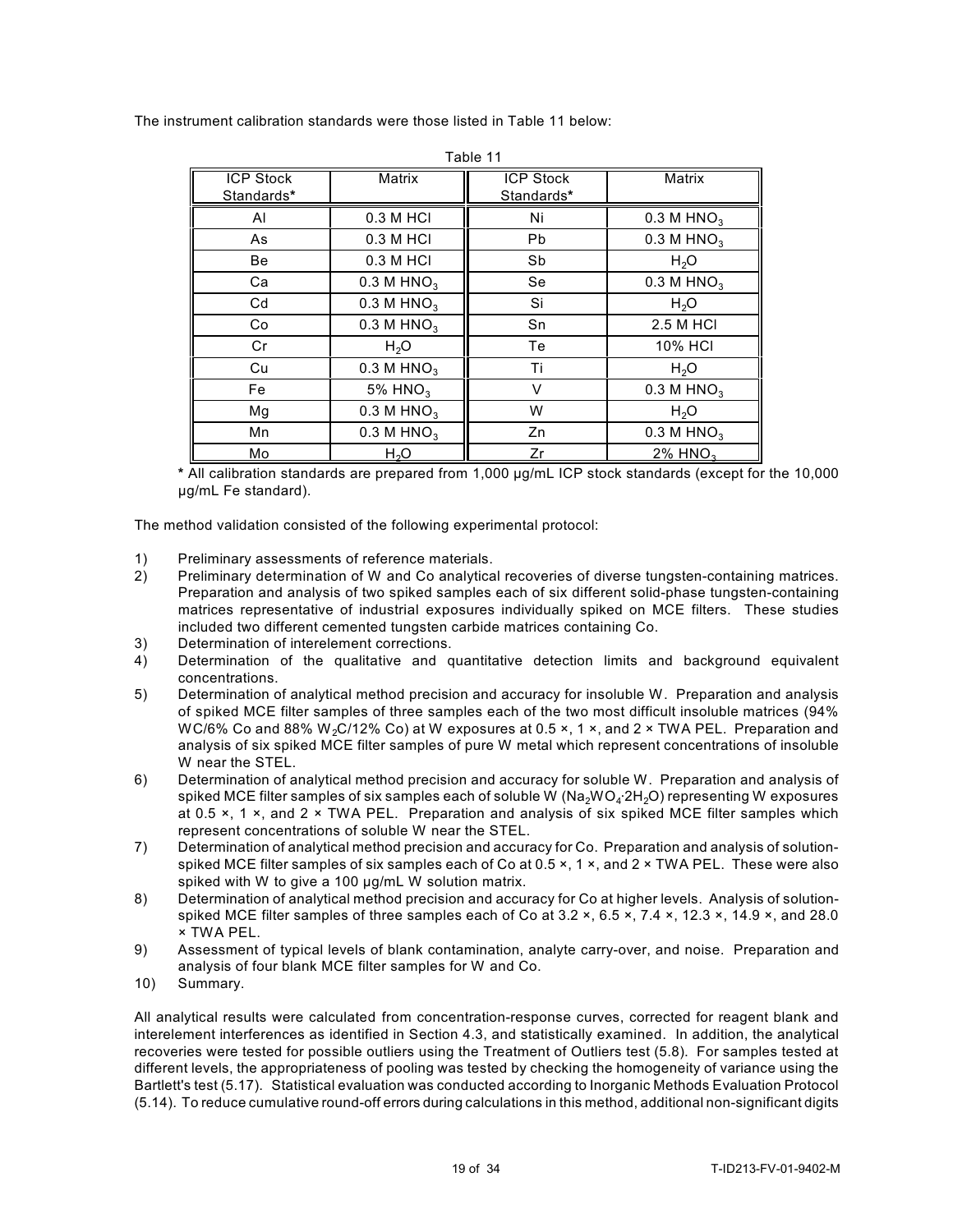were preserved in the intermediate results shown in the backup data in Section 4. Results shown in the main body of the method are shown rounded off to the correct number of significant figures.

#### 4.1 Preliminary Assessment of Reference Materials:

In order to develop a method for measuring atmospheric exposures in the workplace, unsieved reference materials of six diverse common industrial tungsten-containing matrices were selected as models (Na $_{2}$ WO $_{4}$ ·2H $_{2}$ O, WC, 94% WC/6% Co, 88% W $_{2}$ C/12% Co, WO $_{3}$ , and W).

#### Procedure

The cemented tungsten carbide matrices were manufacturer-labelled with nominal descriptions "88%  $W<sub>2</sub>C/12%$  Co" and "94% WC/6% Co" indicating only the approximate elemental composition of these matrices. Certificates of Analysis provided accurate analytical results for certain major and trace elements. For the purpose of this validation, these matrices were further characterized by qualitative powder X-ray diffraction analysis to identify the crystalline phases of tungsten carbide actually present. Appropriate stoichiometric factors could then be calculated based on the information presented on the respective Certificates of Analysis.

Particle sizing for each of the six materials was also assessed based on product information, measurement, and visual inspection.

#### **Results**

#### X-ray Diffraction Analyses

The powder diffraction patterns corresponding to WC and Co were identified by X-ray diffraction analysis of the 94% WC/6% Co matrix. X-ray diffraction analysis results for this matrix were not reported on the Certificate of Analysis provided by the manufacturer.

The powder diffraction patterns corresponding to WC, Co, and  $Co<sub>6</sub>W<sub>6</sub>C$  were identified in the 88% W<sub>2</sub>C/12% Co matrix. The compound with the formula W<sub>2</sub>C (suggested by the label 88% W<sub>2</sub>C/12% Co) was not identified by X-ray diffraction analysis. The Certificate of Analysis for this matrix indicated that X-ray diffraction analysis had identified the major phase as WC, with traces of Co<sub>6</sub>W<sub>6</sub>C and Co<sub>3</sub>W<sub>3</sub>C. The compound  $W<sub>2</sub>C$  was not listed on the Certificate of Analysis.

The use of these materials in the validation offers an excellent opportunity to determine recoveries for chemically bound and interstitial elemental Co.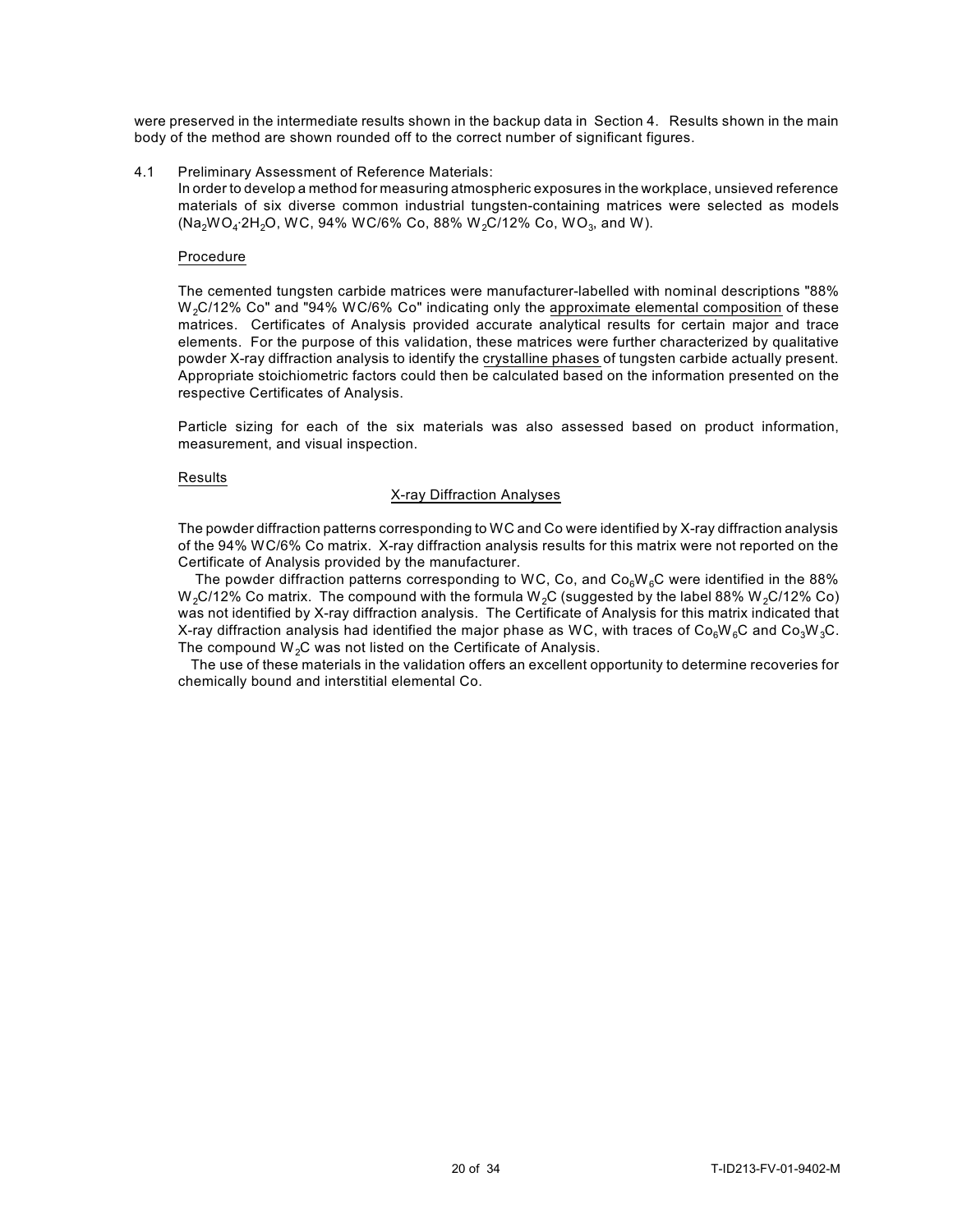#### Particle Size Assessments

The Na $_2$ WO $_4$ ·2H $_2$ O was particle-sized using a 41 µm sieve and a metric ruler. It was found to consist primarily of granular crystalline material with particles in the size range of 41 µm to 1 mm. Particle sizing on the other materials was not performed because the manufacturer product descriptions of the particle size ranges were available. These descriptions are included in the Tables 12 to 15 in Section 4.2.

4.2 Preliminary Determination of W and Co Analytical Recoveries of Diverse Tungsten-Containing Matrices: This study was performed to test the matrix independence of the digestion procedure of this analytical method. Six diverse tungsten-containing matrices described in Section 4.1 were digested and analyzed. To ensure that the digestion procedure was compatible with the MCE filter used for sampling and would also have adequate capacity, several of these samples were spiked with amounts of reference material approaching 10 mg.

Because this method is based on the analysis of elemental composition, gravimetric conversion factors must be used to convert from the mass of a matrix spike to the mass of an analyte element. In order to accurately evaluate recoveries, the manufacturer's reagent label information and Certificates of Analysis were used to calculate the gravimetric factors listed in Tables 12 to 15 below. In addition to chemical formula information, these data included percent purity and, in some cases, elemental composition. For example, Na $_2$ WO $_4$ ·2H $_2$ O was listed as 100.4% pure based on tungsten content (presumably due to water of hydration lost during manufacture). In the case of the tungsten carbide matrices, the respective gravimetric factors implied by the nominal compositions  $88\%$  W<sub>2</sub>C/12% Co and 94% WC/6% Co were in good agreement with the gravimetric factors calculated from the certification provided by the manufacturer.

#### Procedure

Matrix spikes were prepared from reagent and certified sources independent of calibration standards. Two samples of each of the six dry matrices were prepared. Known amounts of each dry sample matrix were added to individual tared 0.8-µm pore size, 37-mm diameter, MCE filters that had reached constant weight in a controlled low humidity lab environment (35% RH). All 12 samples were digested and analyzed according to this method using 50-mL solution volumes and the same ICP-AES instrument described at the beginning of Section 4. Because of their importance to the method, the tungsten carbide/Co samples were re-analyzed. Interelement interferences were noted and were corrected for the affect of Co on W and for W on Co. The details for determining these corrections are further discussed in Section 4.3. Interelement corrections were not performed on screened elements for this preliminary test because they were present in these materials at trace levels.

The amounts of W and Co in these analyte spikes were calculated from assay information provided by the chemical manufacturer. All W and Co results were calculated from concentration-response curves, corrected for reagent blank, corrected for interelement interferences between W and Co, and statistically examined.

#### Results

Results for the preliminary analyses for spiked W and Co samples are shown in Table 12 (repeat analyses of tungsten carbide/Co samples are tabulated separately):

| aple iz                |                                                         |               |                          |                         |                   |  |  |  |  |
|------------------------|---------------------------------------------------------|---------------|--------------------------|-------------------------|-------------------|--|--|--|--|
|                        | Tungsten Matrix Digestion Evaluation - Tungsten Results |               |                          |                         |                   |  |  |  |  |
| Matrix in 2% $H_3PO_4$ | Amount<br>(mq)                                          | % W in Matrix | $\mu$ g/mL<br>Theory (T) | $\mu q/mL$<br>Found (F) | W Recovery<br>F/T |  |  |  |  |
| W, powder              | 2.446                                                   | 100.00        | 48.92                    | 49.72                   | 1.0164            |  |  |  |  |
| W, powder              | 4.769                                                   | 100.00        | 95.38                    | 96.30                   | 1.0097            |  |  |  |  |
| $WO3$ , powder         | 3.068                                                   | 79.10         | 48.54                    | 48.61                   | 1.0014            |  |  |  |  |
| $WO3$ , powder         | 6.121                                                   | 79.10         | 96.83                    | 95.00                   | 0.9811            |  |  |  |  |
| $WC, \leq 1 \mu m$     | 3.496                                                   | 93.40         | 65.31                    | 65.83                   | 1.0080            |  |  |  |  |
| $WC \leq 1 \mu m$      | 3.637                                                   | 93.40         | 67.94                    | 69.37                   | 1.0211            |  |  |  |  |

 $T_{11}$  10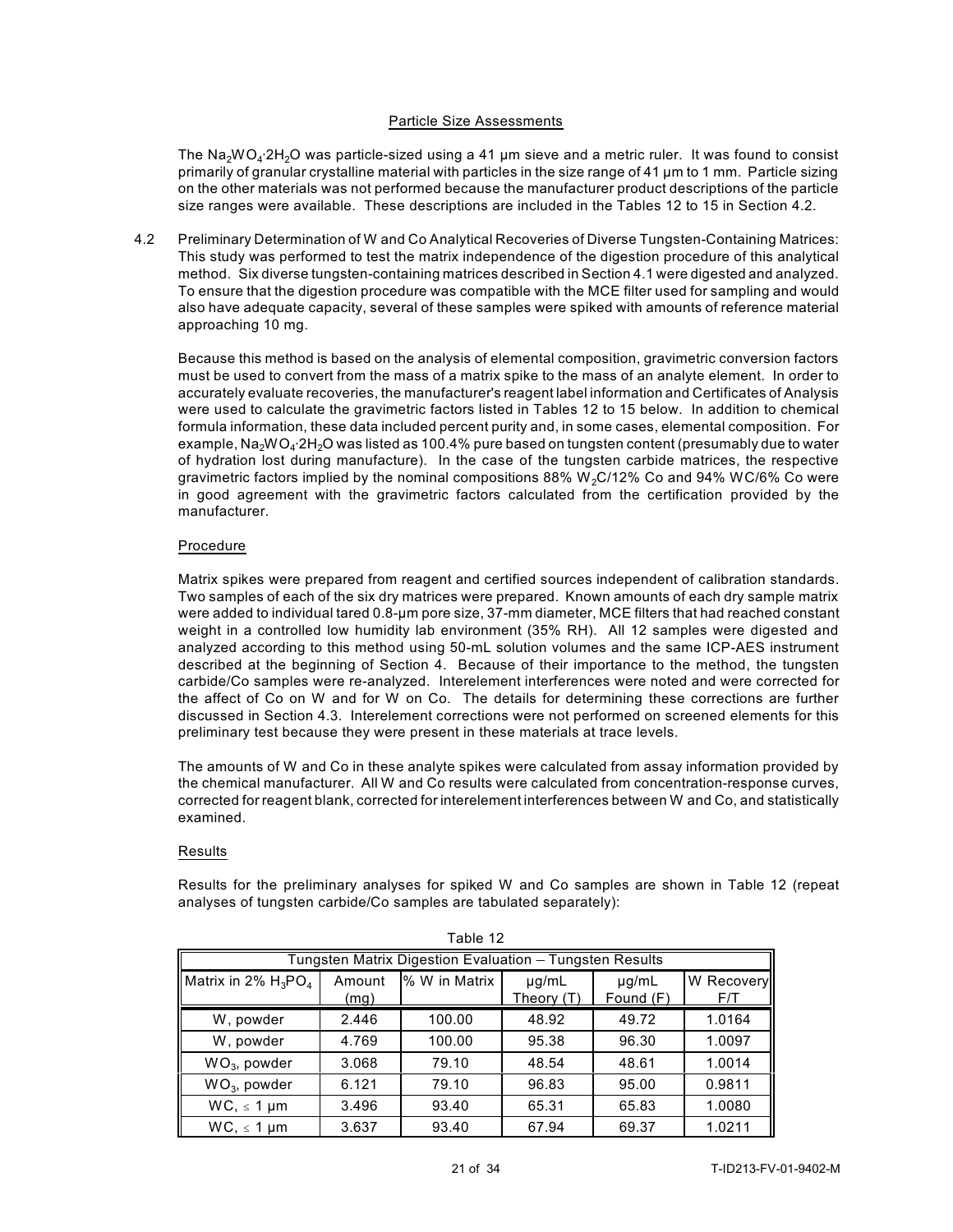| 94% WC,<br>$\leq 45$ µm                  | 4.201 | 87.87            | 73.83  | 71.67  | 0.9708  |  |  |
|------------------------------------------|-------|------------------|--------|--------|---------|--|--|
| 94% WC,<br>$\leq 45 \mu m$               | 9.922 | 87.87            | 174.37 | 167.70 | 0.9618  |  |  |
| 88% $W_2C$ ,<br>5 to 45 µm               | 5.742 | 84.08            | 96.56  | 97.37  | 1.0084  |  |  |
| 88% W <sub>2</sub> C,<br>5 to 45 $\mu$ m | 8.551 | 84.08            | 143.79 | 145.49 | 1.0118  |  |  |
| $Na2WO4·2H2O$                            | 2.401 | 55.96            | 26.87  | 27.07  | 1.0074  |  |  |
| $Na2WO4·2H2O$                            | 7.638 | 55.96            | 85.48  | 87.88  | 1.0280  |  |  |
| $Na2WO4·2H2O$                            | 9.684 | 55.96            | 108.38 | 106.50 | 0.9826  |  |  |
| Average                                  |       |                  |        |        |         |  |  |
|                                          |       | (SD = 0.0202) CV |        |        | ±0.0202 |  |  |

The tungsten carbide spiked samples were reanalyzed for W confirming the recoveries obtained above. These results are shown in Table 13:

|                                  | Tungsten Matrix Digestion Evaluation - Tungsten Results<br>(Repetitions)                             |                  |        |        |         |  |  |  |  |
|----------------------------------|------------------------------------------------------------------------------------------------------|------------------|--------|--------|---------|--|--|--|--|
| Matrix in 2%<br>$H_3PO_A$        | % W in Matrix<br>Amount<br>W Recovery<br>$\mu$ g/mL<br>$\mu$ g/mL<br>Found (F)<br>Theory (T)<br>(mq) |                  |        |        |         |  |  |  |  |
| 94% WC<br>(repeat)               | 4.201                                                                                                | 87.87            | 73.83  | 72.26  | 0.9788  |  |  |  |  |
| 94% WC<br>(repeat)               | 9.922                                                                                                | 87.87            | 174.37 | 166.61 | 0.9555  |  |  |  |  |
| 88% W <sub>2</sub> C<br>(repeat) | 5.742                                                                                                | 84.08            | 96.56  | 96.71  | 1.0016  |  |  |  |  |
| 88% W <sub>2</sub> C<br>(repeat) | 8.551                                                                                                | 84.08            | 143.79 | 145.05 | 1.0087  |  |  |  |  |
|                                  | 0.9862                                                                                               |                  |        |        |         |  |  |  |  |
|                                  |                                                                                                      | (SD = 0.0241) CV |        |        | ±0.0244 |  |  |  |  |

Table 13

The same tungsten carbide spiked samples were also analyzed on the ICP-AES instrument giving the Co recoveries shown in Table 14: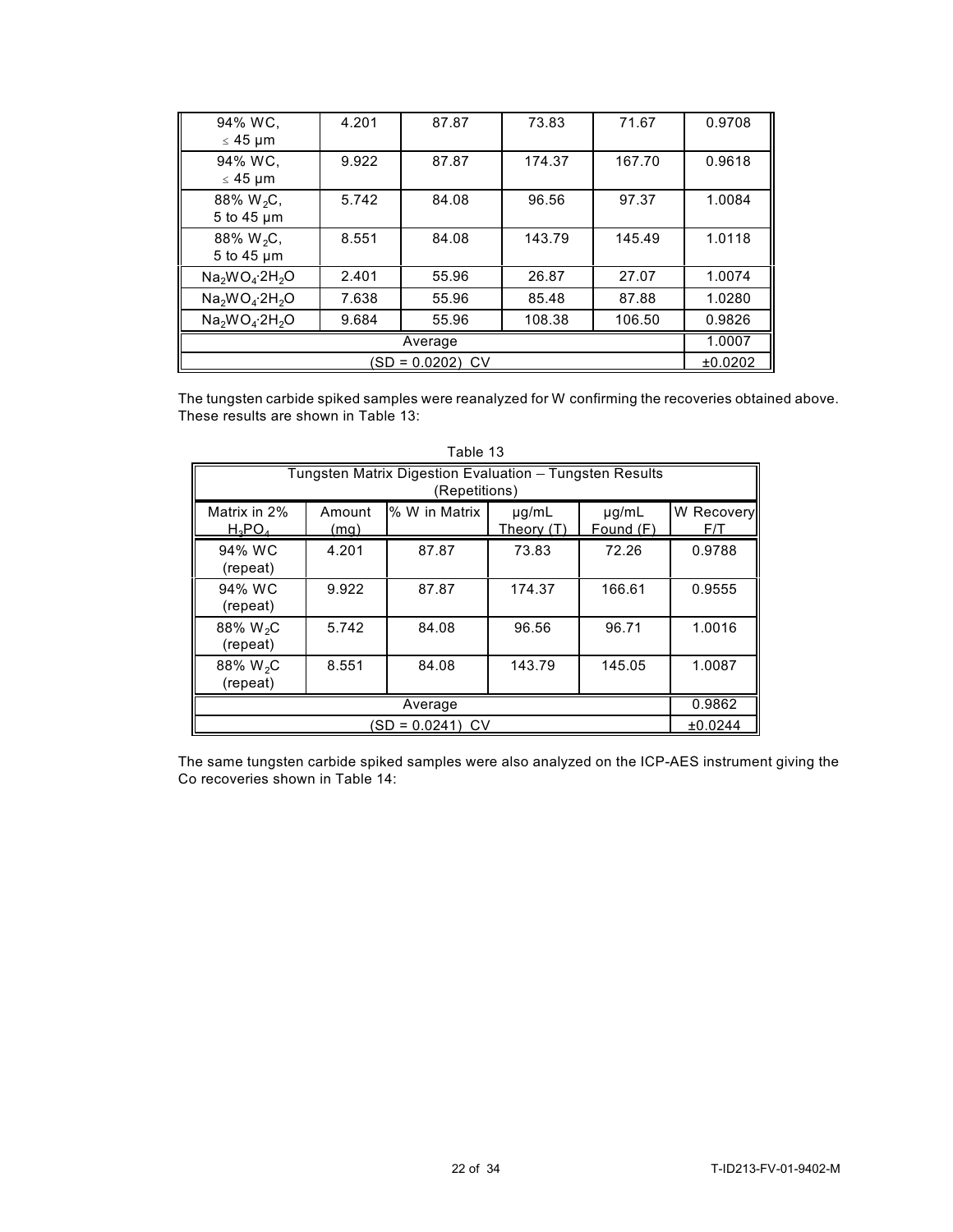| Table 14                            |                                                                                                        |                                                       |       |       |         |  |  |  |  |
|-------------------------------------|--------------------------------------------------------------------------------------------------------|-------------------------------------------------------|-------|-------|---------|--|--|--|--|
|                                     |                                                                                                        | Tungsten Matrix Digestion Evaluation - Cobalt Results |       |       |         |  |  |  |  |
| Matrix in 2%<br>$H_3PO_A$           | % Co in Matrix<br>Amount<br>Co Recovery<br>$\mu$ g/mL<br>$\mu$ g/mL<br>Found (F)<br>Theory (T)<br>(mq) |                                                       |       |       |         |  |  |  |  |
| 94% WC,<br>$\leq 45$ µm             | 4.201                                                                                                  | 5.45                                                  | 4.58  | 4.93  | 1.0766  |  |  |  |  |
| 94% WC.<br>$\leq 45 \mu m$          | 9.922                                                                                                  | 5.45                                                  | 10.82 | 11.56 | 1.0689  |  |  |  |  |
| 88% W <sub>2</sub> C,<br>5 to 45 µm | 5.742                                                                                                  | 11.70                                                 | 13.44 | 13.65 | 1.0159  |  |  |  |  |
| 88% W <sub>2</sub> C,<br>5 to 45 um | 8.551                                                                                                  | 11.70                                                 | 20.01 | 20.44 | 1.0215  |  |  |  |  |
|                                     | 1.0457                                                                                                 |                                                       |       |       |         |  |  |  |  |
|                                     |                                                                                                        | (SD = 0.0314) CV                                      |       |       | ±0.0301 |  |  |  |  |

These samples were reanalyzed for Co confirming the recoveries shown above. The results of the Co reanalyses are listed in the Table 15:

|                                  | Tungsten Matrix Digestion Evaluation - Cobalt Results<br>(Repetitions) |                            |                          |                         |                    |  |  |  |  |
|----------------------------------|------------------------------------------------------------------------|----------------------------|--------------------------|-------------------------|--------------------|--|--|--|--|
| Matrix in 2%<br>$H_3PO_A$        | Amount<br>(mq)                                                         | % Co in Matrix             | $\mu$ g/mL<br>Theory (T) | $\mu$ g/mL<br>Found (F) | Co Recovery<br>F/T |  |  |  |  |
| 94% WC<br>(repeat)               | 4.201                                                                  | 5.45                       | 4.58                     | 4.96                    | 1.0832             |  |  |  |  |
| 94% WC<br>(repeat)               | 9.922                                                                  | 5.45                       | 10.82                    | 11.53                   | 1.0661             |  |  |  |  |
| 88% W <sub>2</sub> C<br>(repeat) | 5.742                                                                  | 11.70                      | 13.44                    | 13.53                   | 1.0070             |  |  |  |  |
| 88% W <sub>2</sub> C<br>(repeat) | 8.551                                                                  | 11.70                      | 20.01                    | 20.44                   | 1.0215             |  |  |  |  |
|                                  | 1.0445                                                                 |                            |                          |                         |                    |  |  |  |  |
|                                  |                                                                        | (SD = 0.0361)<br><b>CV</b> |                          |                         | ±0.0345            |  |  |  |  |

Table 15

### 4.3 Determination of Interelement Corrections (IECs):

Spectral interferences in ICP-AES generally occur when weak lines of one or more interfering elements overlap the analytical line of another element. The configuration of 25 channels included in this method (2 Fe channels and 23 other channels) provides the opportunity to correct for up to 575 potential interferences ( $2 \times 23 + 23 \times 23 = 575$ ). Significant interferences normally need to be corrected for by using interelement correction factors. The equation used to calculate IEC factors is:

 $K_i = B_i / C_i$ 

where:

K $_{\sf i}$  = IEC factor for a particular pairing of affected element withaffecting element B $_{\rm i}$  = apparent concentration determined on the channel of the affected element produced by aspiration of the single-element standard of the interference element  $\mathsf{C}_\mathsf{i}$  = concentration of the interference element

These IEC factors are typically small. A typical factor of  $2 \times 10^{-4}$  means that a 1,000 µg/mL standard of the interferant produces a signal on the channel comparable to 0.2 µg/mL of the element represented by the channel. The determination of interelement correction factors requires the presence of large amounts of the interfering elements; therefore, the stock solutions used in the interference study have concentrations that far exceed levels expected in actual samples. The solutions used were of high purity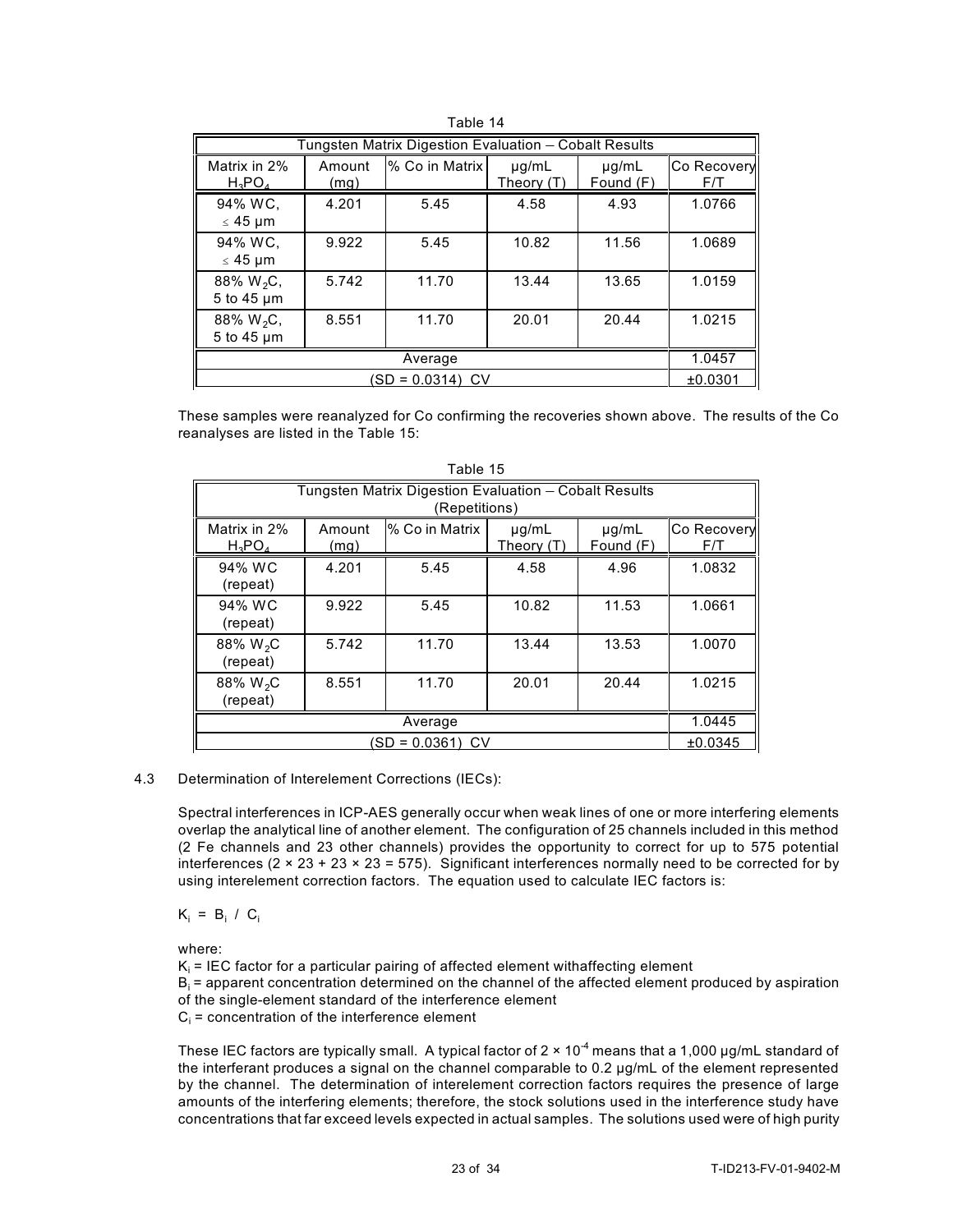and expected to give reliable indications of interferences. However, interferences on the Si channel may not be as reliable due to contamination from Si in the glassware used in manufacture and preparation.

Spectral corrections are minimal for most screened elements but are included to avoid misleading indications of overexposures to screened elements. Interferences from matrix background and contamination are minimized by the experimental design. During calibration, a reagent blank is measured on all channels. The intercept of the resulting calibration curve therefore corrects for the reagent matrix background and for any contamination from the aqueous ammonia and reagent acids. When the MCE filter or Smeartab wipe sample medium contributes background, the blank sample media results can also be subtracted. When the sample dust matrix contributes to the background, only interferences from those elements measured on other channels can be corrected in this method. Spectral interferences on an affected line are corrected based on measurements at the analytical lines of known interferant elements. Most elements potentially present in W matrices are included in the list.

Background corrections were not applied in this method other than for intercept and blanks. Other approaches to background corrections are often provided by instrument manufacturers. Background interference corrections are sometimes performed by background modelling. The simplest model is to assume that the background level measured at a preselected wavelength near the affected line represents the background level "under" a peak signal. Such an approach considers the elevated background without regard to cause and requires a familiarity with the sample matrix for all samples to be analyzed. A wide variety of sample matrices may be problematic using this approach, unless each sample is scanned to determine that the background model is appropriate. It is an appropriate strategy if the background is known to be level across the ICP scan, and the selected background wavelength does not overlap spectral interference peaks of any other elements (not just screening elements). Such assumptions regarding background corrections may be inappropriate for matrices submitted for routine analyses by this method; therefore, that approach was not used.

A few interferences having an elevated background component were noted (such as the interference of W on the Co channel). In this method, both background and spectral interferences were treated as linear functions of the interfering element and are corrected as spectral interferences.

Once determined, the IEC factors are used in the iterative interelement correction equation given in Section 3.7.1. When the channels for interference elements do not have interferences from other elements; the measured concentrations of the interferant elements are accurate, and the corrections are first order and can be made in one step. Second and higher order interferences are common in ICP; interferences themselves often have interferences, and the initial estimates of interference element concentrations may be progressively corrected in an iterative process. In such a process, the concentrations of interference elements having interferences are progressively corrected so that the  $C_c$ of the interferant element resulting from the previous step substitutes for  ${\tt C_i}$  in making corrections in the subsequent step. (C<sub>unc</sub> in the equation does not change.) Estimates of concentrations of <u>both</u> analytes and interferences are improved at each step and the process is continued until there are no significant differences in concentrations of the elements calculated at each step or until the differences are less than the corresponding detection limits. The iterative process converges to an internally consistent set of results.

#### Procedure

For W, Co, and all screening elements, one or more standard solutions each containing 1,000  $\mu$ g/mL of a single interferant element (10,000 µg/mL in the case of Fe) were analyzed, and apparent concentrations were measured on the other element channels for indications of interference. These stock solutions are listed in Table 11 in Section 4.

The analysis of high concentration standards can result in carry-over (See Section 4.9 for an evaluation of carry-over). To reduce the possibility of misidentifying minor carry-over between measurements as interference, the solutions of the elements were analyzed twice: first in (near) alphabetical order and then in reverse order. The lower of these two measurements was used to calculate the interference correction factors.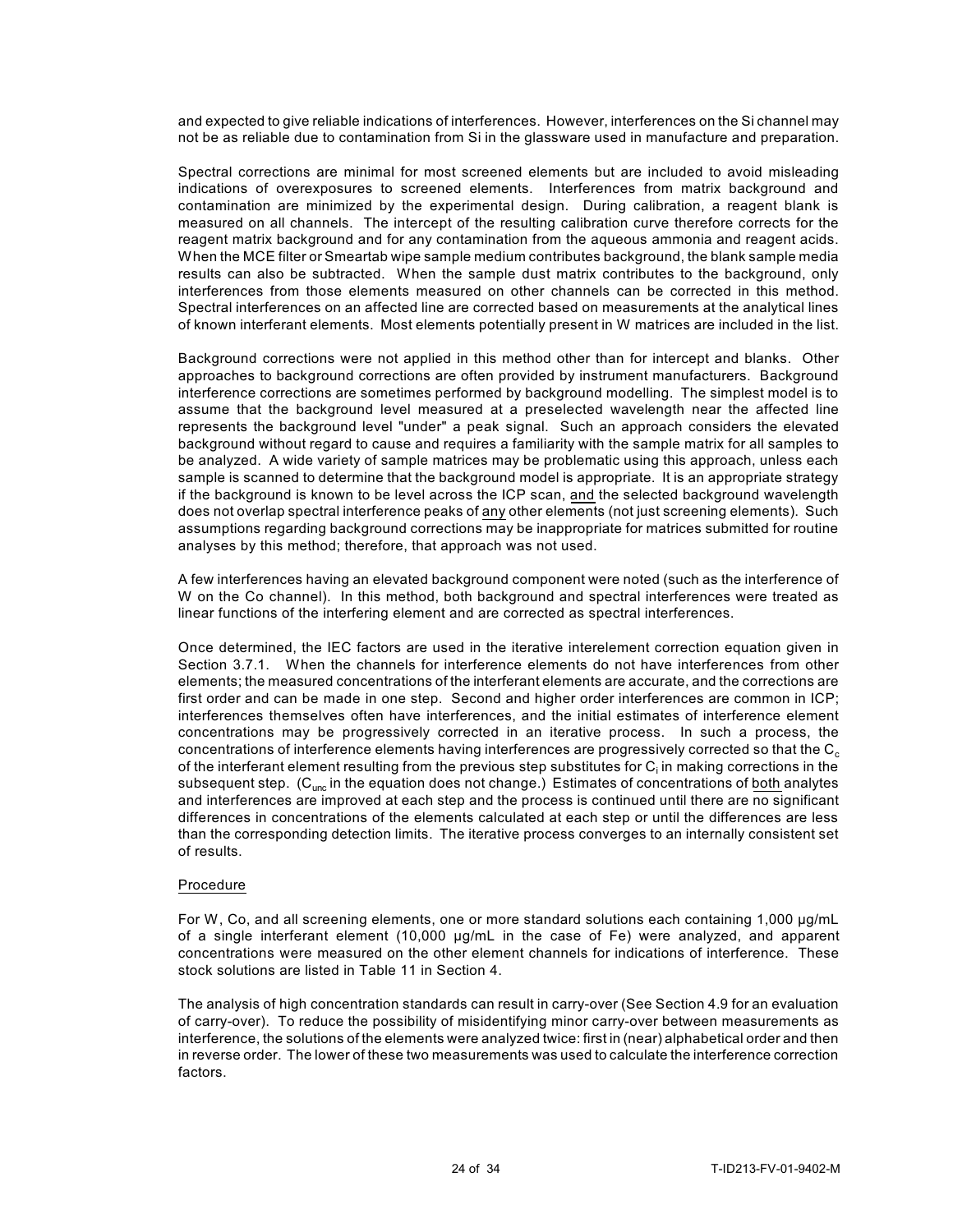Archived scans for interferences on W and Co were visually examined to assess the types of interferences affecting the analysis of these elements and to help assess the appropriateness of using a linear model to correct for these interferences.

### Results

The IEC factors for each interference noted were calculated as described in the introductory remarks above. These IEC factors are instrument dependent; for brevity, only a relative ranking of interferences is shown in Table 16 below along with pertinent channel parameters, qualitative DL, and background equivalent concentration (BEC) data (DL and BEC results are further discussed in Section 4.4). Interferences shown in **bolded type** have correction factors exceeding 10<sup>-4</sup> expressed as µg/mL channel per µg/mL interferant. The range of interest for interference correction factors extends below 10<sup>-4</sup> for certain elements; these additional detected interferences are indicated by element symbols in small type. Interferences are included without distinction to background or spectral type and are listed by element symbol in order of decreasing magnitude. Only significant interferences are shown and are corrected for. The cutoff criterion for determining significant interelement correction factors was whether an element, at a concentration of 100 µg/mL, would produce an apparent concentration on another element's channel exceeding 5% of the Final Rule Limit for that element (50-mL solution volume and 480-L air volume). The conservative criterion used to determine significance functions well with this configuration of channels selected for use in sampling W and Co in workplace atmospheres. The 100 µg/mL criterion is applied to individual interfering elements, whereas 100 µg/mL for a 50-mL solution volume corresponds to 5 mg material on the MCE filter which represents a high estimate of the total amount of all interfering and non-interfering elements likely to result from air sampling. The 5% criterion represents a small fraction of the PEL. In this method, the largest IEC factor used was 0.09255 [(µg/mL Fe)/(µg/mL Co)] for the interference of Co on the less sensitive Fe channel. The smallest non-zero IEC factor used in this method was 0.00001  $[(\mu g/mL]$  Be $)/(\mu g/mL$  Ti)]. The W contained in the matrices used in the validation produces an Sb interference ( $K_i = 0.01431$ ) which illustrates the importance in performing interelement corrections; as a worst-case example, a 100 µg/mL W solution produces a signal on the Sb screening channel indicating 1.4 µg/mL Sb (corresponding to approximately 0.25 × OSHA PEL for Sb).

Although an interference was noted for Ti on both W and Co determinations, in the absence of additional complexing agents (e.g., oxalate ion) any digested titanium would be converted to insoluble titanium phosphate. For this reason, the interference from titanium may be minimal. (Spot tests of various titanium compounds using the digestion procedure indicate that the anatase and rutile forms of TiO<sub>2</sub> are only slightly soluble, while titanium oxalate is completely soluble.) The instrument in use at the OSHA SLTC was not equipped with a Ti channel, but Ti could be monitored adequately on the Os channel (225.585 nm) where Ti strongly interferes. Titanium has a peak centered at 225.580 nm. Osmium is a very rare element that is not expected to be present in workplace atmospheres sampled for W and Co.

|                                          | <b>ICP-AES Instrumental Parameters and Observed Interferences</b> |   |                                       |               |                                  |  |  |  |  |  |  |
|------------------------------------------|-------------------------------------------------------------------|---|---------------------------------------|---------------|----------------------------------|--|--|--|--|--|--|
| Wavelength<br>Order *<br>Channel<br>(nm) |                                                                   |   | DL, µg/mL<br>$(2 \times SD)$          | BEC,<br>ug/mL | Interferences                    |  |  |  |  |  |  |
| Al                                       | 308.215                                                           | 2 | 0.11050                               | 6.32          | Be                               |  |  |  |  |  |  |
| As                                       | 189.042                                                           | 3 | 0.03150                               | 1.30          | Si Mo Cr Al Be W Fe1             |  |  |  |  |  |  |
| Be                                       | 313.042                                                           | 2 | 0.00055                               | 0.0345        | V Zr Ti                          |  |  |  |  |  |  |
| Ca                                       | 393.366                                                           | 2 | 0.00040                               | 0.0891        |                                  |  |  |  |  |  |  |
| Cd                                       | 226.502                                                           | 3 | 0.00425                               | 0.232         | Fe1 Ni Mo As Ti Co Al W          |  |  |  |  |  |  |
| Co                                       | 228.616                                                           | 2 | 0.00320 (ID-213)<br>0.00850 (ID-125G) | 0.569         | Ti W Cr Ni Cd Mg Fe1 Mo Zr<br>Be |  |  |  |  |  |  |
| Cr                                       | 267.720                                                           | 3 | 0.01000                               | 0.766         |                                  |  |  |  |  |  |  |
| Cu                                       | 324.754                                                           | 2 | 0.01000                               | 0.665         | Mo Cd                            |  |  |  |  |  |  |

In addition to those listed, other potential interferences were identified in this study, but they were judged insignificant for the expressed purposes of this method.

Table 16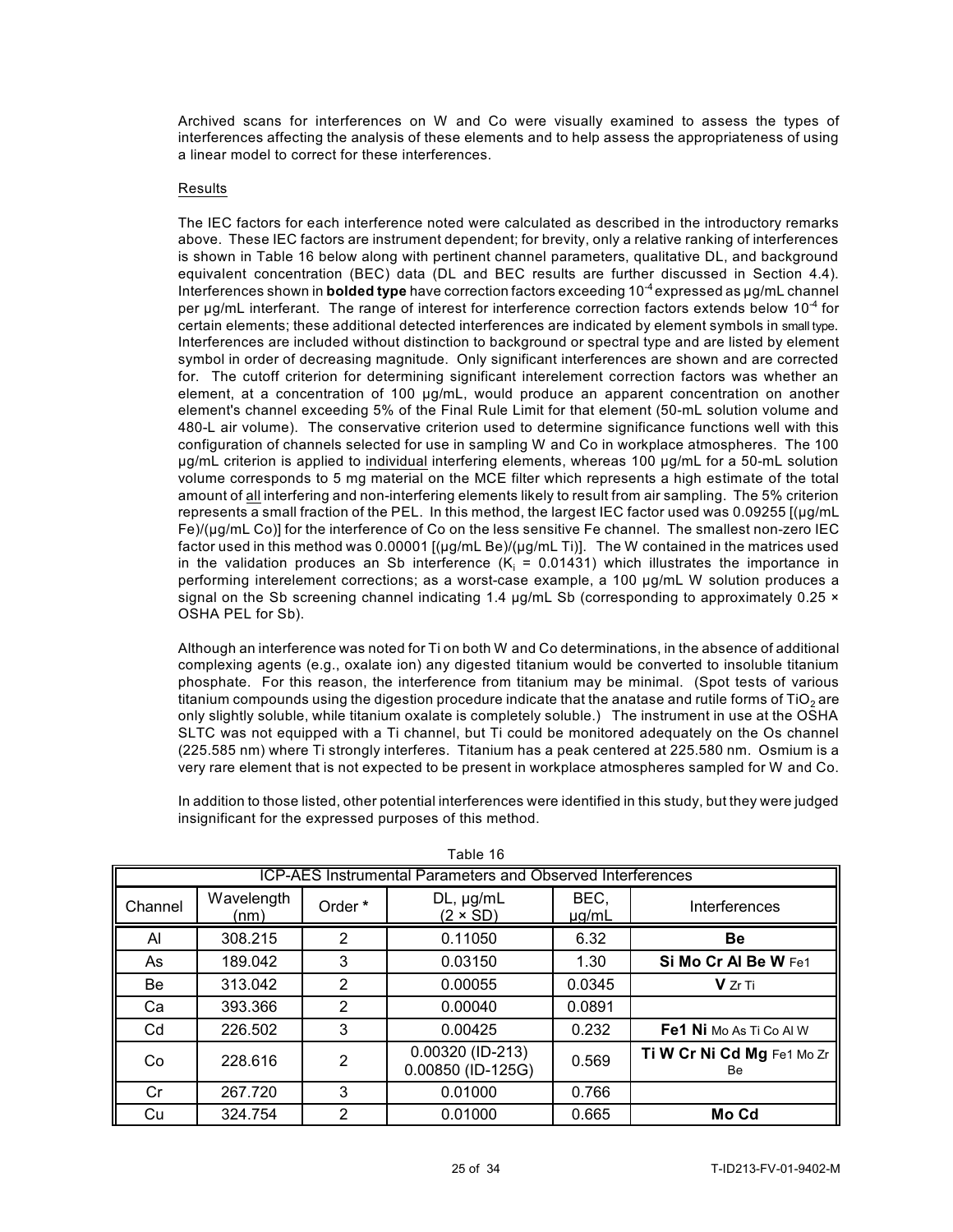|                 |                                                            |                | Table 16                              |             |                                     |  |  |  |  |  |  |
|-----------------|------------------------------------------------------------|----------------|---------------------------------------|-------------|-------------------------------------|--|--|--|--|--|--|
|                 | ICP-AES Instrumental Parameters and Observed Interferences |                |                                       |             |                                     |  |  |  |  |  |  |
| Fe1             | 259.940                                                    | 3              | 0.00600                               | 0.431       |                                     |  |  |  |  |  |  |
| Fe <sub>2</sub> | 271.440                                                    | 3              | 0.16150                               | 9.34        | Co                                  |  |  |  |  |  |  |
| Mg              | 279.080                                                    | $\overline{2}$ | 0.10250                               | 5.86        |                                     |  |  |  |  |  |  |
| Mn              | 257.610                                                    | 3              | 0.00195                               | 0.0680      |                                     |  |  |  |  |  |  |
| Mo              | 202.030                                                    | 3              | 0.01200                               | 0.495       |                                     |  |  |  |  |  |  |
| Ni              | 231.604                                                    | 3              | 0.01600                               | 0.649       |                                     |  |  |  |  |  |  |
| <b>Pb</b>       | 220.353                                                    | 3              | 0.06500                               | 2.44        | Al Ni W Co Zr Se Mn Cu Cd<br>Zn Fe1 |  |  |  |  |  |  |
| Sb              | 217.581                                                    | 3              | 0.06250                               | 2.46        | W Be Zn                             |  |  |  |  |  |  |
| Se              | 196.090                                                    | 3              | 0.05150                               | 2.52        | W Al Mn Sb                          |  |  |  |  |  |  |
| Si              | 288.158                                                    | $\overline{2}$ | 0.06550                               | 3.52        | Sb Al W                             |  |  |  |  |  |  |
| Sn              | 189.980                                                    | 3              | 0.01800                               | 0.877       |                                     |  |  |  |  |  |  |
| Тe              | 214.275                                                    | $\overline{2}$ | 0.06450                               | 3.79        | V Cd Mo Ti Mg W Zn Al Fe1<br>Mn Cu  |  |  |  |  |  |  |
| Ti †            | (225.585)                                                  | 3              | (0.2 estimated)                       | 7.39        | Fe1 NiW                             |  |  |  |  |  |  |
| V               | 310.230                                                    | $\overline{2}$ | 0.03000                               | 1.21        | Be Zr W                             |  |  |  |  |  |  |
| W               | 239.709                                                    | 3              | $0.041$ (ID-213)<br>0.04600 (ID-125G) | 2.56        | Co Mo Fe1 Be Zr Ni Ti               |  |  |  |  |  |  |
| Zn              | 213.856                                                    | 3              | 0.00400                               | 0.181       |                                     |  |  |  |  |  |  |
| <u>Zr</u>       | 343.823                                                    |                | 0.01800                               | <u>1.95</u> |                                     |  |  |  |  |  |  |

**\*** See Section 1.2. for a discussion of the use of higher-order diffraction lines.

**†** With the exception of the Fe channels (Fe1 and Fe2), the symbols used in the Channel and Interferences columns above are interchangeable with the elements having the same symbol. The Fe1 channel was used to monitor the Fe concentration in the samples, because it generally provides more accurate corrections in the concentration range expected in air samples. The Fe2 channel is an alternate, less sensitive, channel that may be used at high Fe concentrations to assist in determining appropriate dilutions when the Fe1 channel is saturated. The third order osmium (Os) channel at 225.585 nm was the channel used to monitor the Ti concentration (see discussion in Section 1.5.2) Titanium was evaluated as a possible interference because it is common in industrial operations where W and Co are found; Osmium was not evaluated as an interference because it is an exceedingly rare element.

4.4 Determination of Qualitative and Quantitative Detection Limits and Background Equivalent Concentrations (5.7):

A modification of the International Union of Pure and Applied Chemistry (IUPAC) qualitative detection limit equation (5.16) was used for this study. According to the IUPAC convention, 3 × SD defines the qualitative detection limit; however, ICP-AES manufacturers (including ARL) generally use 2 × SD in their software.

## Procedure:

The instrument was calibrated for W, Co, and the screening elements. BECs were calculated from the calibration information. The detection limits for W and Co were measured during the validation. Detection limit estimates for screened elements were obtained from reference 5.7. Reagent blanks and calibration standards of 100 µg/mL W and 10 µg/mL Co were aspirated to obtain the slope of the calibration curve. The reagent blank was measured ten times at the W and Co wavelengths to determine the SDs of the measurements. The ARL software (5.13.) was used to perform these calculations. Each DL was calculated as follows:

 $m = (I<sub>std</sub> - I<sub>rblank</sub>) / C<sub>std</sub>$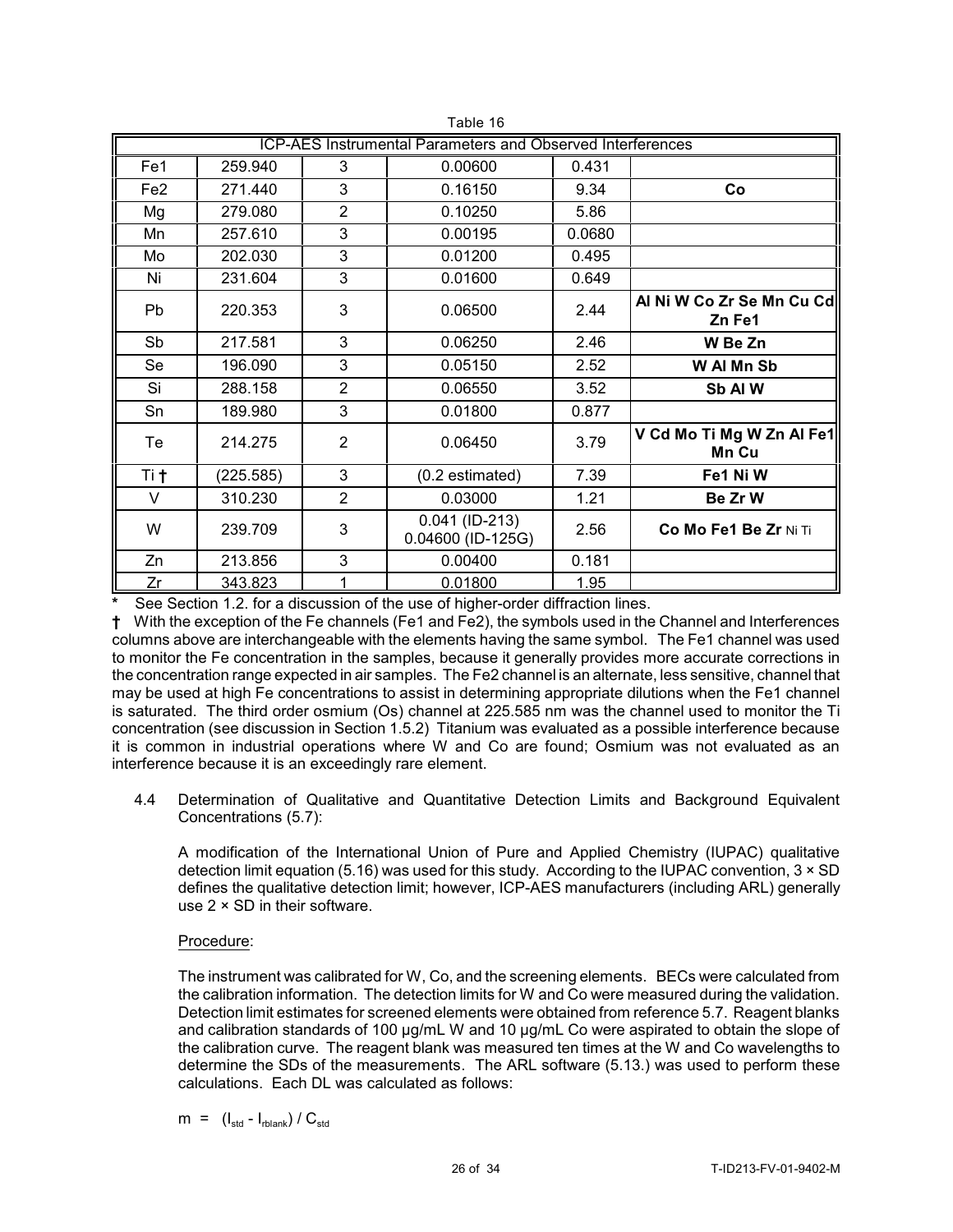Qualitative  $DL = 2 \times SD_{\text{rblank}} / m$ 

Quantitative  $DL = 10 \times SD_{\text{relank}}/m$ 

where:  $SD<sub>relank</sub>$  = standard deviation of the reagent blank signal  $I_{\text{std}}$  = signal intensity of the aspirated calibration standard I rblank = signal intensity of the aspirated reagent blank  $C_{std}$  = concentration of the aspirated standard m = slope of the calibration curve

Note: Some ICP-AES users and manufacturers prefer to use BECs to estimate DLs. The BEC is defined as the concentration of an analyte that is equal to the net intensity of the background signal for that analyte:  $BEC = I_{\text{rblank}} / m$ 

According to this latter approach, the DL is estimated to be a small fraction, e.g., 2%, of the BEC.

## Results:

The results for qualitative and quantitative detection limits are shown in terms of solution and exposure concentrations in Tables 1 (in Sections 1.4.2) and 2 (in Section 1.4.3). Qualitative DLs as well as BECs for Co, W, and all the screening elements are shown in Table 16 (Section 4.3) in terms of solution concentration. The DLs averaged 2% of the corresponding BECs with a range of 0.5% to 3%.

4.5 Determination of Analytical Method Precision and Accuracy for Insoluble W:

Tungsten carbide composites with Co binder were the most representative of previous analyses requested at the OSHA Salt Lake Technical Center and they also presented the most severe test of this analytical method. Tungsten carbide and many other tungsten compounds are very dense. The pure tungsten carbides WC and W<sub>2</sub>C have densities of 15.63 and 17.15 respectively (5.9). At 19.3 g/mL, the density of W is too high to obtain stable aerosols above 5 µm diameter (5.2). The commercially available reference materials for these composites exceed 5 µm. For this validation the materials were not sieved because they may not be sufficiently homogeneous for sieved material to match the certified composition. In addition, larger particles are generally less easily digested because they offer a small surface-to-mass ratio. The use of the unsieved matrix therefore, posed a more accurate and more difficult test for recovery determinations than could be obtained using either aerosols or sieved powders of these materials.

## Procedure

Three spiked samples of each of the two most difficult insoluble matrices, 94% WC/6% Co and 88% W<sub>2</sub>C/12% Co, (certified materials described in Section 4.1) were prepared by spiking tared 0.8-µm pore size, 37-mm diameter MCE filters that had reached constant weight in a controlled low humidity lab environment (33 - 36% RH). These were prepared at three levels representing W exposures at 0.5  $\times$ , 1  $\times$ , and 2  $\times$  TWA PEL for W.

Six spiked MCE filter samples representing concentrations of insoluble W near the STEL were made from pure W in order to avoid problems associated with small sample weight and the inhomogeneity in the tungsten carbide matrices. All the reagents and certified materials used for spiking were independent of the stock standards used to prepare calibration standards.

## Results

The theoretical amounts of W in all insoluble analyte spikes were calculated from assay information provided by the chemical manufacturer. The analytical method precision and accuracy for insoluble W are shown in Tables 17 and 18.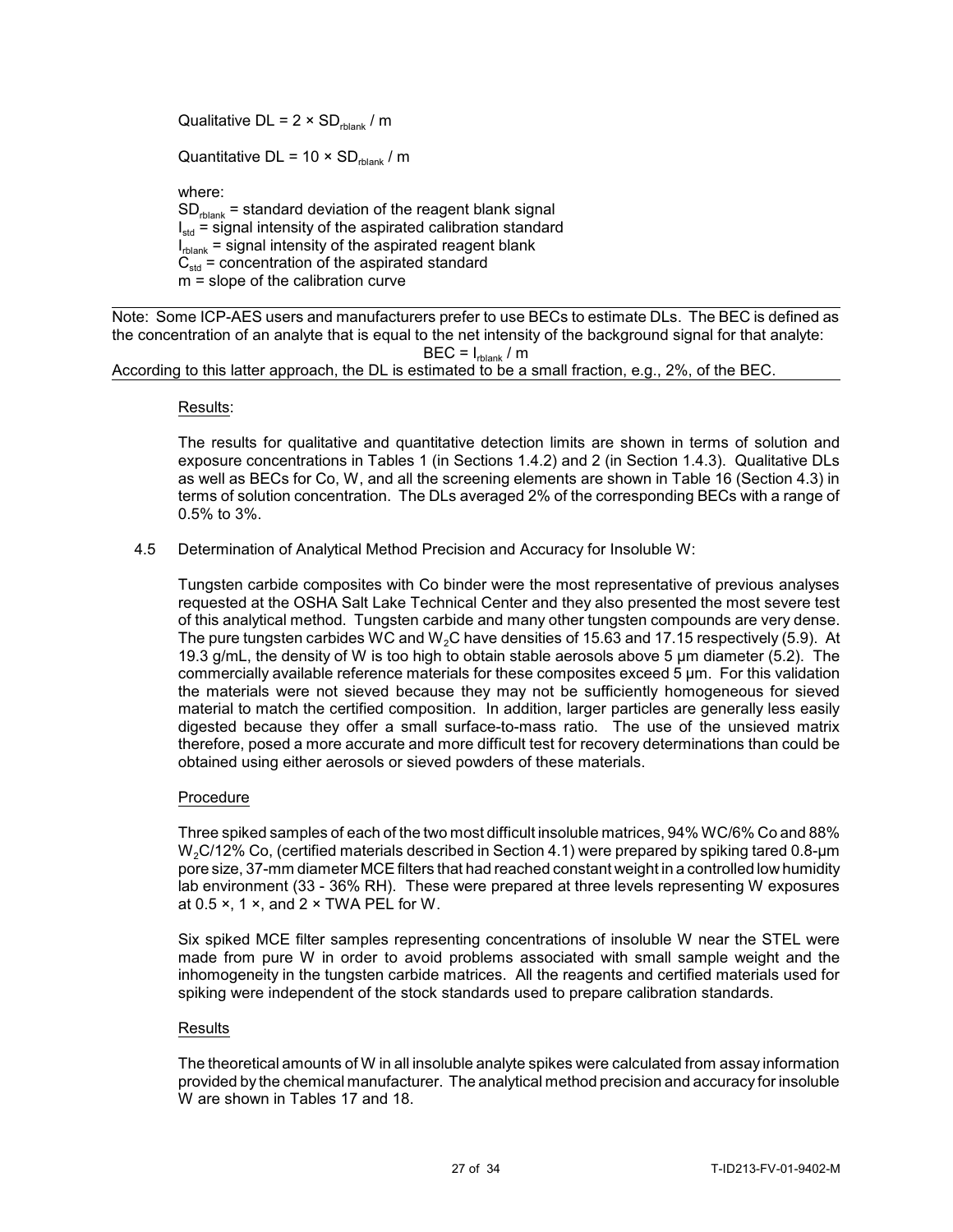| Table 17                                                                                                                |     |             |         |        |               |  |  |  |  |
|-------------------------------------------------------------------------------------------------------------------------|-----|-------------|---------|--------|---------------|--|--|--|--|
| Analysis - Insoluble W TWA Determination<br>Tungsten Carbide Matrices *<br>(2 L/min, 4 h, 480 L, 50-mL solution volume) |     |             |         |        |               |  |  |  |  |
| <b>OSHA-PEL</b><br>Level                                                                                                | N t | Mean<br>F/T | Std Dev | CV     | OE (%)        |  |  |  |  |
| $0.5 \times$                                                                                                            | 6   | 1.0190      | 0.0160  | 0.0157 | ± 5.04        |  |  |  |  |
| $1 \times$                                                                                                              | 6   | 1.0248      | 0.0139  | 0.0135 | ± 5.18        |  |  |  |  |
| $2 \times$                                                                                                              | 6   | 0.9935      | 0.0744  | 0.0748 | $± 15.61 \pm$ |  |  |  |  |
| Summarv                                                                                                                 | 18  | 1.0124      | NA.     | 0.0448 | ± 10.2        |  |  |  |  |

 $\pm$  17  $\pm$ 

 $F/T =$  Found/Theoretical OE = Overall error  $(\pm \%)$ 

**\*** Composition of certified materials:

87.87 for W in 94% WC

84.08 for W in 88% W<sub>2</sub>C

**†** At each exposure level, three 94% WC and three 88% W<sub>2</sub>C spiked samples were analyzed. **‡** One of the 94% WC samples at 2 × PEL gave a recovery of 0.854 and was not deleted in the statistical analysis. Reanalysis of this sample also gave a low recovery (F/T = 0.841). This was not an outlier by the Grubb's test (99% confidence level). Nothing unusual was observed in the analysis of the Co content of this sample. Variation was probably due to the inhomogeneity of the WC/Co composite.

| Table 18  |                                           |      |                                                |        |        |  |  |  |  |
|-----------|-------------------------------------------|------|------------------------------------------------|--------|--------|--|--|--|--|
|           | Analysis - Insoluble W STEL Determination |      |                                                |        |        |  |  |  |  |
|           |                                           |      | Pure Tungsten Matrix *                         |        |        |  |  |  |  |
|           |                                           |      | (2 L/min, 15 min, 30 L, 50-mL solution volume) |        |        |  |  |  |  |
| OSHA-STEL | -N                                        | Mean | <b>Std Dev</b>                                 | CV     | OE (%) |  |  |  |  |
| Level     |                                           |      |                                                |        |        |  |  |  |  |
| ×         |                                           | 0467 | በ በ212                                         | በ በ2በ2 | ± 8.71 |  |  |  |  |

 $F/T$  = Found/Theoretical OE = Overall error  $(\pm\%)$ 

**\*** The composition indicated on reagent certification is 100.00% W.

## 4.6 Determination of Analytical Method Precision and Accuracy for Soluble W:

Cobalt is not commonly present when sampling for soluble W, so it was not included in this experiment.

## Procedure

Analyte spikes of W were prepared from reagents independent of calibration standards. Spikes of soluble W were made by delivery of solutions of known concentration using pipettes and micropipettes.

The 0.8-µm pore size, 37-mm diameter, MCE filters were placed in Phillips beakers and spiked at levels representing 0.5 ×, 1 ×, and 2 × TWA PEL using respectively 240, 480, and 960 µL aliquots of a 1,000  $\mu$ g/mL W solution (178.72 mg of 100.4% Na $_2$ WO $_4$ ·2H $_2$ O diluted to 100 mL with DI H $_2$ O). The MCE filters spiked at the STEL used 900 µL aliquots of a 100 µg/mL W solution prepared by a 1:10 dilution of the 1,000 µg/mL W solution. The gravimetric factor of 0.5596 was calculated from (100.4%/100%) × (183.85 g W)/(329.86 g Na $_2$ WO $_4$ ·2H $_2$ O) based on reagent label analysis and formula weights. The samples were air dried prior to digestion. The samples were then diluted to 50 mL, and analyzed according to the method.

## Results

The analytical method precision and accuracy data for soluble W are shown in Tables 19 and 20: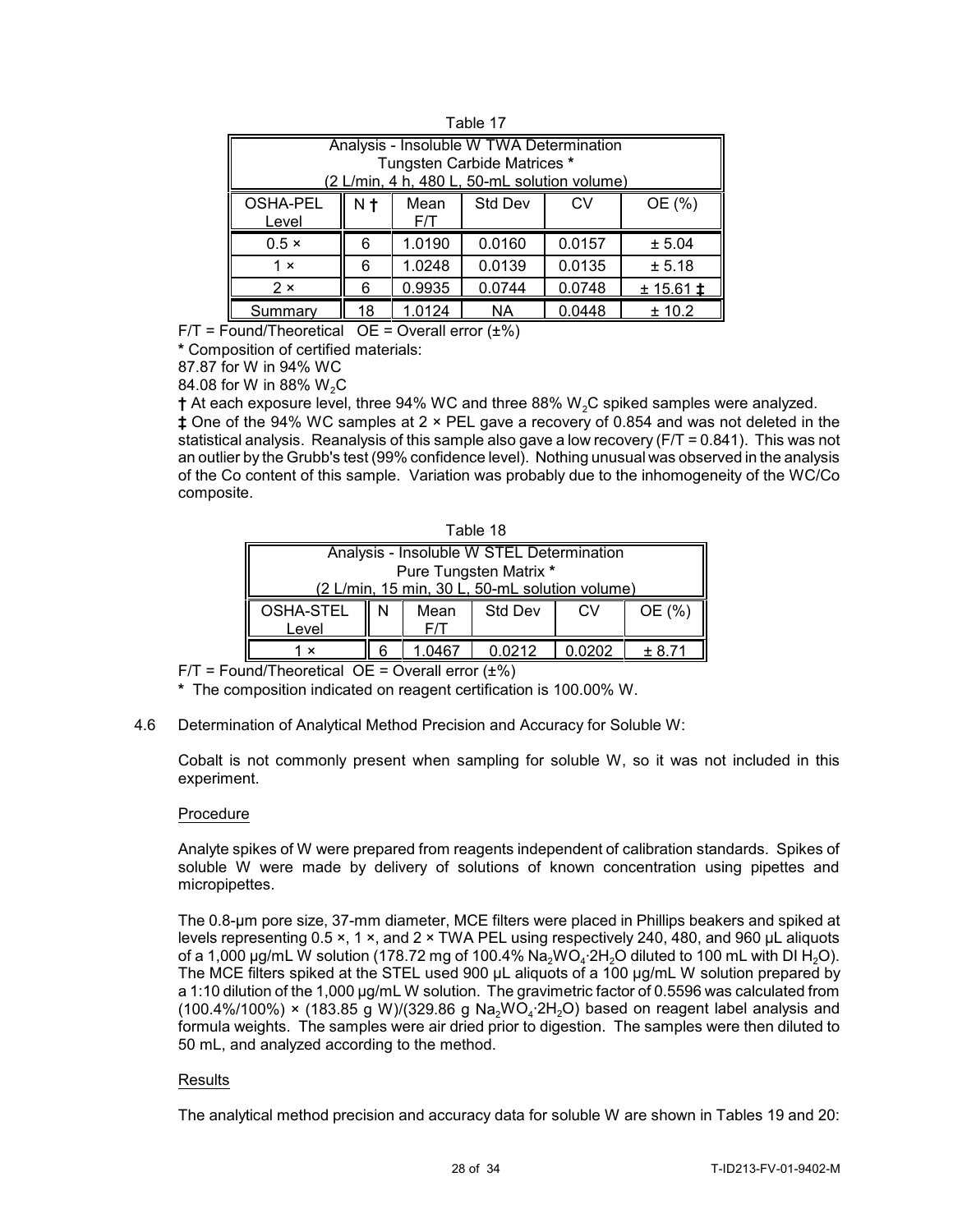| l able 19                                               |    |                                                                                                                             |                |        |         |  |  |  |  |
|---------------------------------------------------------|----|-----------------------------------------------------------------------------------------------------------------------------|----------------|--------|---------|--|--|--|--|
|                                                         |    | Analysis - Soluble W TWA Determination<br>Sodium Tungstate Dihydrate Matrix<br>(2 L/min, 4 h, 480 L, 50-mL solution volume) |                |        |         |  |  |  |  |
| <b>OSHA-PEL</b><br>Level                                | N  | Mean<br>F/T                                                                                                                 | <b>Std Dev</b> | CV     | OE (%)  |  |  |  |  |
| $0.5 \times$                                            | 6  | 1.0892                                                                                                                      | 0.0100         | 0.0092 | ± 10.76 |  |  |  |  |
| 1 x                                                     | 6  | 1.0652                                                                                                                      | 0.0087         | 0.0082 | ± 8.16  |  |  |  |  |
| 0.0114<br>0.0121<br>1.0640<br>± 8.68<br>6<br>$2 \times$ |    |                                                                                                                             |                |        |         |  |  |  |  |
| Summary                                                 | 18 | 1.0728                                                                                                                      | <b>NA</b>      | 0.0097 | ± 9.22  |  |  |  |  |

 $\pm$  19  $\pm$  19  $\pm$ 

 $F/T$  = Found/Theoretical OE = Overall error  $(\pm\%)$ 

| Table 20                                |        |        |                                                |     |        |  |  |  |
|-----------------------------------------|--------|--------|------------------------------------------------|-----|--------|--|--|--|
| Analysis - Soluble W STEL Determination |        |        |                                                |     |        |  |  |  |
| Sodium Tungstate Dihydrate Matrix       |        |        |                                                |     |        |  |  |  |
|                                         |        |        | (2 L/min, 15 min, 30 L, 50-mL solution volume) |     |        |  |  |  |
| OSHA-STEL                               | Ш<br>N | Mean   | Std Dev                                        | CV. | OE (%) |  |  |  |
| Level                                   |        | F/T    |                                                |     |        |  |  |  |
| $\boldsymbol{\mathsf{x}}$               |        | 1 0615 |                                                |     | $-55$  |  |  |  |

 $F/T$  = Found/Theoretical OE = Overall error  $(\pm\%)$ 

## 4.7 Determination of Analytical Method Precision and Accuracy for Co:

## Procedure

The 0.8-µm pore size, 37-mm diameter, MCE filters for this experiment were placed in Phillips beakers and spiked at levels representing Co exposures at 0.5 ×, 1 ×, and 2 × TWA PEL using 120-, 240-, and 480-µL aliquots of a 100 µg/mL Co solution respectively. To match expected matrix conditions where spectral interferences from W may be significant, these samples were also spiked with 0.5-mL aliquots of 10,000  $\mu$ g/mL W (1.79 g of 100.4% Na $_2$ WO $_4$ ·2H $_2$ O diluted to 100 mL with DI H<sub>2</sub>O). The W reagent and calibration standards were independent sources of W. The spiked filters in the Phillips beakers were then air dried prior to digestion. The samples were digested, diluted to 50 mL, and analyzed according to the method.

Note: The 100 µg/mL Co spiking solution was a 1:10 dilution made from a different bottle of atomic spectral standard than was used to make the two Co calibration standards. Because both bottles had the same lot number, this experiment did not provide a completely independent measure of Co recovery but did provide an adequate measure of precision. When new ICP calibration standards are prepared at SLTC, a quality assurance check is made by analyzing and comparing the old and new calibration standards. This Co ICP stock standard has checked out fine on this quality assurance test and on subsequent quality control tests using independent Co sources. A fully independent test of Co recovery is provided by the additional Co recovery experiments performed in Section 4.8.

After preparation, the resulting final solution matrix was 100 µg/mL W and would represent exposures to soluble W at 10 × TWA PEL or exposures to insoluble W at 2 × TWA PEL.

## Results

Analytical method data and precision and accuracy for Co are shown below in Table 21. The analytical method data, precision, and accuracy for 100 µg/mL W matrix is provided below Table 21:

Table 21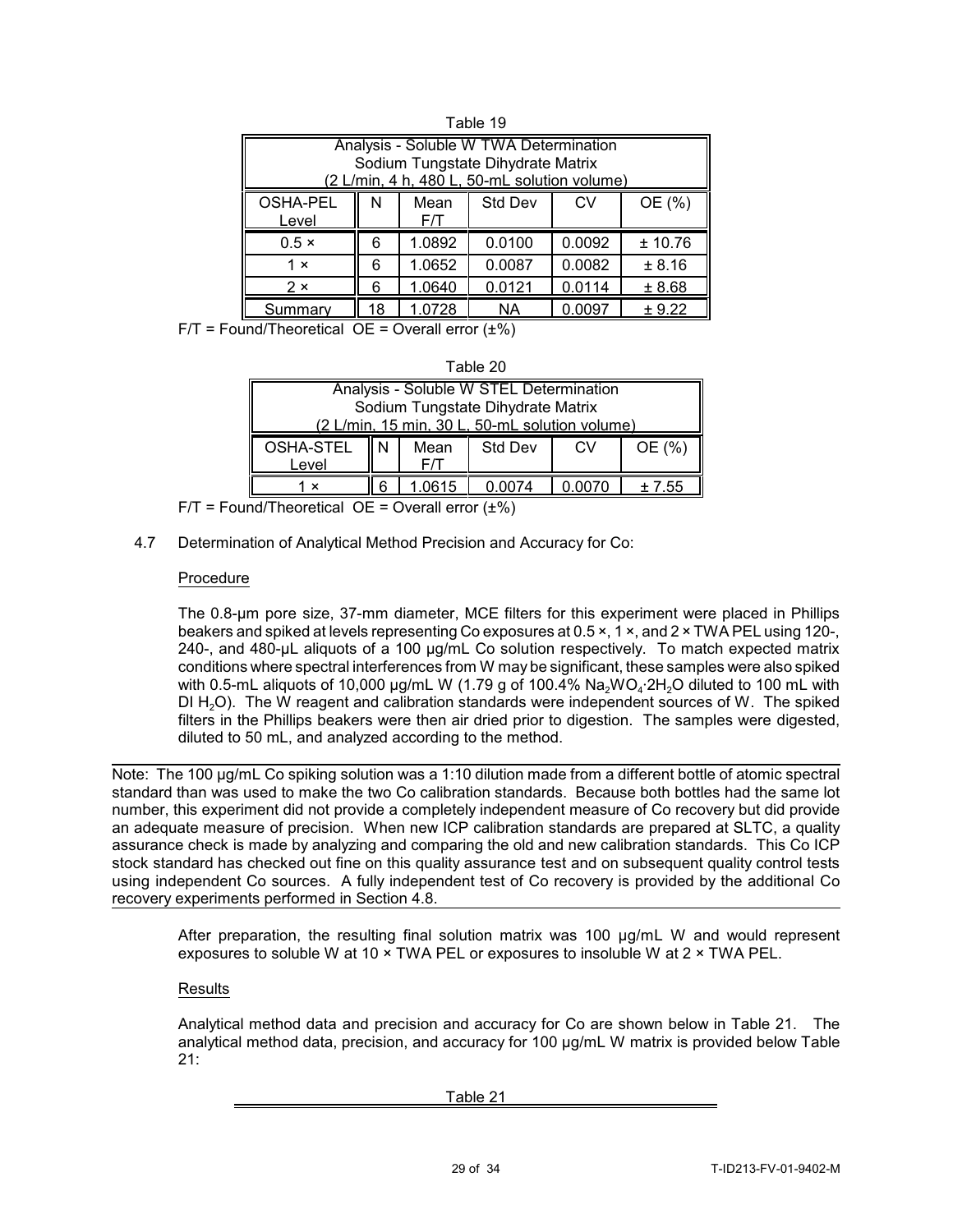| Analysis - Co TWA Determination<br>(In 100 µg/mL W Solution Matrix) *<br>(2 L/min, 480 L, 50-mL solution volume) |                                          |        |        |        |             |
|------------------------------------------------------------------------------------------------------------------|------------------------------------------|--------|--------|--------|-------------|
| OSHA-PEL<br>Level                                                                                                | <b>Std Dev</b><br>Mean<br>CV<br>N<br>F/T |        |        |        | OE (%)      |
| $0.5 \times$                                                                                                     | 6                                        | 1.0627 | 0.0484 | 0.0456 | $± 15.39$ † |
| 1 x                                                                                                              | 6                                        | 1.0440 | 0.0014 | 0.0014 | ± 4.68      |
| 2 x                                                                                                              | 6                                        | 1.0328 | 0.0063 | 0.0061 | ± 4.50      |
| Summarv                                                                                                          | 18                                       | 1.0465 | ΝA     | 0.0266 | ± 9.97      |

 $F/T =$  Found/Theoretical OE = Overall error  $(\pm\%)$ 

**\*** Analysis for W (100 µg/mL) matrix:

 $Bias = +0.0411$ 

CV (Pooled) = 0.0079

Overall Error (Total) =  $\pm$  5.69%

**†** One of the samples at 0.5 × PEL was overlooked on the day all the other samples were analyzed; it was analyzed two days later at the first opportunity. The result was not an outlier according to Grubb's test (99% confidence level).

- 4.8 Determination of Analytical Method Precision and Accuracy for Co at Higher Levels: The spiked MCE filter samples of the cemented tungsten carbide matrices prepared in Section 4.5. also contained substantial amounts of Co  $(3.2 \times 0.6.5 \times 0.7.4 \times 0.14.9 \times 0.14.9 \times 0.04.04 \times 0.04.04)$ These samples were also analyzed for Co. This supplementary experiment serves two purposes:
	- 1) To provide an independent test of Co recovery not provided in Section 4.7.
	- 2) To extend the validation to include levels of Co potentially found in sampling for W in cemented tungsten carbide operations.

## Procedure

 As described in Section 4.5, analyte spikes were prepared from certified sources independent of calibration standards. The amounts of W and Co in all insoluble analyte spikes were calculated from assay information provided by the chemical manufacturer. The weights of the spikes of the cemented tungsten carbide matrices were determined by weighing on tared 0.8-µm pore size, 37 mm diameter, MCE filters that had reached constant weight in a controlled low humidity lab environment (33 - 36% RH). The spikes filters were transferred to Phillips beakers, digested, diluted to 50 mL, and analyzed according to the method.

## **Results**

This experiment gave an average Co recovery of 1.028 which compares well to the average Co recovery of 1.046 obtained in Section 4.7. The Co results are listed in Table 22:

| l avit ZZ                                                                                                                                                                          |                            |             |         |        |         |  |
|------------------------------------------------------------------------------------------------------------------------------------------------------------------------------------|----------------------------|-------------|---------|--------|---------|--|
| Analysis - Co TWA Determinations Above Usual Validation Range<br>(In Insoluble Tungsten Carbide Samples at 0.5, 1, and 2 x W PEL)*<br>(2 L/min, 4 h, 480 L, 50-mL solution volume) |                            |             |         |        |         |  |
| <b>OSHA-PEL</b><br>Level t                                                                                                                                                         | Matrix                     | Mean<br>F/T | Std Dev |        | OE (%)  |  |
| $3.2 \times$                                                                                                                                                                       | Co in 94% WC               | 1.0653      | 0.0190  | 0.0179 | ± 10.11 |  |
| $6.5 \times$                                                                                                                                                                       | Co in 94% WC               | 1.0663      | 0.0083  | 0.0078 | ± 8.19  |  |
| $7.4 \times$                                                                                                                                                                       | Co in 88% $W_2C$           | 1.0067      | 0.0099  | 0.0098 | ± 2.63  |  |
| $12.3 \times$                                                                                                                                                                      | Co in 94% WC               | 1.0330      | 0.0380  | 0.0368 | ± 10.66 |  |
| $14.9 \times$                                                                                                                                                                      | Co in 88% $W_2C$           | 0.9997      | 0.0101  | 0.0101 | ± 2.05  |  |
| $28.0 \times$                                                                                                                                                                      | Co in 88% W <sub>2</sub> C | 1.0000      | 0.0056  | 0.0056 | ± 1.12  |  |

Table 22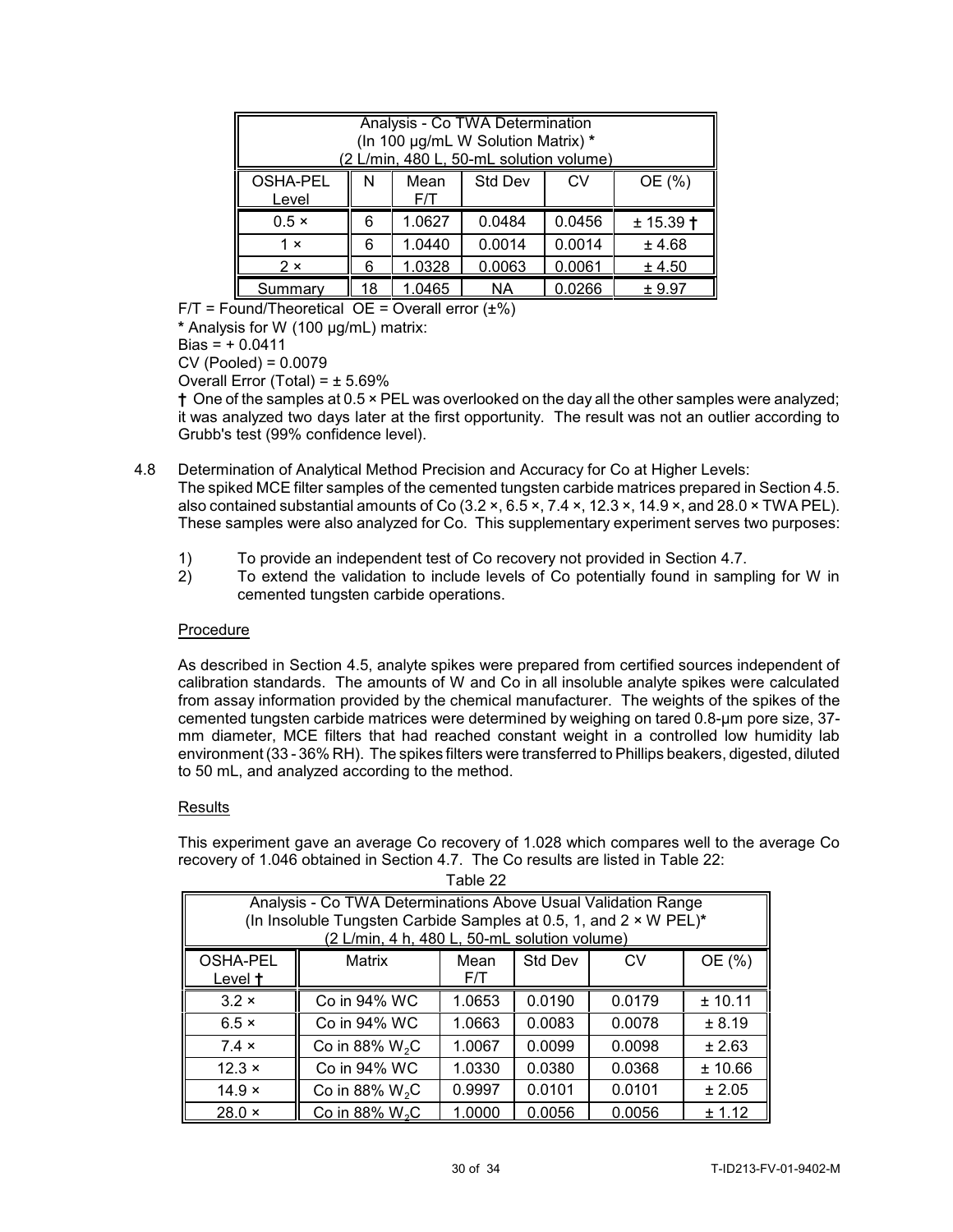| Summary | 18 samples<br>(Pooled)   | .0285  | <b>NA</b> | 0.0181<br>(df=12)   | ± 6.47 |
|---------|--------------------------|--------|-----------|---------------------|--------|
|         | 18 samples<br>(Combined) | 1.0285 | <b>NA</b> | 0.0325<br>$(df=17)$ | ± 9.35 |

 $F/T$  = Found/Theoretical OE = Overall error ( $\pm\%$ ) df = degrees of freedom

**\*** Composition of the certified materials: 5.45% Co in 94% WC, 11.70% Co in 88% W2C

**†** N = 3 samples for each OSHA-PEL Level tested.

4.9 Assessment of Typical Levels of Blank Contamination, Analyte Carry-over, and Noise:

Typical blank contamination, carry-over, and noise between samples was surveyed by analyzing blanks interspersed with samples.

## Procedure

Four blanks were prepared from the same lot of 0.8-µm pore size, 37-mm diameter, MCE filters used to prepare the spiked samples. These were subjected to the same digestion steps as the spiked samples and were analyzed along with the spiked samples described in Sections 4.5 to 4.8. All four blanks were used to evaluate contaminant levels in the sampling medium. Some of these were also analyzed after high samples and standards in order to evaluate carry-over. Carry-over can result from physical carry-over of solution between analyses. Additionally, carry-over of electronic origin can result after PMTs or other sensitive electronic components are stressed by strong signals; it may take additional time for certain channels to settle down to the same noise level measured during calibration, and the resulting excursions in electronic noise can be incorrectly interpreted as signals.

All results were calculated from concentration-response curves, corrected for reagent blank, and corrected for the interelement interferences identified in Section 4.3.

## **Results**

Table 23 shows the blank contamination levels ( $\mu q/mL$ ) observed: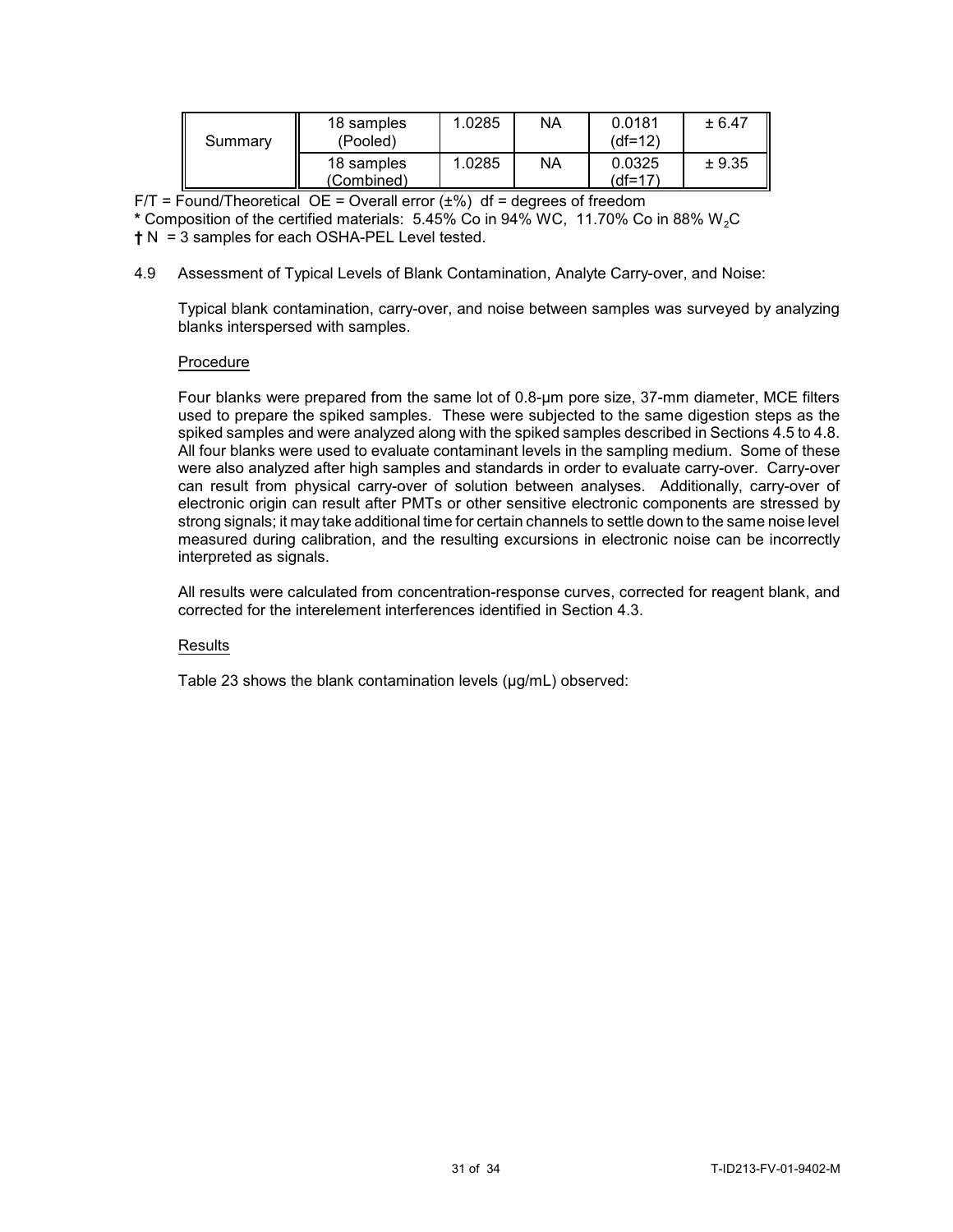| aule zu |                  |         |               |         |                  |         |            |
|---------|------------------|---------|---------------|---------|------------------|---------|------------|
| Element | $\mu$ g/mL*<br>N | Element | $N, \mu g/mL$ | Element | $\mu$ g/mL<br>N. | Element | $\mu$ g/mL |
| Al      | 2, 0.12          | Cr      | 1, 0.020      | Ni      | <b>ND</b>        | Tе      | , 0.080    |
| As      | <b>ND</b>        | Cu      | <b>ND</b>     | Pb      | <b>ND</b>        |         | <b>ND</b>  |
| Be      | <b>ND</b>        | Fe      | <b>ND</b>     | Sb      | <b>ND</b>        |         | <b>ND</b>  |
| Ca      | 4, 0.018         | Mg      | 2, 0.11       | Se      | 2, 0.064         | W       | 2, 0.070   |
| Cd      | <b>ND</b>        | Mn      | <b>ND</b>     | Si      | 4, 3.3           | Zn      | <b>ND</b>  |
| Co      | 4, 0.015         | Mo      | <b>ND</b>     | Sn      | 1, 0.020         |         | 2, 0.020   |

Table 22

**\*** The levels of contamination are reported in the following format: number detected, mean of detected. ND indicates all four blanks were non-detected. Blank analyses above excluded replicate checks used to test for carry-over.

Carry-over and noise were observed during the validation. The worst instances are listed in Table 24:

|                                            | i avie z+                      |  |  |
|--------------------------------------------|--------------------------------|--|--|
| <b>Preceding Sample Element(s)</b>         | Apparent Carry-Over of Element |  |  |
| 2 µg/mL Cr, Mo, Ni, Sb, V<br>20 µg/mL Fe * | $0.075$ µg/mL As               |  |  |
| "                                          | $0.020$ µg/mL Co               |  |  |
| π                                          | $0.13 \mu g/mL$ Mg             |  |  |
| $\mathbf{H}$                               | $0.079$ µg/mL Sb               |  |  |
| $\mathbf{H}$                               | $0.21 \mu g/mL$ Se             |  |  |
| $\mathbf{H}$                               | 0.080 µg/mL Sn                 |  |  |
| $\mathbf{u}$                               | $0.12 \mu g/mL$ Te             |  |  |
| 99.26 µg/mL W, 6.156 µg/mL<br>Co           | $0.18 \mu g/mL$ W              |  |  |

Table 24

**\*** Carry-over, noise, or interferences on As, Co, Se, Sn, Te, and W were also observed when this standard was analyzed. This standard was preceded by six  $2 \times$  PEL Co samples (0.96) µg/mL Co containing 100 µg/mL W). Undercorrected As, Mg, Se, Sn, and Te interferences were also noted during the analyses of several of these 2  $\times$  PEL Co samples.

The long delay in re-achieving normal background noise levels indicates that the type of carry-over noise observed in these experiments probably arises from electronic origin. The potential for background contamination and carry-over demonstrates the need for blank analyses. This will correct for sampling media contamination and provide a quality assurance check for possible carry-over effects, faltering electronic circuits, or noisy channels. Carryover can be diminished by lengthening the amount of time between analysis of each sample or standard. When using the parameters described in this method, the time between samples was approximately 85 seconds to change sample and 30 seconds pre-integration time to allow sample entry into the plasma.

# 4.10 Summary:

The validation results indicate the method meets both the NIOSH and OSHA criteria for accuracy and precision (5.5, 5.17). The results are within an acceptable range ( $OE <  $\pm$ 25%).$ Detection limits are adequate when samples are taken for TWA determinations for 480 min at 2 L/min, or for 15-min STEL determinations. The method is adequate for monitoring TWA, STEL, and indoor air types of exposures.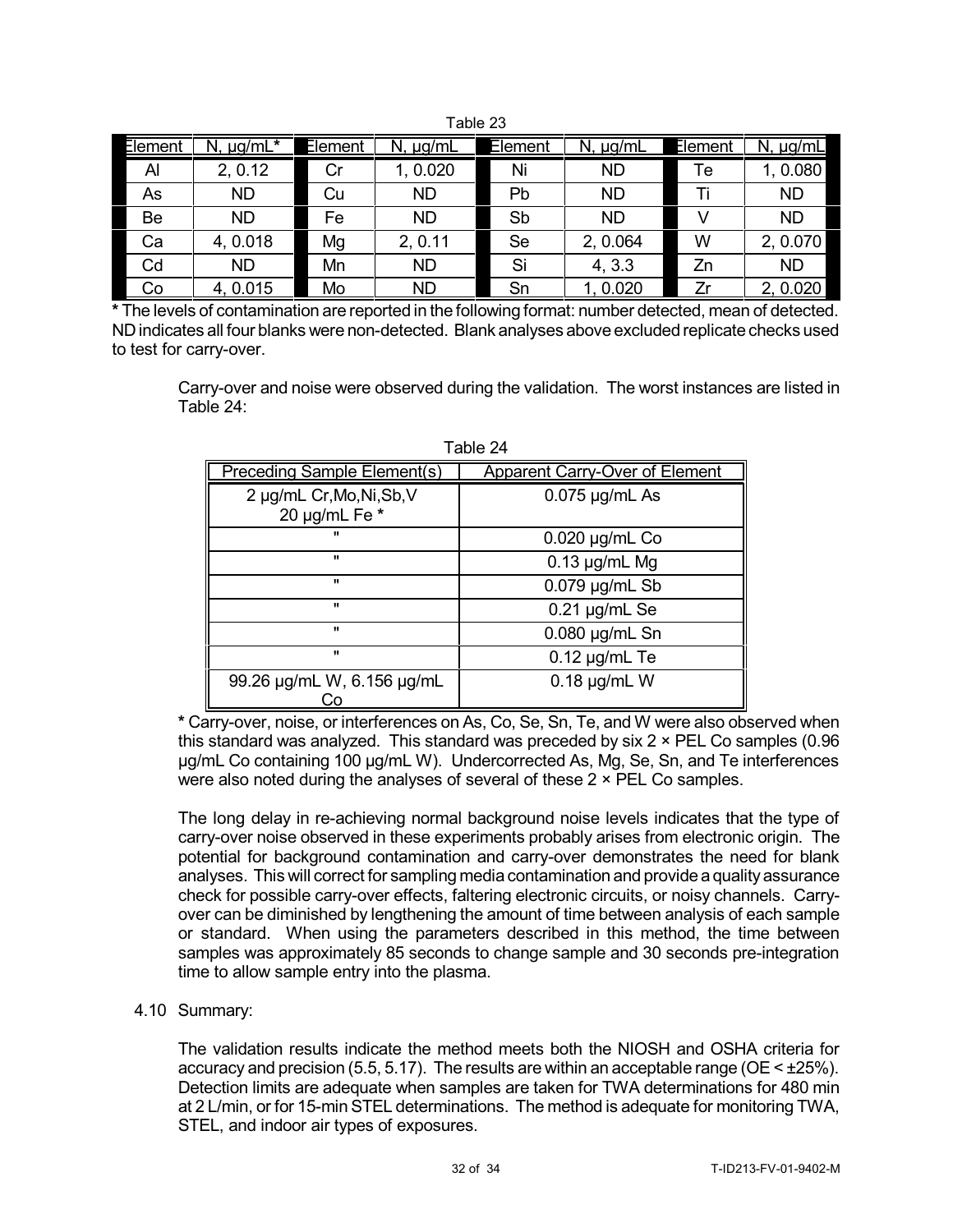## 5. References

- 5.1 National Institute for Occupational Safety and Health: *Criteria for a recommended standard* .... *occupational exposure to Tungsten and Cemented Tungsten Carbide* (DHEW/NIOSH Pub. No. 77-127). Cincinnati, OH: National Institute for Occupational Safety and Health, 1977. pp. 4, 28, 48, 94-96, 102, 130, 146-149, 166-170.
- 5.2 American Conference of Governmental Industrial Hygienists Inc.: *Documentation of the Threshold Limit Values and Biological Exposure Indices*; 5th ed. Cincinnati, OH: ACGIH, 1986. pp. 144, 614.
- 5.3 National Institute for Occupational Safety and Health: *NIOSH Manual of Analytical Methods* by D. Taylor (DHEW/NIOSH Pub. No. 78-175). Cincinnati, OH: National Institute for Occupational Safety and Health, 1978. pp.  $271-1 - 271-8$ .
- 5.4 OccupationalSafetyandHealthAdministrationAnalytical Laboratory: *InsolubleTungsten and Compounds (WC)*. Special Project by P. Giles (In house report). Salt Lake City, UT: USDOL/OSHA Salt Lake Technical Center, November, 1989.
- 5.5 Occupational Safety and Health Administration Analytical Laboratory: *Insoluble and Soluble Tungsten inWorkplaceAtmospheres by XRF* by M. C. Rose (In house report). Salt Lake City, UT: USDOL/OSHA Salt Lake Technical Center, June, 1988 (revised February, 1993).
- 5.6 Perkin-Elmer: Analysis of Tungsten Carbide, ID-3, In *Analytical Methods for Atomic Absorption Spectrophotometry*, Norwalk, CT: Perkin-Elmer, March 1971.
- 5.7 Occupational Safety and Health Administration Analytical Laboratory: *ICP Backup Data Report (ARL 3560)* for *Metal and Metalloid Particulates in Workplace Atmospheres (ICP Analysis)*, (USDOL/OSHA Method No. ID-125G). Salt Lake City, UT: USDOL/OSHA Salt Lake Technical Center, February, 1992 (revised December, 1992).
- 5.8 Mandel, J.: Accuracy and Precision, Evaluation and Interpretation of Analytical Results, The Treatment of Outliers. In *Treatise On Analytical Chemistry, 2nd ed., Vol.1*, edited by I. M. Kolthoff and P. J. Elving. New York: John Wiley and Sons, 1978. pp. 282-285.
- 5.9 Weast, R.C., ed.: *Handbook of Chemistry and Physics*. 60th ed. Boca Raton, FL: Chemical Rubber Company Press, 1979. pp B138 - B139.
- 5.10 Public HealthService: *Toxicological Profile for Cobalt*; (U.S., Department of Health& Human Services, Public Health Service, Agency for Toxic Substances and Disease Registry publication ATSDR/TP-91/10), 1992.
- 5.11 Jarvis, J.Q., E. Hammond, R. Meier, and C. Robinson: Cobalt Cardiomyopathy. *Journal of Occupational Medicine*. *34*:620-626 (1992).
- 5.12 Occupational SafetyandHealthAdministrationSalt LakeTechnical Center:*ARLICPAnalysis Reference Guide - OSHA LAB (Comprehensive Version)* by J. Septon. Salt Lake City, UT: USDOL/OSHA Salt Lake Technical Center, November, 1991 (unpublished).
- 5.13 Occupational Safety and Health Administration Salt Lake Technical Center: *ARL ICP Tungsten + Cobalt Standard Operating Procedure* by M.C. Rose. Salt Lake City, UT: USDOL/OSHA Salt Lake Technical Center (in progress), 1993 (unpublished).